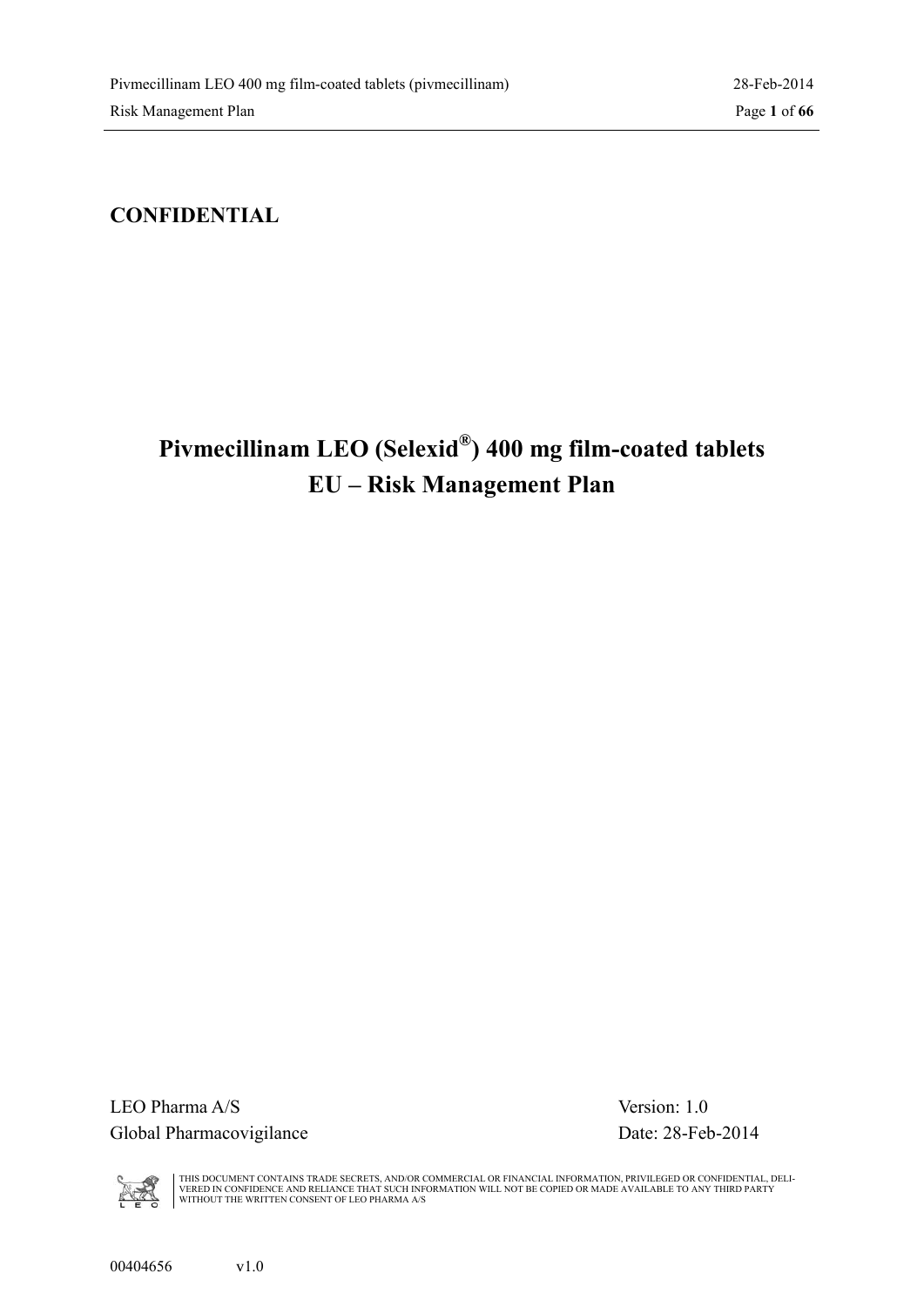| Active substance(s) $(INN)$ or common<br>name):           | Pivmecillinam                                                                                                         |
|-----------------------------------------------------------|-----------------------------------------------------------------------------------------------------------------------|
| Pharmaco-therapeutic group<br>(ATC Code):                 | <b>J01CA08</b>                                                                                                        |
| Name of Marketing Authorisation<br>Holder or Applicant:   | LEO Pharma A/S<br>Industriparken 55<br>DK - 2750 Ballerup                                                             |
| Number of medicinal products to which this<br>RMP refers: | $\mathbf{1}$                                                                                                          |
| $Product(s) concerned (brand name(s))$ :                  | Pivmecillinam hydrochloride 400 mg film-<br>coated tablets (Pivmecillinam LEO, Selexid®,<br>Selexid <sup>®</sup> LEO) |

| Data lock point for this RMP | 30-Apr-2013 |
|------------------------------|-------------|
| Version number               |             |
| Date of final sign off       | 28-Feb-2014 |
|                              |             |

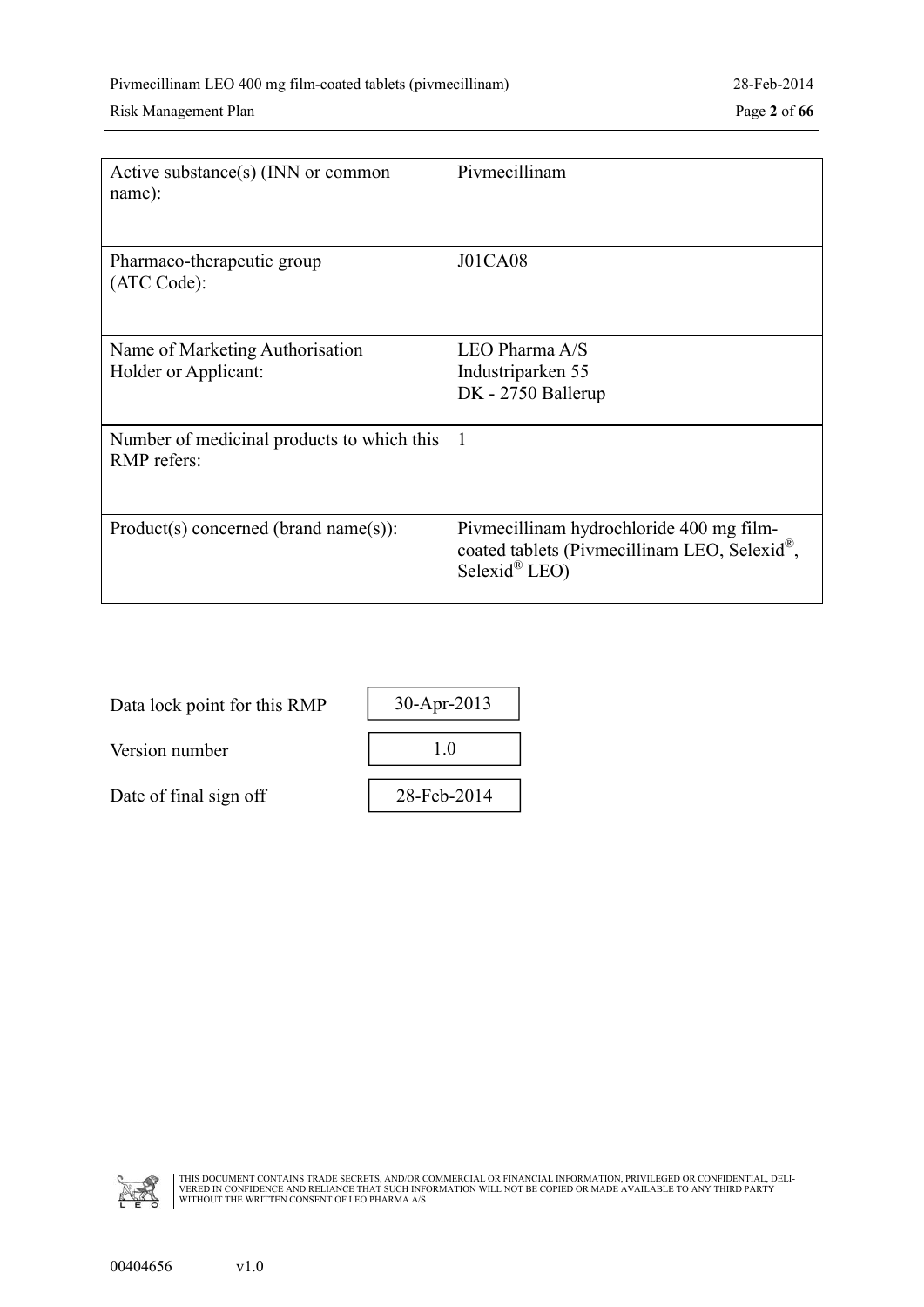### <span id="page-2-0"></span>**Table of Contents**

| <b>SI.1</b>     |                                                                                   |  |
|-----------------|-----------------------------------------------------------------------------------|--|
| SL <sub>2</sub> |                                                                                   |  |
| SI.3            |                                                                                   |  |
| <b>SI.4</b>     |                                                                                   |  |
|                 |                                                                                   |  |
|                 |                                                                                   |  |
|                 |                                                                                   |  |
|                 |                                                                                   |  |
| <b>SV.1</b>     | Action taken by regulatory authorities and/or marketing authorisation holders for |  |
| <b>SV.2</b>     |                                                                                   |  |
| <b>SV.2.1</b>   |                                                                                   |  |
| <b>SV.2.2</b>   |                                                                                   |  |
| SV.3            | Post-authorisation use in populations not studied in clinical trials  19          |  |
| <b>SV.4</b>     |                                                                                   |  |
| <b>SV.5</b>     |                                                                                   |  |
| <b>SV.6</b>     |                                                                                   |  |
|                 |                                                                                   |  |
| SVI.1           |                                                                                   |  |
| <b>SVI.2</b>    |                                                                                   |  |
| <b>SVI.3</b>    |                                                                                   |  |
| <b>SVI.4</b>    |                                                                                   |  |
| <b>SVI.4.1</b>  | Description of medication errors during the clinical trial programme  24          |  |

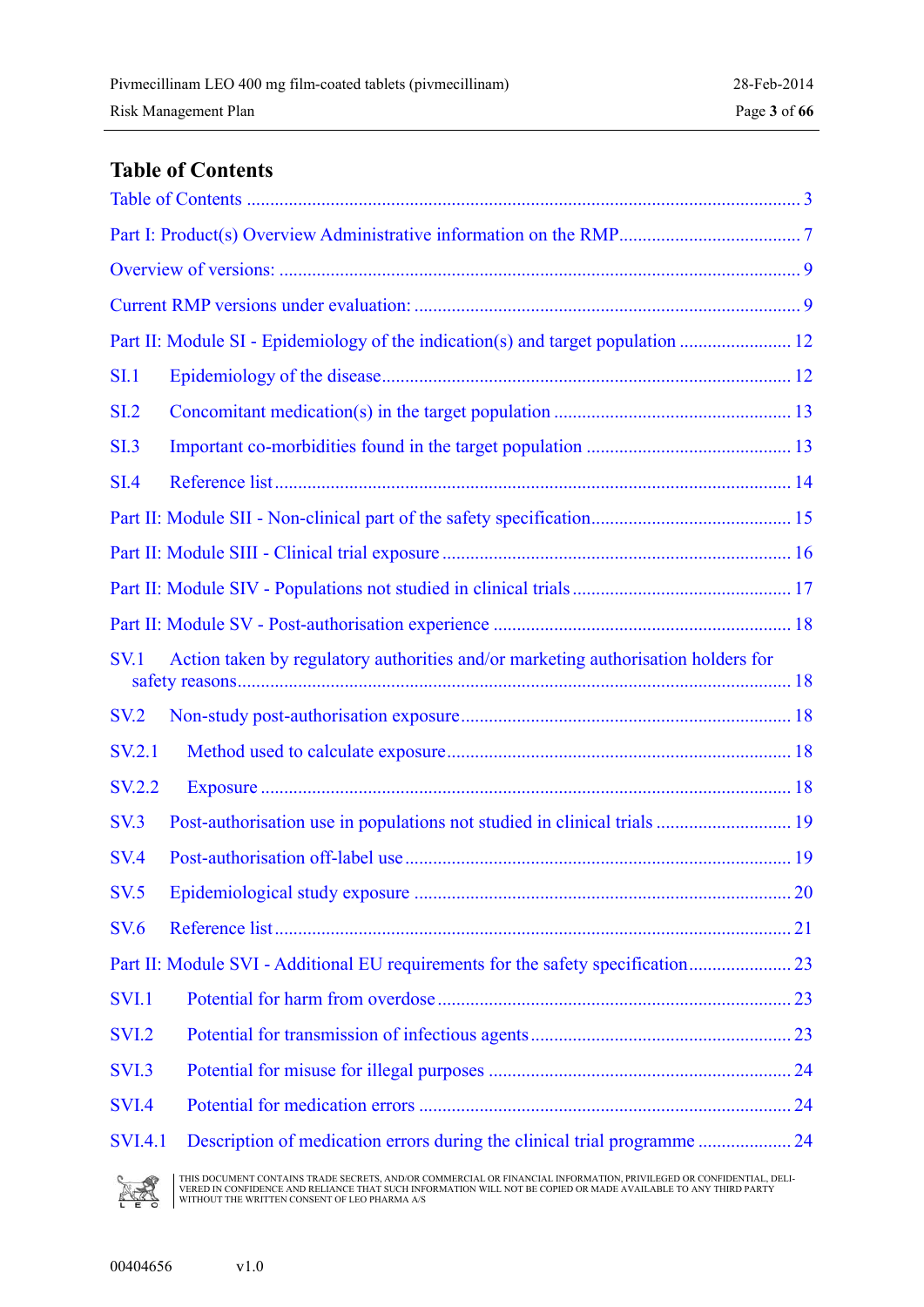| <b>SVI.4.2</b>           |                                                                                         |  |
|--------------------------|-----------------------------------------------------------------------------------------|--|
| <b>SVI.4.3</b>           |                                                                                         |  |
| <b>SVI.4.4</b>           |                                                                                         |  |
| <b>SVI.5</b>             |                                                                                         |  |
| <b>SVI.6</b>             |                                                                                         |  |
| <b>SVI.6.1</b>           |                                                                                         |  |
| <b>SVI.6.2</b>           |                                                                                         |  |
| <b>SVI.7</b>             |                                                                                         |  |
| <b>SVI.8</b>             |                                                                                         |  |
|                          |                                                                                         |  |
| <b>SVII.1</b>            | Newly identified safety concerns (since this module was last submitted)  28             |  |
| SVII.2                   |                                                                                         |  |
| SVII.3                   | Details of important identified and potential risks from clinical development and       |  |
| SVII.4                   |                                                                                         |  |
| <b>SVII.4.1</b>          |                                                                                         |  |
| <b>SVII.4.2</b>          |                                                                                         |  |
| SVII.5                   |                                                                                         |  |
| <b>SVII.5.1</b><br>risks | Pharmacological class risks already included as important identified or potential<br>33 |  |
|                          |                                                                                         |  |
| SVII.6                   |                                                                                         |  |
|                          |                                                                                         |  |
|                          |                                                                                         |  |
| III.1                    |                                                                                         |  |
| III.2                    | Additional pharmacovigilance activities to assess effectiveness of risk minimisation    |  |
| III.3                    | Studies and other activities completed since last update of Pharmacovigilance Plan. 37  |  |
| III.4                    |                                                                                         |  |

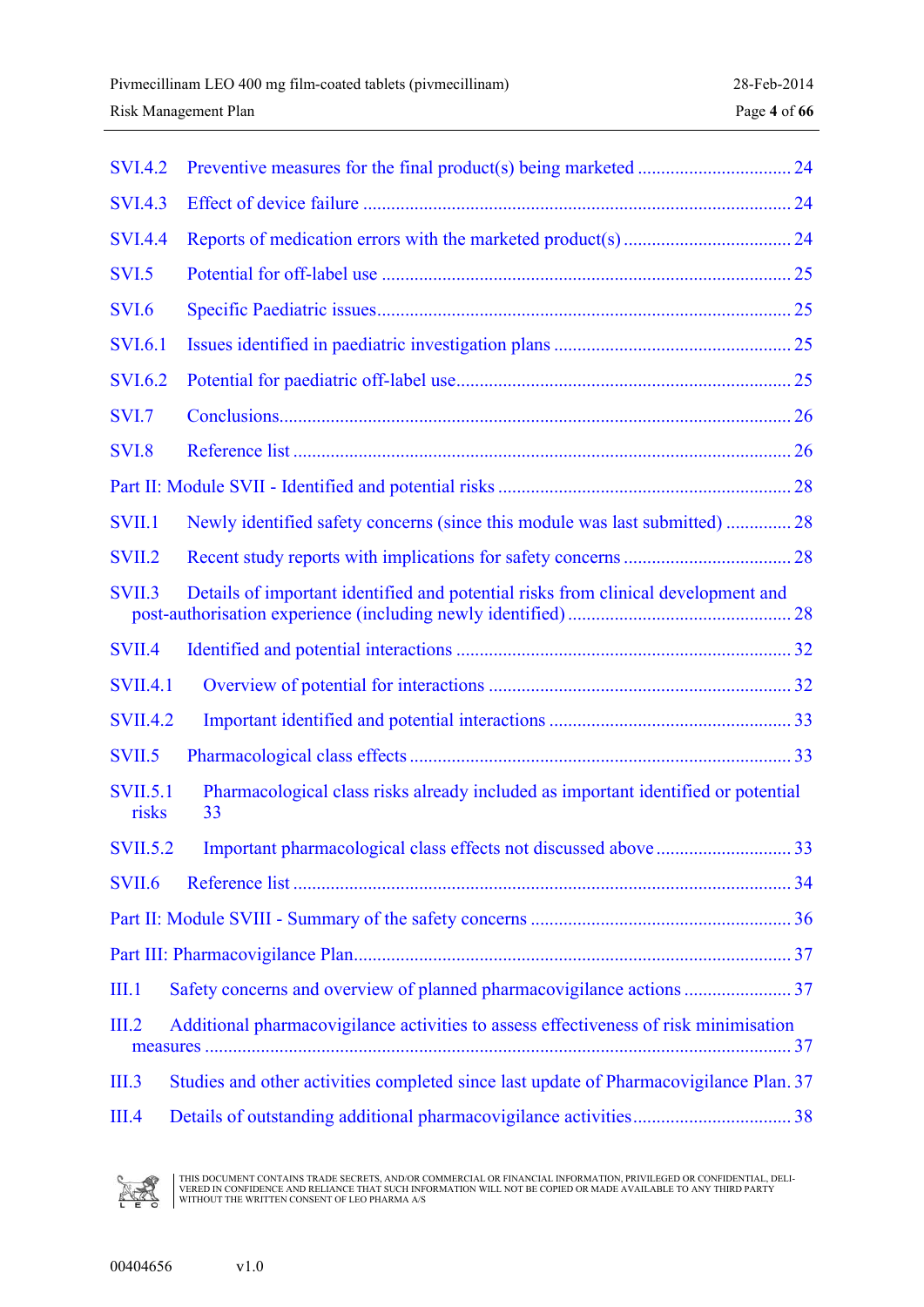| III.4.1          | Imposed mandatory additional pharmacovigilance activity (key to benefit risk)  38 |  |
|------------------|-----------------------------------------------------------------------------------|--|
| III.4.2          |                                                                                   |  |
| III.4.3          | Required additional pharmacovigilance activities to address specific safety       |  |
| III.4.4          |                                                                                   |  |
| III.5            |                                                                                   |  |
| III.5.1          | Table of on-going and planned additional PhV studies/activities in the            |  |
| III.5.2          | Table of completed studies/activities from the Pharmacovigilance Plan  38         |  |
|                  |                                                                                   |  |
| IV.1             |                                                                                   |  |
| IV.2             |                                                                                   |  |
| IV.3             |                                                                                   |  |
| IV.4             |                                                                                   |  |
| IV.5             |                                                                                   |  |
|                  |                                                                                   |  |
| V <sub>1</sub>   |                                                                                   |  |
| V <sub>12</sub>  |                                                                                   |  |
| V <sub>0</sub> 3 |                                                                                   |  |
|                  |                                                                                   |  |
|                  | . 46                                                                              |  |
| VI.1.1           |                                                                                   |  |
| VI.1.2           | Table of on-going and planned additional PhV studies/activities in the            |  |
| VI.1.3           |                                                                                   |  |
| <b>VI.1.4</b>    |                                                                                   |  |
| VI.2             |                                                                                   |  |
| VI.2.1           |                                                                                   |  |
| VI.2.2           |                                                                                   |  |

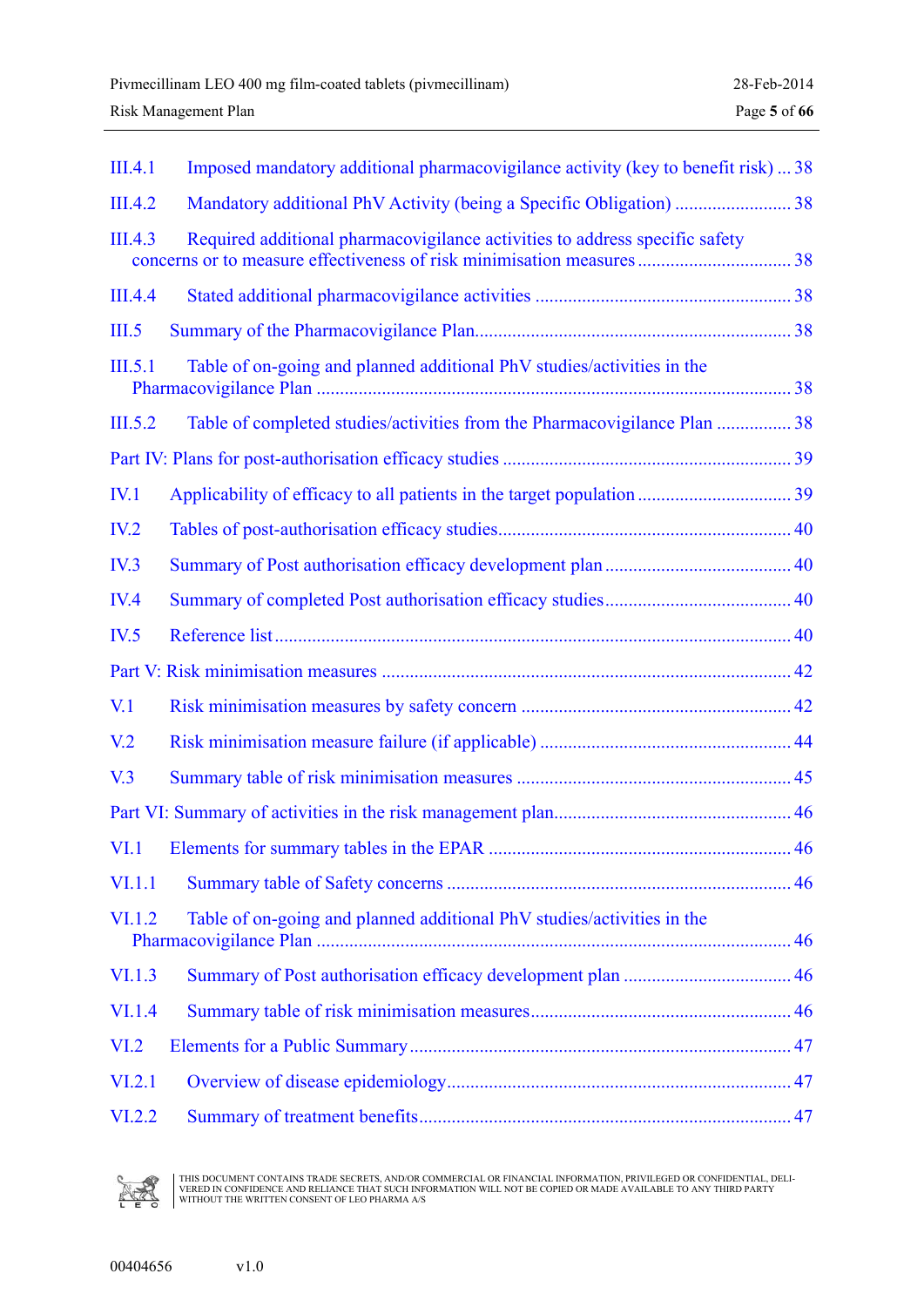| VI.2.3 |                                                                                                                                                                          |  |
|--------|--------------------------------------------------------------------------------------------------------------------------------------------------------------------------|--|
| VI.2.4 |                                                                                                                                                                          |  |
| VI.2.5 |                                                                                                                                                                          |  |
| VI.2.6 |                                                                                                                                                                          |  |
| VI.2.7 |                                                                                                                                                                          |  |
|        |                                                                                                                                                                          |  |
|        |                                                                                                                                                                          |  |
|        |                                                                                                                                                                          |  |
|        |                                                                                                                                                                          |  |
|        |                                                                                                                                                                          |  |
|        | Annex 5 - Synopsis of on-going and completed pharmacoepidemiological study programme                                                                                     |  |
|        | Annex 6 - Protocols for proposed and on-going studies in categories 1-3 of the section<br>"Summary table of additional pharmacovigilance activities" in RMP part III  56 |  |
|        |                                                                                                                                                                          |  |
|        |                                                                                                                                                                          |  |
|        |                                                                                                                                                                          |  |
|        | Annex 10 - Details of proposed additional risk minimisation measures (if applicable) 60                                                                                  |  |
|        | Annex 11 - Mock-up of proposed additional risk minimisation measures (if applicable) 61                                                                                  |  |
|        |                                                                                                                                                                          |  |

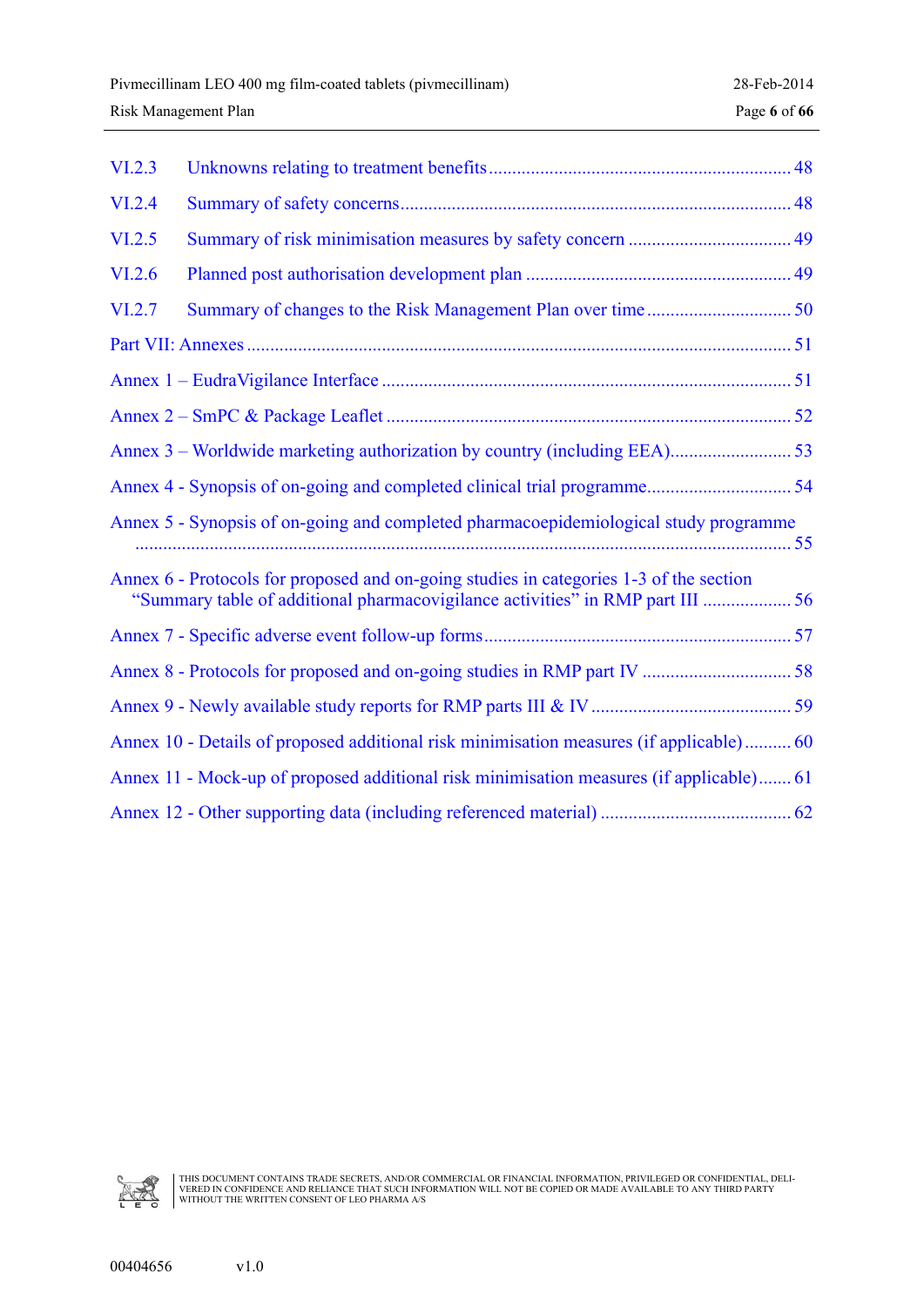# <span id="page-6-0"></span>**Part I: Product(s) Overview Administrative information on the RMP**

| Part                                                           | Module/annex                                                                 | Date last updated<br>for submission<br>(sign off date) | *Version<br>number of<br>RMP when<br>last submitted/<br>or<br><b>Not</b><br>Applicable |
|----------------------------------------------------------------|------------------------------------------------------------------------------|--------------------------------------------------------|----------------------------------------------------------------------------------------|
| Part II<br>Safety<br>Specification                             | <b>SI</b><br>Epidemiology of the indication<br>and<br>$target$ population(s) | Not applicable                                         | Not applicable                                                                         |
|                                                                | <b>SII</b><br>Non-clinical part of the safety<br>specification               | Not applicable                                         | Not applicable                                                                         |
|                                                                | <b>SIII</b><br>Clinical trial exposure                                       | Not applicable                                         | Not applicable                                                                         |
|                                                                | <b>SIV</b><br>Populations not studied in clinical<br>trials                  | Not applicable                                         | Not applicable                                                                         |
|                                                                | <b>SV</b><br>Post-authorisation experience                                   | Not applicable                                         | Not applicable                                                                         |
|                                                                | <b>SVI</b><br>Additional EU requirements for<br>the<br>safety specification  | Not applicable                                         | Not applicable                                                                         |
|                                                                | <b>SVII</b><br>Identified and potential risks                                | Not applicable                                         | Not applicable                                                                         |
|                                                                | <b>SVIII</b><br>Summary of the safety concerns                               | Not applicable                                         | Not applicable                                                                         |
| Part III<br>Pharmacovigilance<br>Plan                          |                                                                              | Not applicable                                         | Not applicable                                                                         |
| Part IV<br>Plan for post-<br>authorisation<br>efficacy studies |                                                                              | Not applicable                                         | Not applicable                                                                         |
| Part V<br><b>Risk Minimisation</b><br>Measures                 |                                                                              | Not applicable                                         | Not applicable                                                                         |

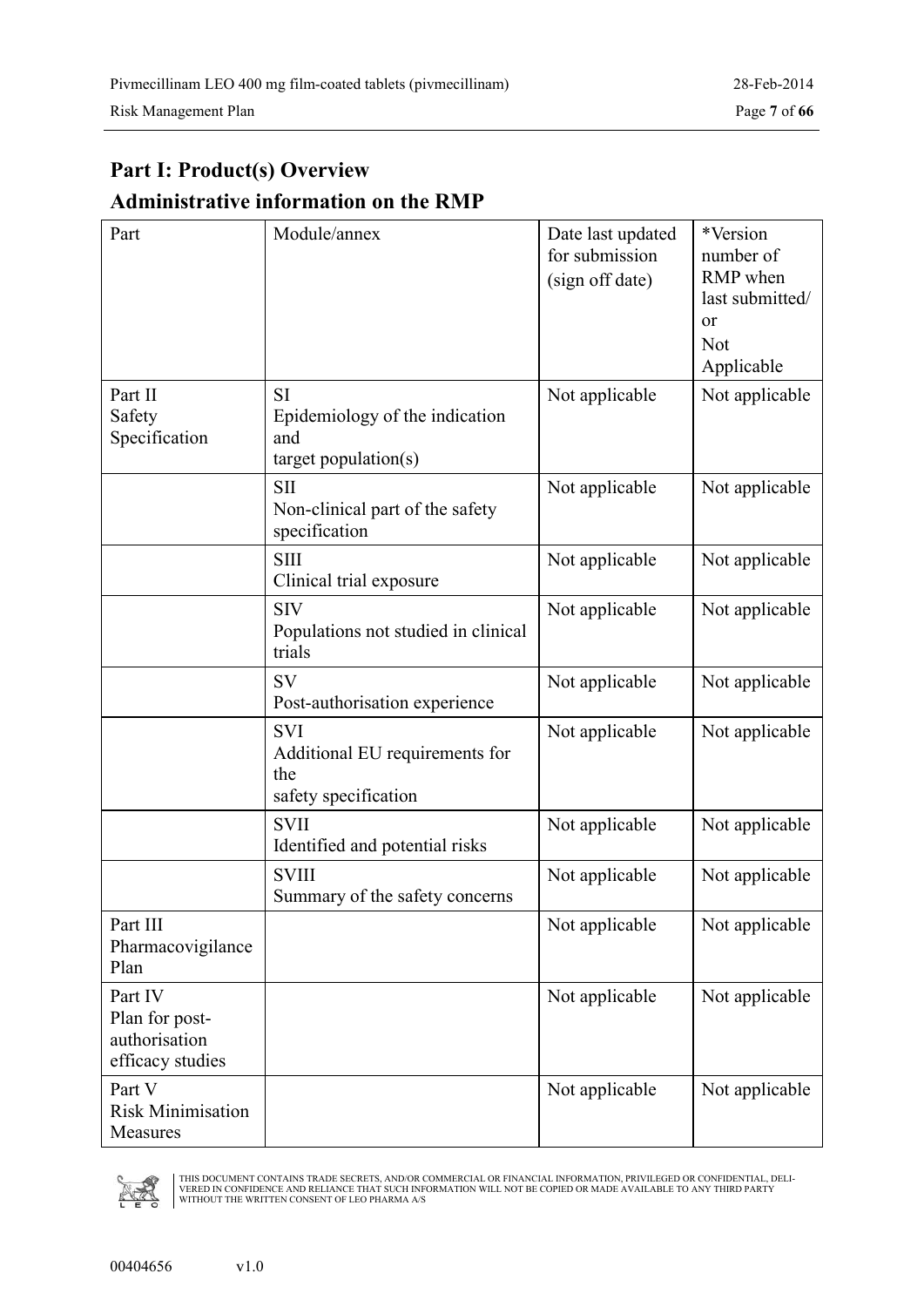#### Risk Management Plan Page **8** of **66**

| Part                      | Module/annex                                                                      | Date last updated<br>for submission<br>(sign off date) | *Version<br>number of<br>RMP when<br>last submitted/<br>or<br><b>Not</b><br>Applicable |
|---------------------------|-----------------------------------------------------------------------------------|--------------------------------------------------------|----------------------------------------------------------------------------------------|
| Part VI<br>Summary of RMP |                                                                                   | Not applicable                                         | Not applicable                                                                         |
| Part VII<br>Annexes       | <b>ANNEX 2</b><br>Current or proposed SmPC/PIL                                    | Not applicable                                         | Not applicable                                                                         |
|                           | <b>ANNEX 3</b><br>Worldwide marketing status by<br>country                        | Not applicable                                         | Not applicable                                                                         |
|                           | <b>ANNEX 4</b><br>Synopsis of clinical trial<br>programme                         | Not applicable                                         | Not applicable                                                                         |
|                           | <b>ANNEX 5</b><br>Synopsis of pharmaco-<br>epidemiological study programme        | Not applicable                                         | Not applicable                                                                         |
|                           | <b>ANNEX 6</b><br>Protocols for proposed and on-<br>going studies in Part III     | Not applicable                                         | Not applicable                                                                         |
|                           | <b>ANNEX7</b><br>Specific adverse event follow-up<br>forms                        | Not applicable                                         | Not applicable                                                                         |
|                           | <b>ANNEX 8</b><br>Protocols for studies in Part IV                                | Not applicable                                         | Not applicable                                                                         |
|                           | <b>ANNEX 9</b><br>Synopsis of newly available study<br>reports in Parts III-IV    | Not applicable                                         | Not applicable                                                                         |
|                           | <b>ANNEX 10</b><br>Details of proposed additional<br>risk minimisation activities | Not applicable                                         | Not applicable                                                                         |
|                           | <b>ANNEX 11</b><br>Mock up examples                                               | Not applicable                                         | Not applicable                                                                         |
|                           | <b>ANNEX 12</b><br>Other supporting data                                          | Not applicable                                         | Not applicable                                                                         |

\* A new RMP version number should be assigned each time any Parts/modules are updated.

Some modules of the RMP may be omitted (for eligible types of products see GVP V table V.2) if the RMP relates only to products falling into these categories. In these circumstances leave the date field blank and write "Not applicable" or "NA" in the version field.

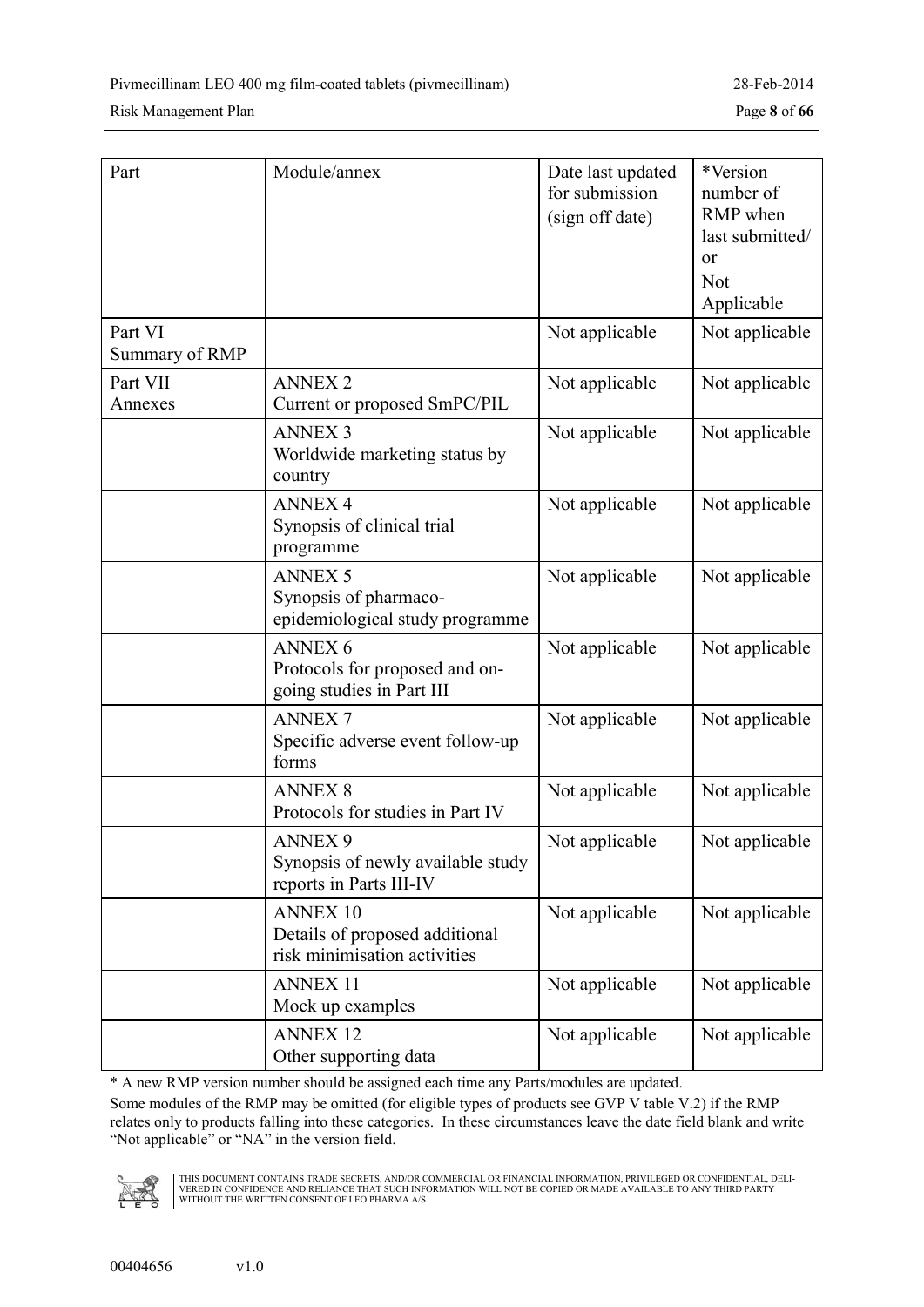<span id="page-8-0"></span>

| <b>OPPV</b> name                   | Janie Willadsen                         |
|------------------------------------|-----------------------------------------|
| <b>QPPV</b> signature              | See last page for electronic signatures |
| <b>Contact person for this RMP</b> | Suzanne Wigchert                        |
| E-mail address or telephone        |                                         |
| number of contact person           | wep.ra@leo-pharma.com                   |

#### **Overview of versions:**

Version number of last agreed RMP:

Version number

No approved versions

Agreed within

No approved versions

#### **Current RMP versions under evaluation:**

| <b>RMP</b> Version number                 | Submitted on   | Submitted within |
|-------------------------------------------|----------------|------------------|
| No other versions are under<br>evaluation | Not applicable | Not applicable   |

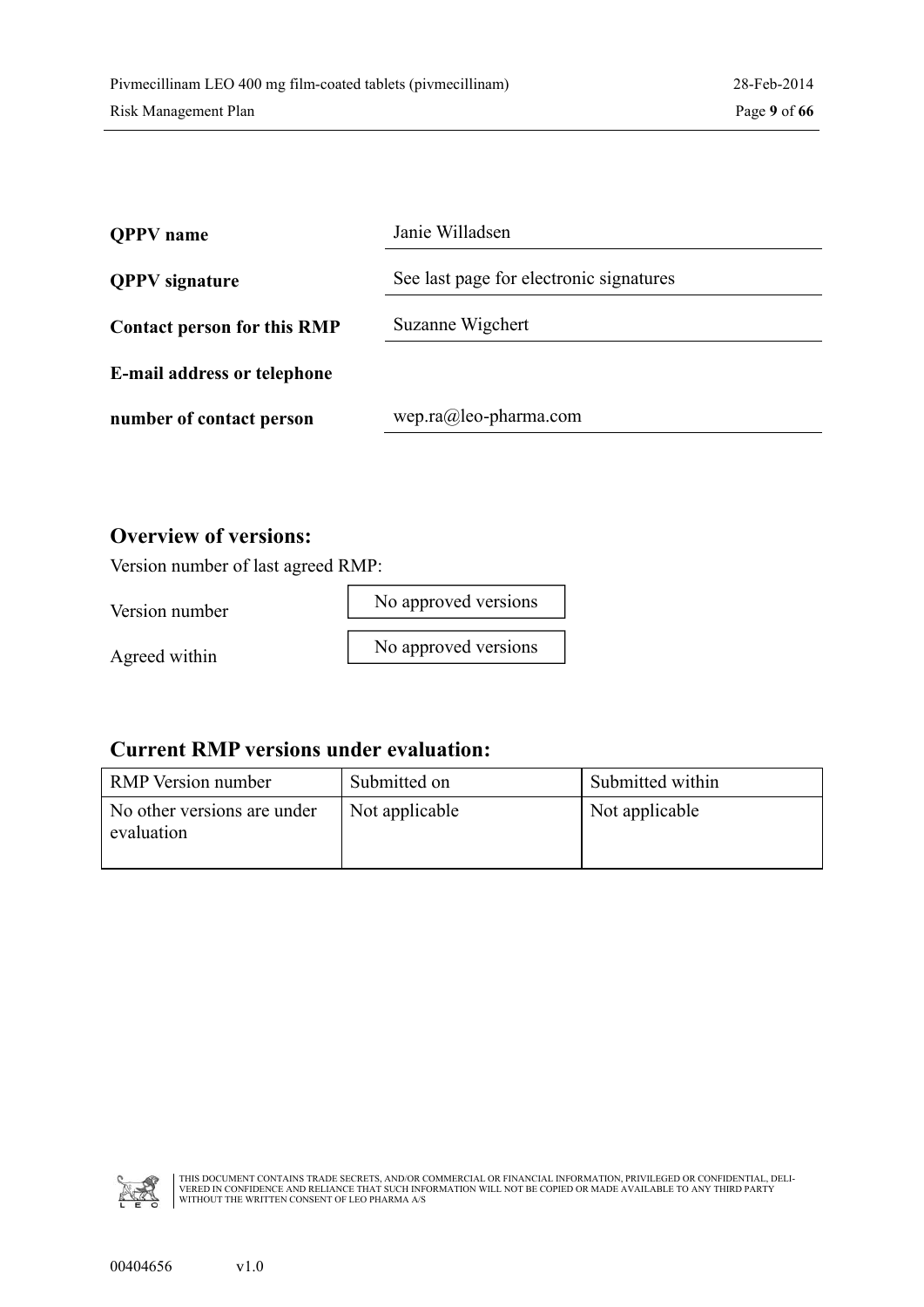Risk Management Plan Page **10** of **66**

| Invented name(s) in the European<br>Economic Area (EEA)                                                                                                                                                                                            | Pivmecillinam LEO 400 mg film-coated tablets (DK)<br>Selexid® 400 mg film-coated tablets (BE, ES, LU, NL)<br>X-SYSTO® 400 mg film-coated tablets (DE, IT, PL)                                                                                                                                                                                                                                                                                                                                                                                                                                                                                                                                                                                                                                                                                                                                                                          |
|----------------------------------------------------------------------------------------------------------------------------------------------------------------------------------------------------------------------------------------------------|----------------------------------------------------------------------------------------------------------------------------------------------------------------------------------------------------------------------------------------------------------------------------------------------------------------------------------------------------------------------------------------------------------------------------------------------------------------------------------------------------------------------------------------------------------------------------------------------------------------------------------------------------------------------------------------------------------------------------------------------------------------------------------------------------------------------------------------------------------------------------------------------------------------------------------------|
| Authorisation procedure                                                                                                                                                                                                                            | Decentralised procedure (DCP)                                                                                                                                                                                                                                                                                                                                                                                                                                                                                                                                                                                                                                                                                                                                                                                                                                                                                                          |
| Brief description of the product<br>including:<br>Chemical class<br>Summary of mode of action<br>Important information about its<br>composition (e.g. origin of active<br>substance of biological, relevant<br>adjuvants or residues for vaccines) | Chemical class: beta-lactam antibacterials, penicillins<br>with extended spectrum.<br>Pivmecillinam is the pivaloyloxymethyl ester of<br>mecillinam. Pivmecillinam is rapidly absorbed from the<br>gastrointestinal tract and hydrolysed to the active drug<br>mecillinam.<br>Mecillinam is active against a range of Gram-negative<br>bacteria, in particular Enterobacteriaceae including E.<br>coli, Enterobacter, Klebsiella, Salmonella and Shigella<br>spp. The susceptibility of <i>Proteus</i> spp. varies.<br>Mecillinam interferes with the biosynthesis of the<br>bacterial cell wall but the target of the inhibition is<br>different from other penicillins and cephalosporins.<br>Mecillinam binds almost exclusively to Penicillin-<br>Binding Protein 2 (PBP-2) whereas other penicillins and<br>cephalosporins bind to PBP-1 and PBP-3.<br>Pivmecillinam is the recommended INN; amdinocillin<br>pivoxil is the USAN. |
| Indication(s) in the EEA                                                                                                                                                                                                                           | Acute uncomplicated cystitis                                                                                                                                                                                                                                                                                                                                                                                                                                                                                                                                                                                                                                                                                                                                                                                                                                                                                                           |
| Posology and route of<br>administration in the EEA                                                                                                                                                                                                 | Generally, the official recommendations in each market<br>on the appropriate use of antibiotics should be taken into<br>account.<br>For adults the recommended dose is 400 mg 2-3 times<br>daily. No dose adjustment is necessary for the elderly,<br>patients with reduced kidney function or hepatic<br>impairment.<br>For children above 6 years and weighing more than 30<br>kg the recommended daily dose is 20-40 mg/kg/day<br>divided into 3 doses.<br>The recommended duration of treatment is 3-7 days.<br>Route of administration: oral. Pivmecillinam LEO 400<br>mg film-coated tablets must be taken with at least half a<br>glass of liquid and may be taken with food.                                                                                                                                                                                                                                                   |
| Pharmaceutical form(s) and<br>strengths                                                                                                                                                                                                            | Film-coated tablets 400 mg                                                                                                                                                                                                                                                                                                                                                                                                                                                                                                                                                                                                                                                                                                                                                                                                                                                                                                             |

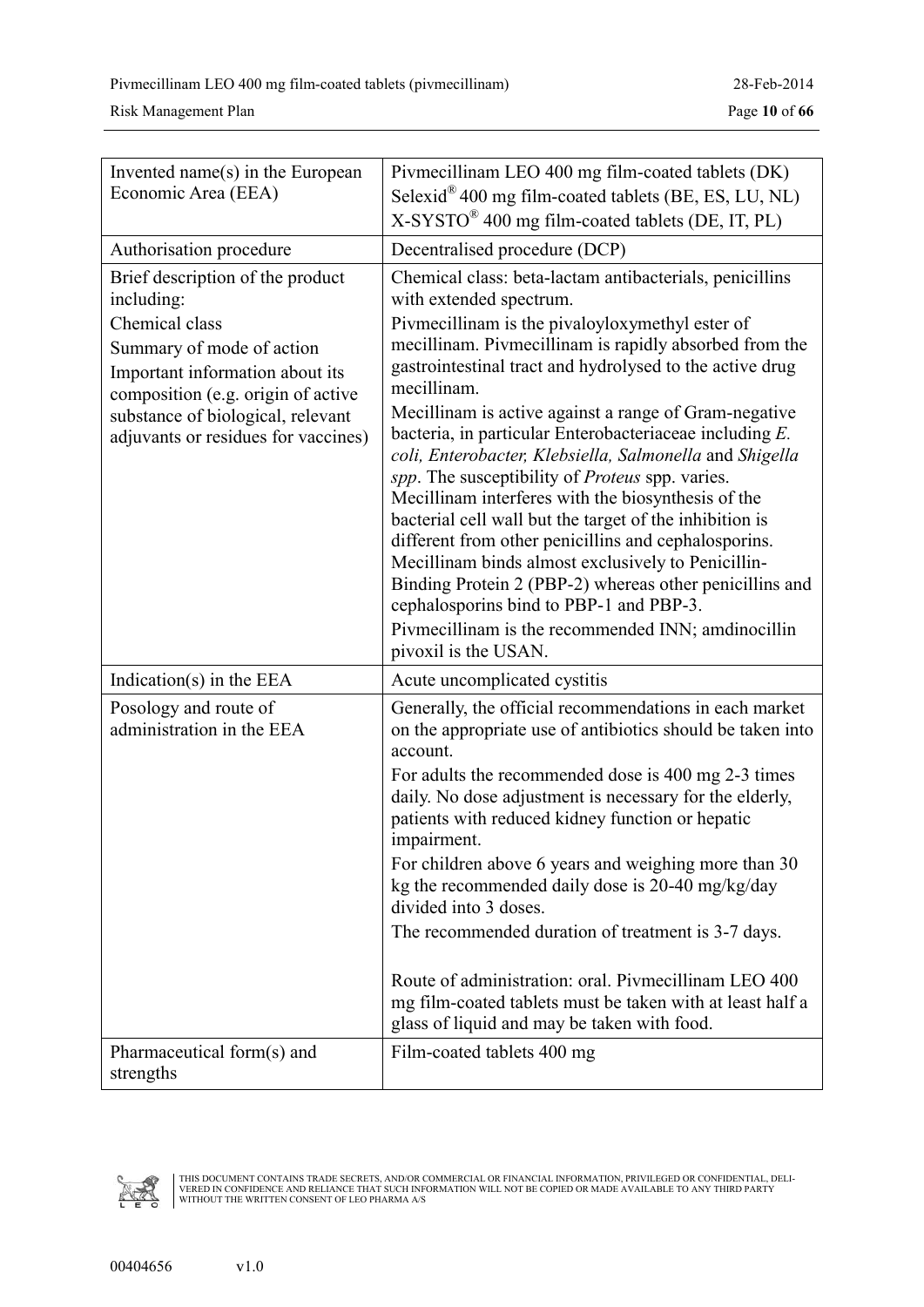| Country and date of first authorisation worldwide  | <b>NA</b> | NA        |
|----------------------------------------------------|-----------|-----------|
| Country and date of first launch worldwide         | NA        | NA        |
| Country and date of first authorisation in the EEA | NA        | <b>NA</b> |

Is the product subject to additional monitoring in the EU? Yes  $\_\_\_\_$  No<sub>\_</sub>X<sub>\_</sub>

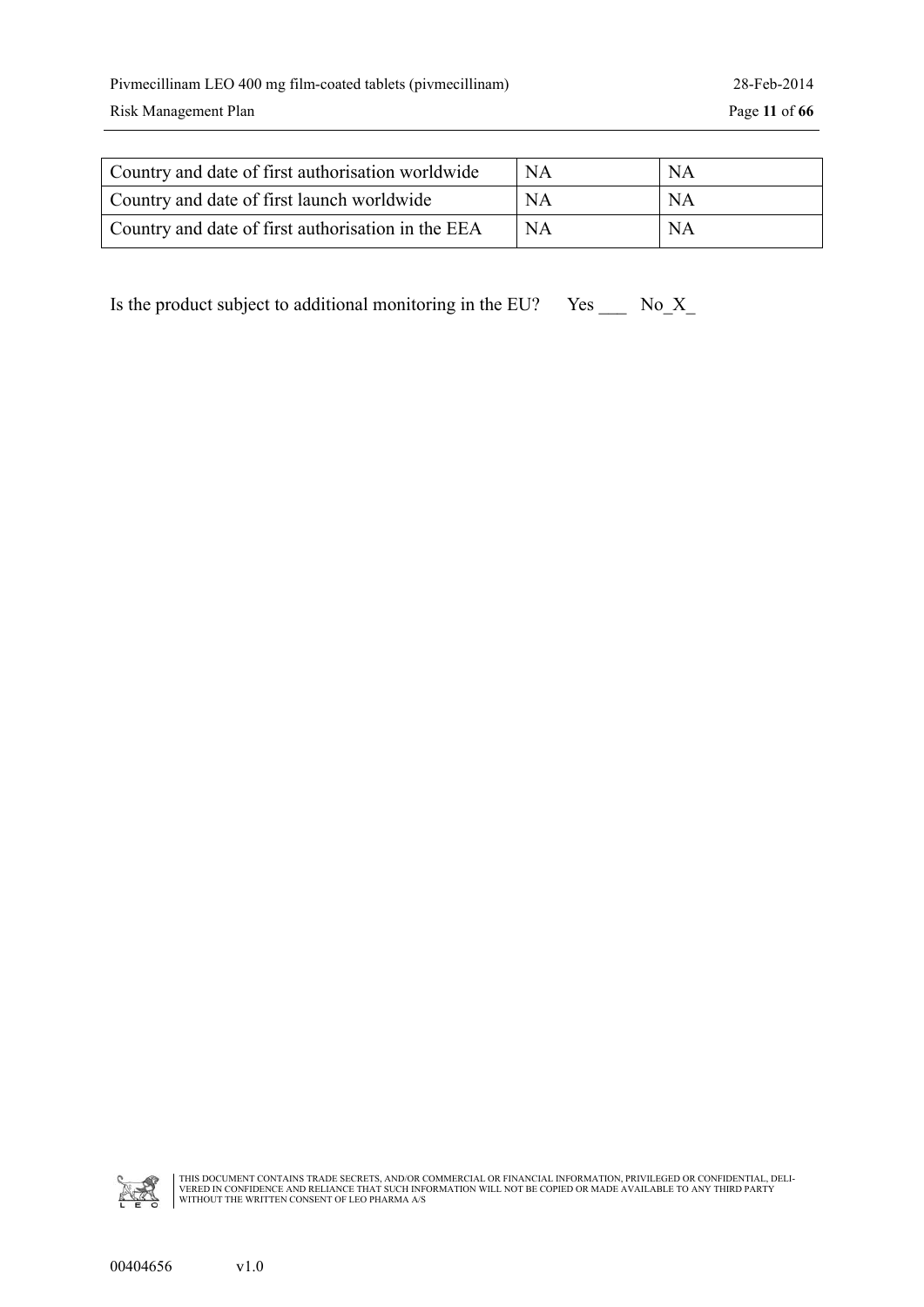### <span id="page-11-0"></span>**Part II: Module SI - Epidemiology of the indication(s) and target population**

Pivmecillinam is an antimicrobial agent. Pivmecillinam LEO 400 mg film-coated tablets is indicated for the treatment of acute uncomplicated cystitis in adults, adolescents and children  $>6$  years and weighing  $> 30$  kg.

#### **SI.1 Epidemiology of the disease**

Urinary tract infections (UTI), such as acute uncomplicated cystitis, are among the most prevalent infectious diseases ([1\)](#page-13-0). In Europe, there are no relevant data concerning the prevalence of various types of UTIs, including cystitis, and their impact on the quality of life of the affected population or socioeconomic costs ([1\)](#page-13-0). Data obtained from other countries and societies, e.g. the USA, can only be applied with caution to the European situation. According to the 1997 National Ambulatory Medical Care Survey and National Hospital Ambulatory Medical Care Survey, UTI accounted for nearly 7 million office visits, including more than 2 million visits for cystitis ([2\)](#page-13-0). Nevertheless, it is difficult to accurately assess the incidence of UTIs, because they are not reportable diseases in the United States. This situation is further complicated by the fact that accurate diagnosis depends on both the presence of symptoms and a positive urine culture, although in most outpatient settings this diagnosis is made without the verification by urine culture.

Women are significantly more likely to experience UTI than men. Nearly 1 in 3 women will have had at least 1 episode of UTI requiring antimicrobial therapy by the age of 24 years. Almost half of all women will experience a UTI during their lifetime ([2\)](#page-13-0). In children, UTI are among the most common bacterial infections and affect 2-3% of boys and 7-11% of girls in age 0-16 years [\(3\)](#page-13-0). In non-institutionalized elderly populations, UTI is the second most common form of infection, accounting for nearly 25% of all infections ([2\)](#page-13-0).

Specific subpopulations at increased risk of UTI include infants, pregnant women, the elderly, patients with spinal cord injuries and/or catheters, patients with diabetes or multiple sclerosis, patients with acquired immunodeficiency syndrome (AIDS)/human immunodeficiency virus (HIV), and patients with underlying urologic abnormalities. Catheter-associated UTI is the most common nosocomial infection, accounting for >1 million cases in hospitals and nursing homes yearly. The risk of UTI increases with increasing duration of catheterization ([2\)](#page-13-0).

Besides pivmecillinam, fosfomycin and nitrofurantoin are considered as drugs of first choice for acute uncomplicated cystitis in many countries in Europe, when available. Cotrimoxazole

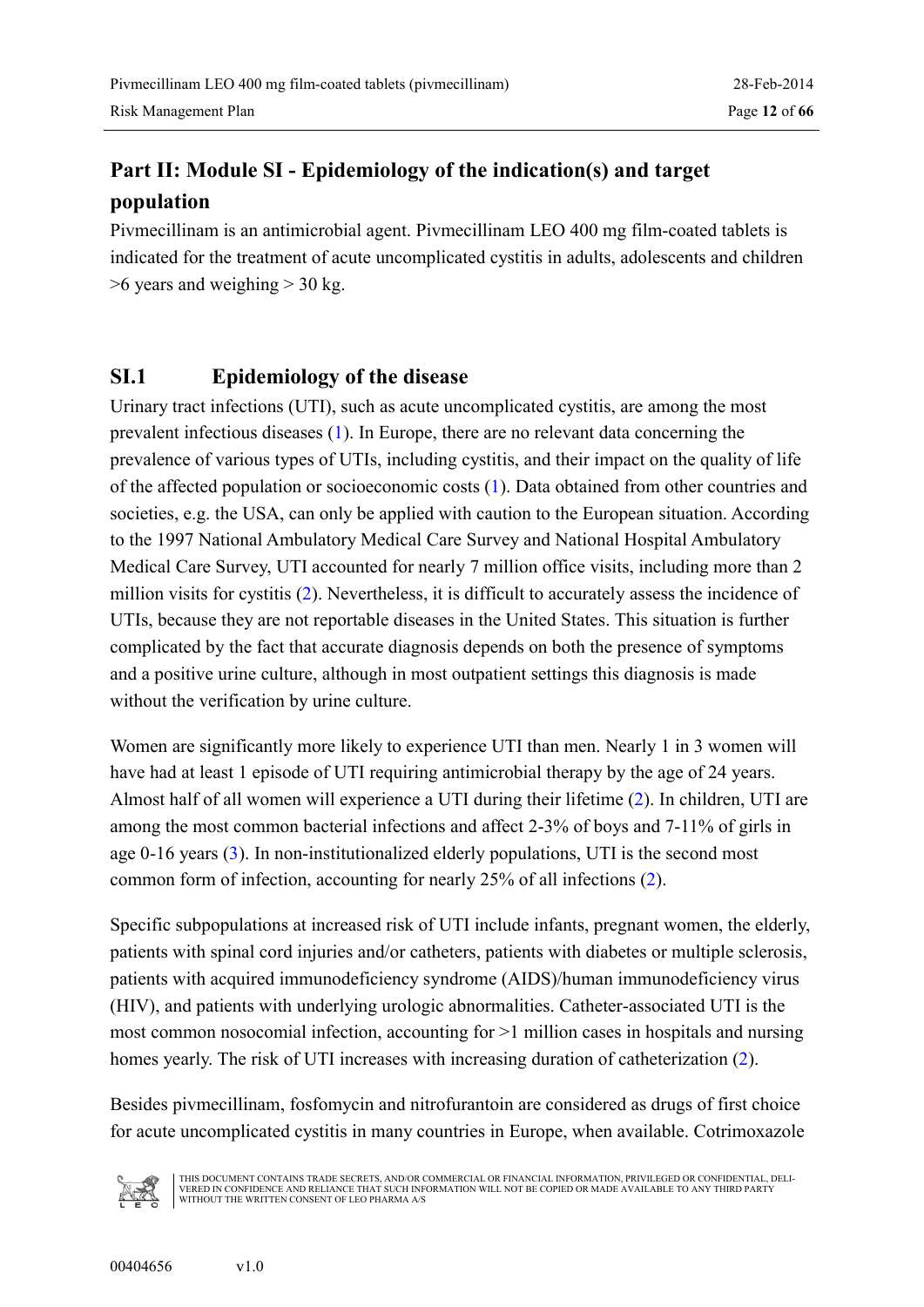<span id="page-12-0"></span>and trimethoprim should only be considered as drugs of first choice in areas with known resistance rates for E. coli of  $\leq 20\%$  ([1\)](#page-13-0).

UTI may be associated with significant morbidity and even mortality ([4\)](#page-13-0), but acute uncomplicated cystitis in the nonobstructed, adult, nonpregnant woman is believed to be a benign illness with no long-term medical sequelae ([2\)](#page-13-0). UTI is associated with bothersome urinary symptoms that can lead to work absence and decreased ability to engage in activities of daily living ([4\)](#page-13-0). Children with cystitis are usually without fever and in good general condition, but frequently experience urinary problems ([3,](#page-13-0) [5\)](#page-13-0).

#### **SI.2 Concomitant medication(s) in the target population**

According to the "Guidelines on Urological Infections" ([1\)](#page-13-0) there is no recommendation on any concomitant medication to antibiotics in the treatment of UTI. However, it is possible that prophylactic treatment may be continued during treatment of an active UTI. Cranberry products are recommended for prophylaxis of cystitis and co-administration with Pivmecillinam LEO 400 mg film-coated tablets may be expected in some patients ([1\)](#page-13-0). Prophylaxis by immune-active products like *E. Coli* bacterial extract OM-89 (Uro-Vaxomâ) is considered sufficiently well documented and has been recommended for immune-prophylaxis in female patients with recurrent uncomplicated UTI and co-administration may be expected ([1\)](#page-13-0). Accessibility of clinically proven probiotics for UTI prophylaxis is currently not universal but may also be considered. Furthermore, cystitis may be associated with pain and concomitant treatment with analgesics may be expected.

As UTIs are among the most prevalent infectious diseases ([1\)](#page-13-0), the possible concomitant medicines used in this group for other conditions are wide ranging.

### **SI.3 Important co-morbidities found in the target population**

Patients with spinal cord injuries and/or catheters, patients with diabetes or multiple sclerosis, patients with AIDS/HIV, and patients with underlying urologic abnormalities are particularly at risk of developing UTI ([2\)](#page-13-0). Patients with these co-morbidities are not considered at increased risk when treated with Pivmecillinam LEO 400 mg film-coated tablets.

Based on the high number of patients experiencing cystitis the group of co-morbid diseases in which Pivmecillinam LEO 400 mg film-coated tablets can be used is wide-ranging.

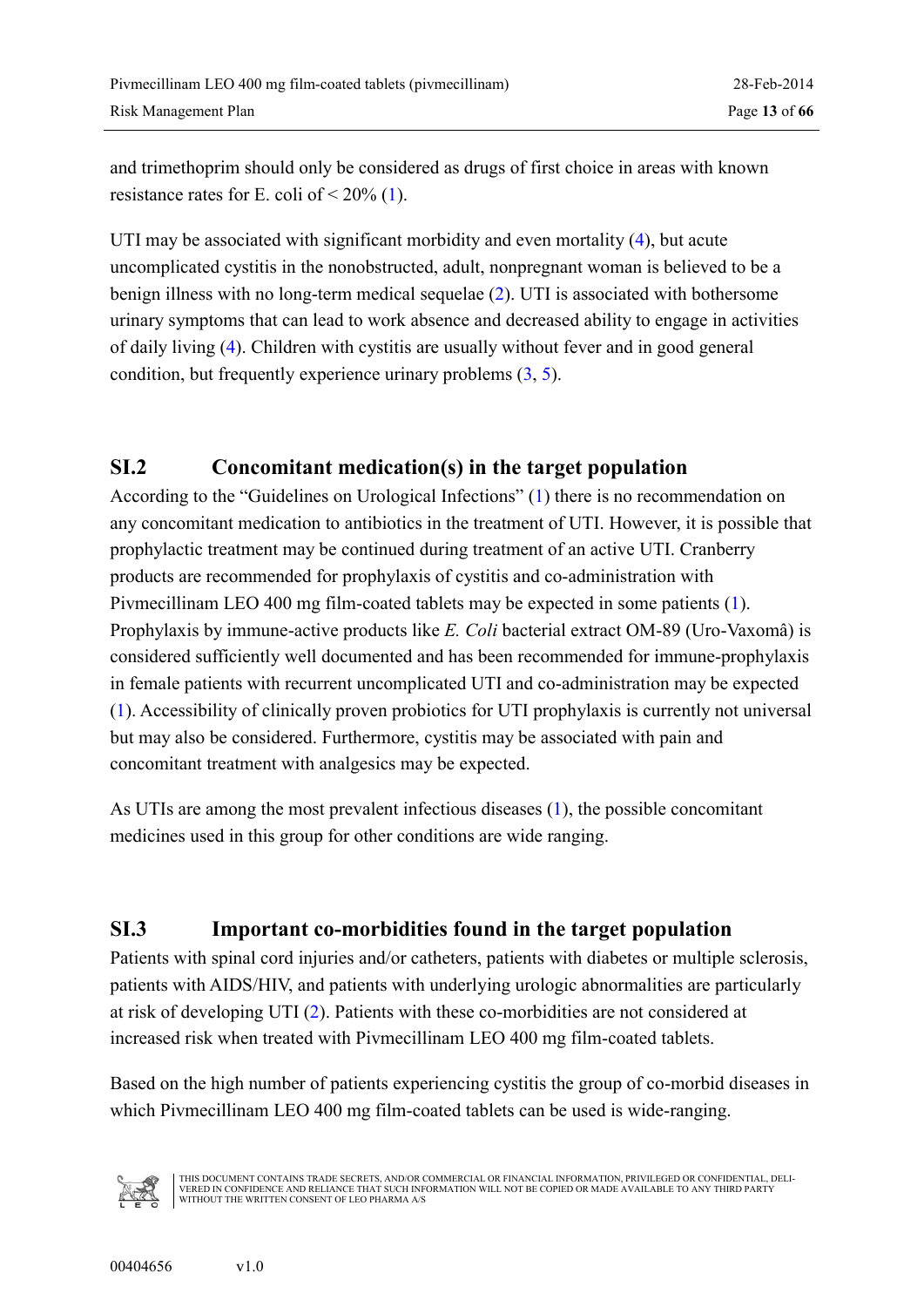#### <span id="page-13-0"></span>**SI.4 Reference list**

- 1. [Grabe M,](#page-0-0) Bjerklund-Johansen TE, Çek M, Naber KG, Tenke P, Wagenlehner F. Guidelines on Urological Infections. Apr-2010. European Association of Urology 2010. (eDoc no. 00361025)
- 2. [Foxman B.](#page-0-0) Epidemiology of urinary tract infections: incidence, morbidity, and economic costs. Am J Med. 2002;113 Suppl 1A5S-13S. (eDoc no. 00361055)
- 3. [Urinary tract infection](#page-0-0) in children diagnosis, treatment and long-term management. Clinical guideline. 2007. London, National Institute for Health and Clinical Excellence (NICE). (eDoc no. 00361759)
- 4. [Griebling TL.](#page-0-0) Urinary Tract Infection in Women. Tomas L. Griebling, editor. Urologic Diseases in America. US Department of Health and Human Services, Public Health Service, National Institute of Health, National Institute of Diabetes and Digestive and Kidney Diseases. [18], 587-619. 2007. Washington, DC, US Government Printing Office. (eDoc no. 00362032)
- 5. [Hodson EM,](#page-0-0) Willis NS, Craig JC. Antibiotics for acute pyelonephritis in children (Review). 3. 2010. The Cochrane Library. The Cochrane Collaboration. (eDoc no. 00361761)

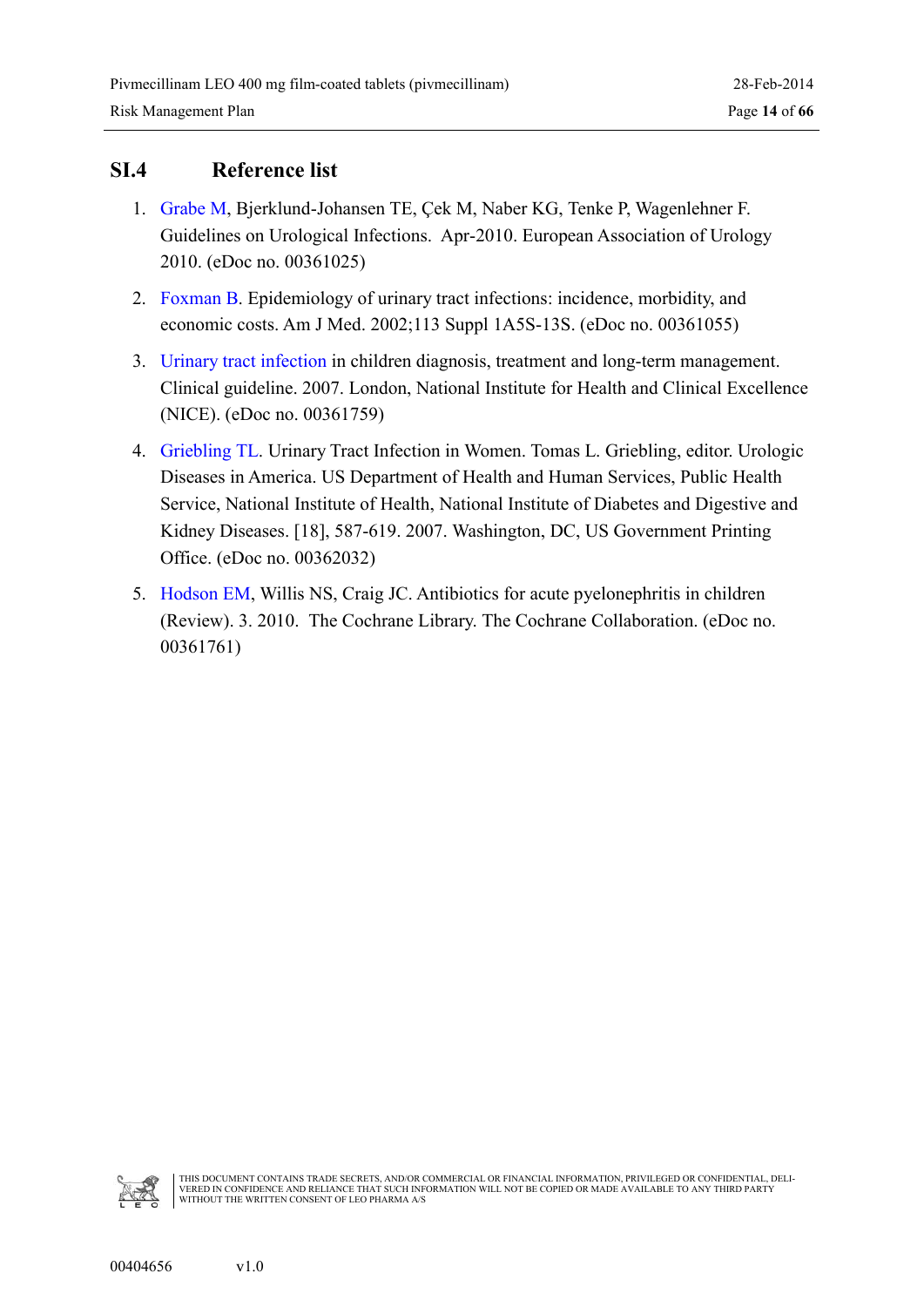### <span id="page-14-0"></span>**Part II: Module SII - Non-clinical part of the safety specification**

According to the Guideline on Good Pharmacovigilance Practices – Module V Risk Management Plans, for new Marketing Authorization applications under Article 10(1) of Directive 2001/83/EC, RMP module SII may be omitted.

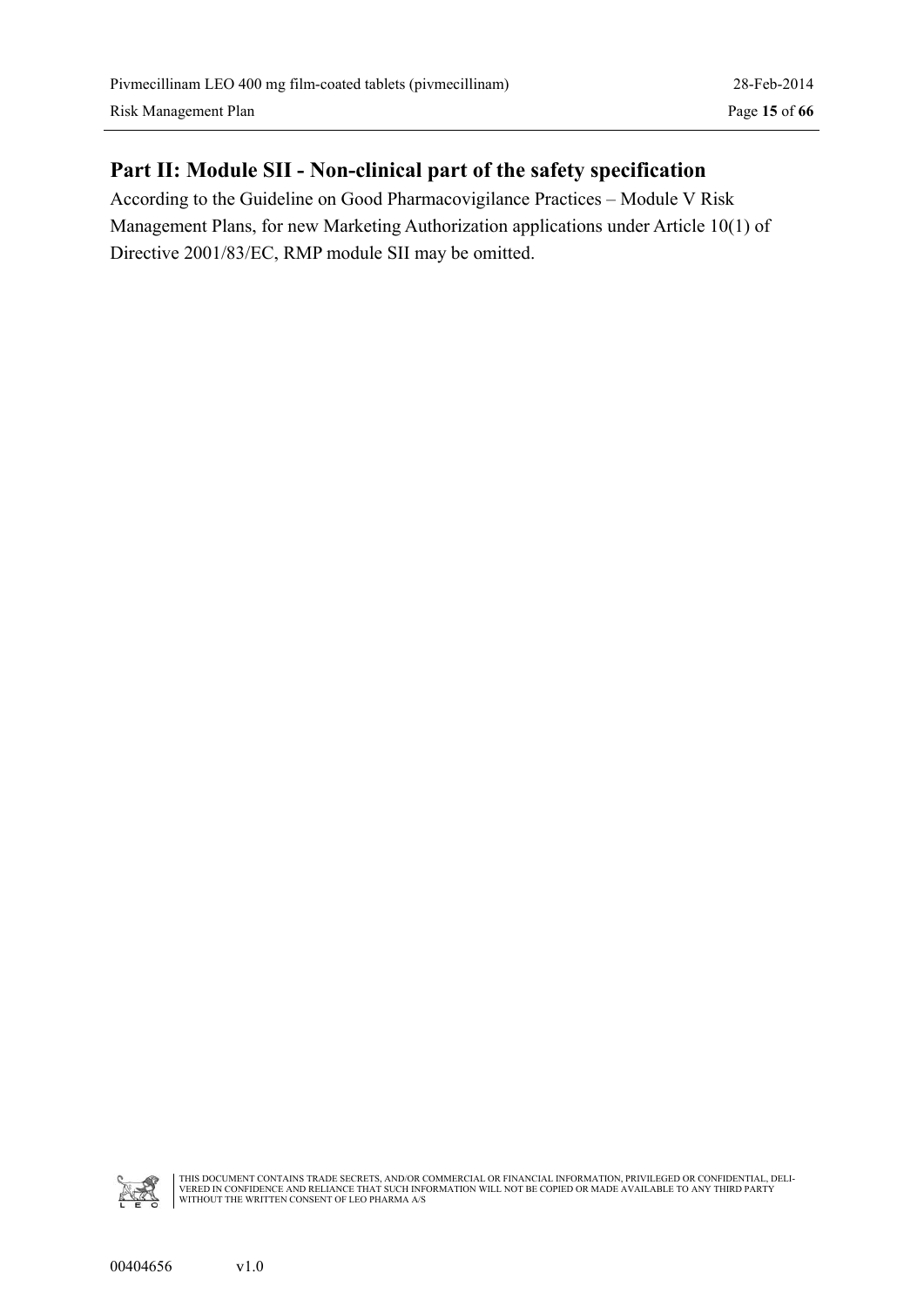### <span id="page-15-0"></span>**Part II: Module SIII - Clinical trial exposure**

According to the Guideline on Good Pharmacovigilance Practices – Module V Risk Management Plans, for new Marketing Authorization applications under Article 10(1) of Directive 2001/83/EC, RMP module SIII may be omitted.

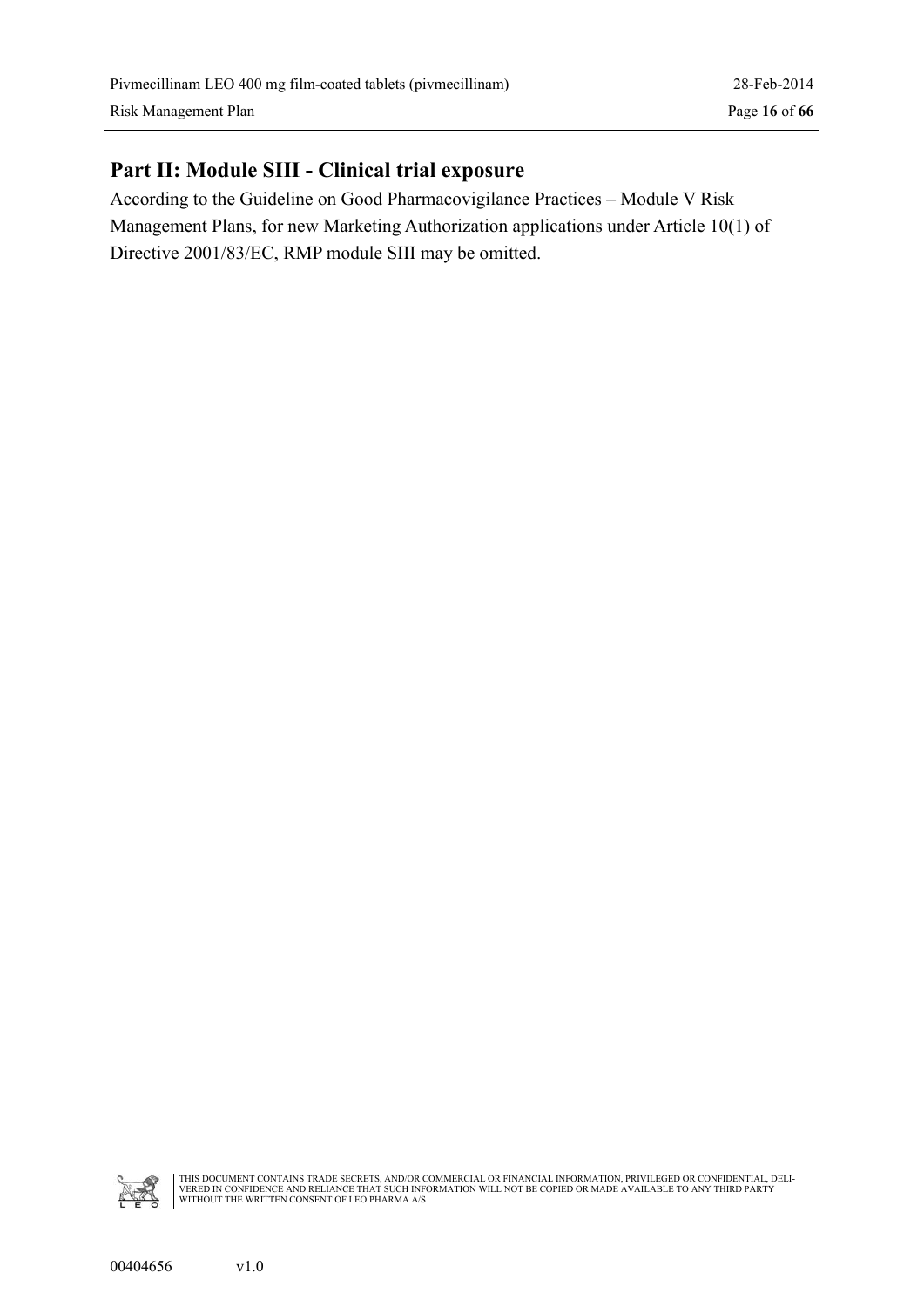### <span id="page-16-0"></span>**Part II: Module SIV - Populations not studied in clinical trials**

According to the Guideline on Good Pharmacovigilance Practices – Module V Risk Management Plans, for new Marketing Authorization applications under Article 10(1) of Directive 2001/83/EC, RMP module SIV may be omitted.

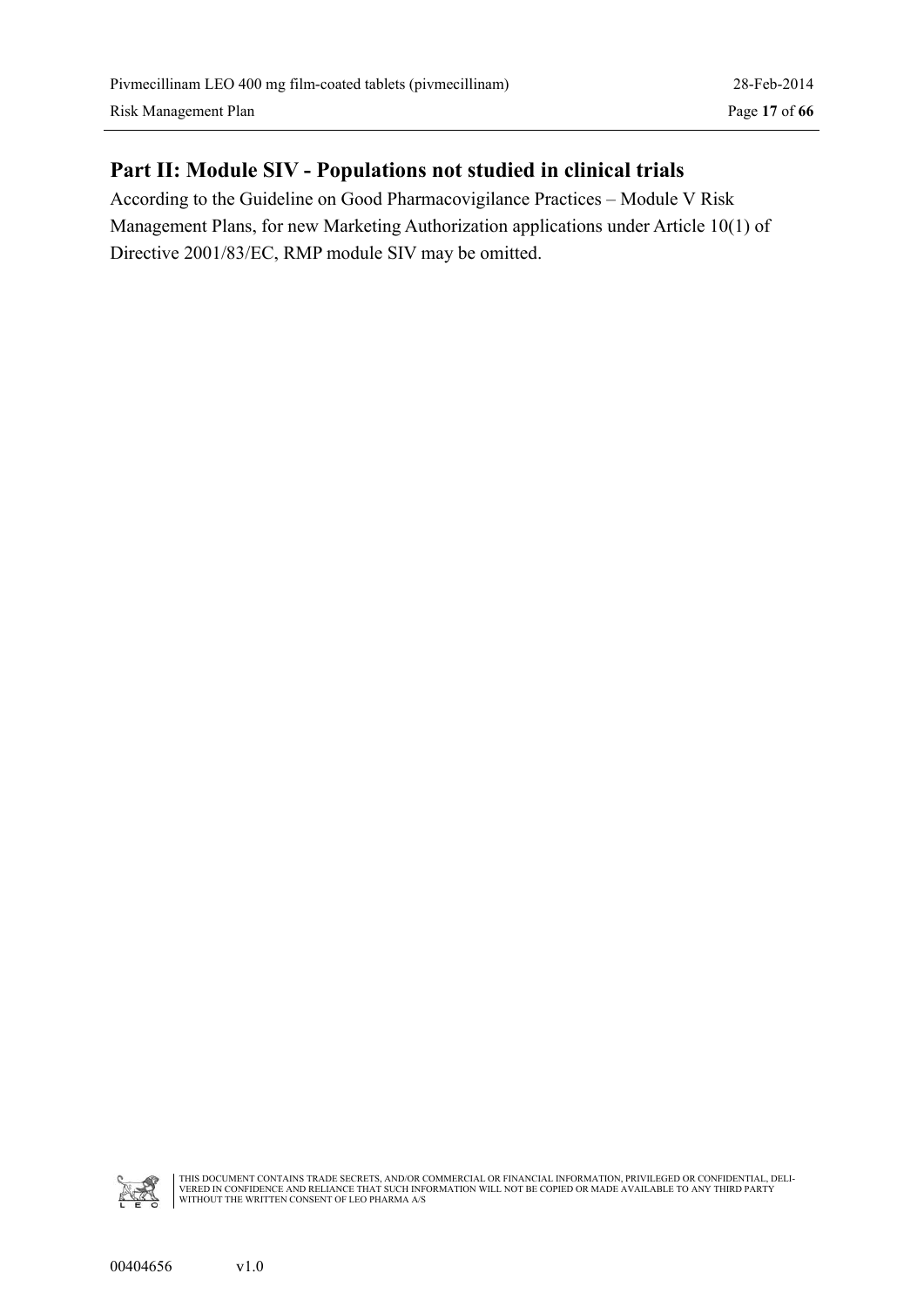#### <span id="page-17-0"></span>**Part II: Module SV - Post-authorisation experience**

### **SV.1 Action taken by regulatory authorities and/or marketing authorisation holders for safety reasons**

Since the first MA for the originator product Selexid® was obtained in 1977 only one safety related regulatory action has been undertaken:

Based on results showing that the treatment with antibiotics containing pivalic acid e.g. pivmecillinam induces a reduction in the total body pool of carnitine ([1\)](#page-13-0), regulatory authorities/LEO Pharma A/S initiated changes to the originator product labelling world-wide to include recommendations concerning carnitine depletion in section 4.3, 4.4 and 4.8 in the SmPC.

Carnitine depletion is included as an important identified risk for Pivmecillinam LEO 400 mg film-coated tablets.

### **SV.2 Non-study post-authorisation exposure**

### **SV.2.1 Method used to calculate exposure**

The originator product Selexid® tablets was first launched in the United Kingdom in 1977. The actual total non-study post-authorisation usage data is best described in number of treatment courses, based on realised product volumes. An estimate of the number of patients exposed to Selexid<sup>®</sup> tablets is based on the total sales volume realised from LEO Pharma A/S to LEO affiliates, distributors, etc. held in the LEO Performance Management (LPM) system. The LPM system contains data dating back to 1st January 2001.

The following assumptions have been made:

An average treatment course with Selexid<sup>®</sup> tablets is estimated to be 600 mg per day for 6 days or 1200 mg per day for 3 days. This is equivalent to an estimated average treatment course of 3.6 g.

### **SV.2.2 Exposure**

The total sales volume of tablets in the period 1-Jan-2001 to 30-Apr-2013: Approximately 64,4 ton. This corresponds to 17.9 million treatment courses, giving an average of 1.45 million exposed patients per year (17.9 million treatment courses /12.33 years).

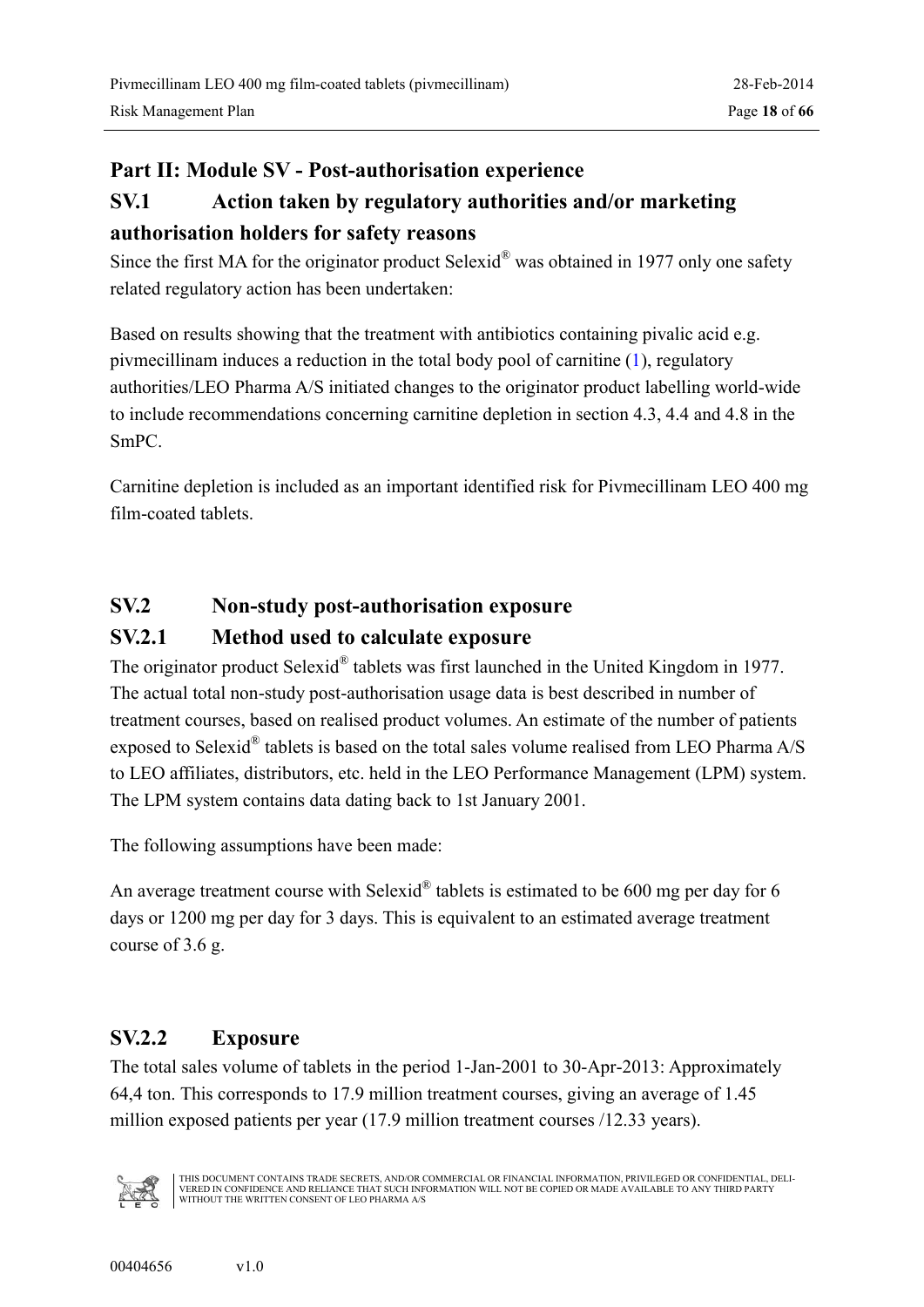<span id="page-18-0"></span>Detailed data on exposure in different populations including the paediatric populations and divided on the different indications is not available retrospectively.

# **SV.3 Post-authorisation use in populations not studied in clinical**

#### **trials**

According to Guideline on Good Pharmacovigilance Practices – Module V Risk Management Plans patient groups identified in module SIV as having no or limited exposure should be discussed here. However, for a new MA application under Article 10(1) of Directive 2001/83/EC, RMP module SIV can be omitted and thus no such groups have been identified.

#### **SV.4 Post-authorisation off-label use**

Post-authorisation six reports of off-label use have been identified in the safety database for the originator product Selexid<sup>®</sup> (cumulative search until 30-Apr-2013); all were medically confirmed.

An analysis of the cases shows two reasons for the off-label use reported. In three cases (case nos. 105951, 108059 and 218537) Selexid® was used as prophylaxis rather than treatment and three cases (case nos. 212785, 213013, 216094) concerned long term use.

Only one case was considered serious. In this case (case no. 108059) abdominal pain was reported in a 30-year-old woman using Selexid<sup>®</sup> off-label as prophylaxis for recurrent urinary tract infections.

Additionally one non-serious case (case no. 105951) reported an adverse event other than offlabel use; haematuria was reported in a 6-year-old child who received off-label prophylactic treatment with Selexid $^{\circledR}$  for UTI. The reporter assessed the case as "probably not related" to pivmecillinam.

The remaining four cases reported no events other than off-label use (case nos. 212785, 213013, 216094 and 218537).

To sum up, two adverse events were reported in connection with off-label use, both in relation to prophylactic use of Selexid<sup>®</sup>. In the serious case no. 108059 the event abdominal pain was assessed as labelled. In case no. 105951 the haematuria reported was considered non-serious and unlabelled.

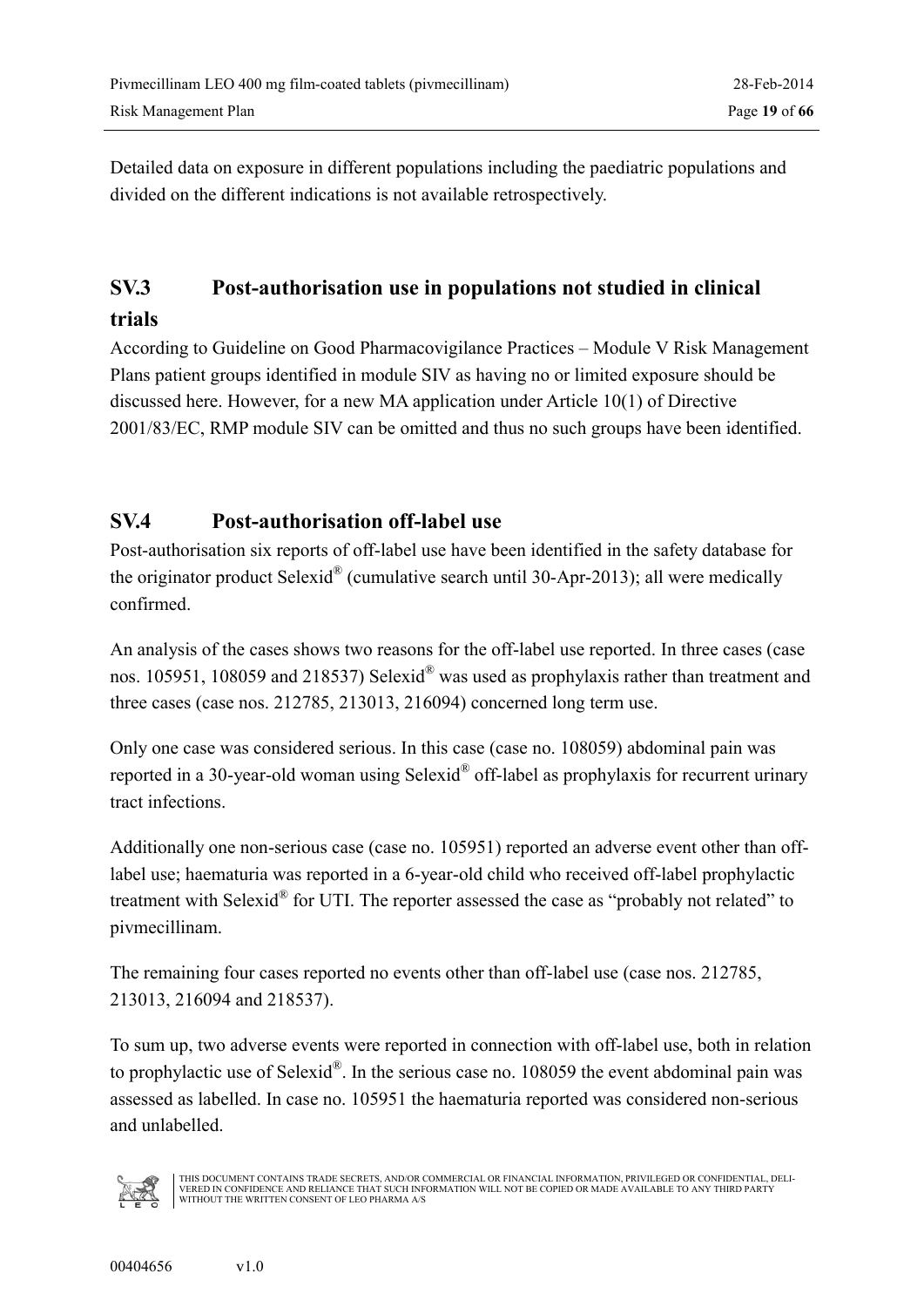<span id="page-19-0"></span>These few cases of off-label use are considered not to affect the risk benefit balance of Pivmecillinam LEO 400 mg film-coated tablets.

#### **SV.5 Epidemiological study exposure**

In 2002 – 2003, LEO Pharma A/S sponsored a population-based observational study of the use of the originator product Selexid<sup>®</sup> tablets in pregnancy. The study was conducted by the Department of Clinical Epidemiology at the University of Aarhus and a final report was submitted in 2004. The study was conducted in a county in Denmark with a population of approximately 500,000. Data regarding birth defects were obtained from the Danish Birth Registry and the county's Hospital Discharge Registry. Risk of miscarriage was investigated with two case-control designs in the same study based and focused on women who were hospitalized. Pivmecillinam use was estimated from pharmacy electronic accounting systems that are used to secure reimbursement from the National Health Service. Case control and cohort analyses were conducted. The study found that maternal use of pivmecillinam was not associated with birth defects, neonatal hypoglycaemia, respiratory distress syndrome, low Apgar score, preterm delivery, low birth weight or stillbirth. There were suggestions of an increased risk of miscarriage after the use of pivmecillinam but a causal relationship was not established ([2,](#page-20-0) [3\)](#page-20-0).

Additionally, studies not sponsored by LEO Pharma have been conducted. Several epidemiological studies have analysed the prevalence, antimicrobial susceptibility and resistance of pathogens in uncomplicated cystitis. In these studies ([4-](#page-20-0)[14\)](#page-21-0), antibiotic resistance in bacteria from urine was analysed by ex vivo techniques. They did not investigate clinical exposure to pivmecillinam and are therefore not further discussed in this section.

In diagnosis-prescribing surveys in 2000, 2002 and 2005 in Swedish general practice, consultations, diagnosis, diagnostics and treatment choices were studied. For lower urinary tract infections there was a significant change in choice of prescribed antibiotics with an increase for pivmecillinam and nitrofurantoin and a decrease for trimethoprim, in accordance with current recommendations by the Swedish strategic programme against antibiotic resistance (STRAMA) ([15\)](#page-21-0). The prescribing of pivmecillinam increased significantly from 2002 (31%, 95% CI 27-35) to 2005 (51%, 95% CI 46-55).

In another study, antibiotic prescribing in general practice was compared between Italy (Ravenna) and Denmark (Funen). Pivmecillinam represented 3.1% of the defined daily doses

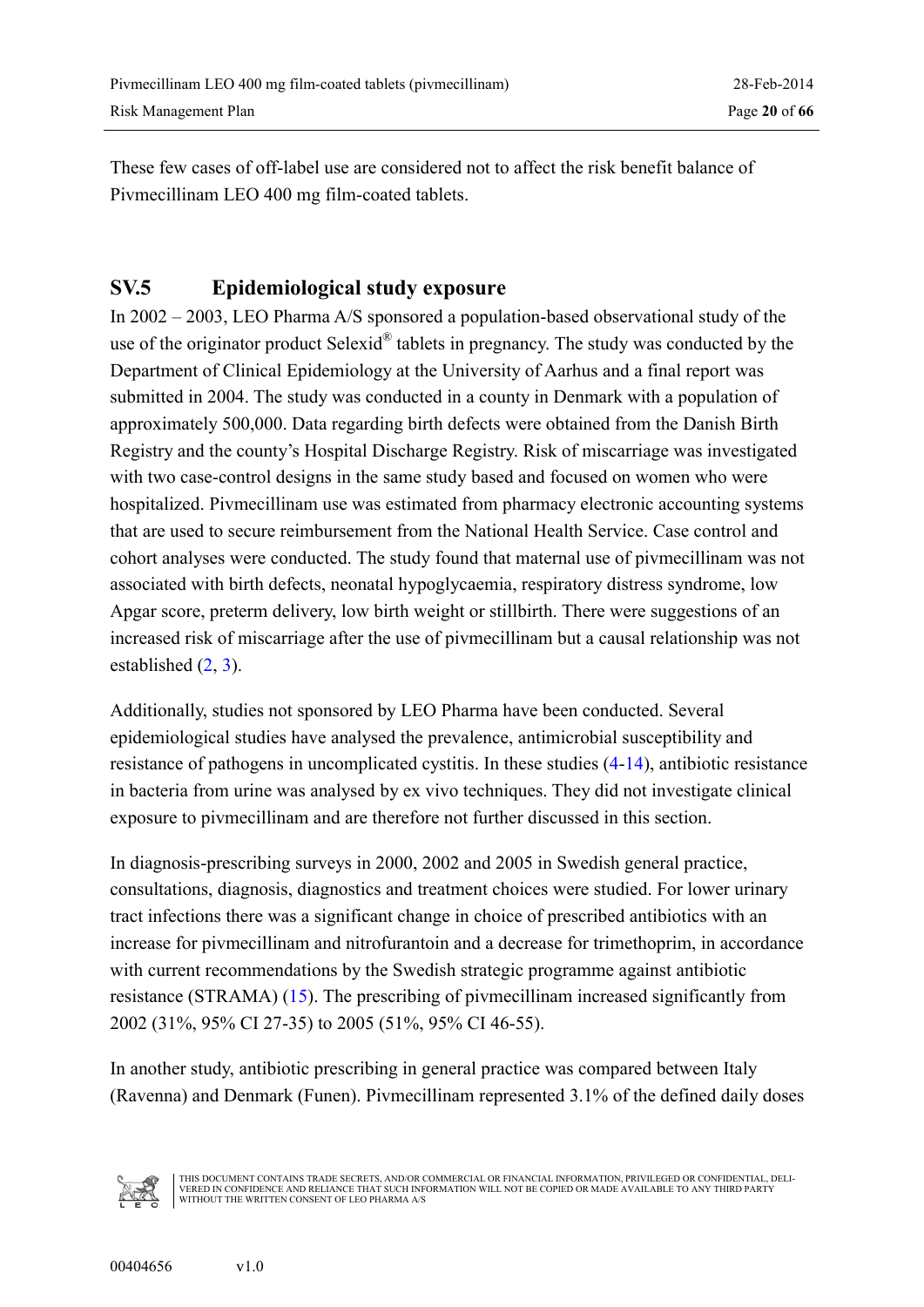<span id="page-20-0"></span>(DDD) prescribed in Funen, Denmark whereas it was not included in the antibiotics making up 90 % of total DDD prescribed in Ravenna, Italy ([16\)](#page-21-0).

#### **SV.6 Reference list**

- 1. [Melegh B,](#page-0-0) Kerner J, Bieber LL. Pivampicillin-promoted excretion of pivaloylcarnitine in humans. Biochem.Pharmacol. 1987;36(20):3405-9. (eDoc no. 00361053)
- 2. [Norgaard M,](#page-0-0) Skriver MV, Sorensen HT, Schonheyder HC, Pedersen L. Risk of miscarriage for pregnant users of pivmecillinam: a population-based case-control study. APMIS. 2008;116(4):278-83. (eDoc no. 00361052)
- 3. [Skriver MV,](#page-0-0) Norgaard M, Pedersen L, Schonheyder HC, Schonheyder HC. Pivmecillinam and Adverse Birth and Neonatal Outcomes: A Population-based Cohort Study. Scand J Infect Dis. 2004;36(10):733-7. (eDoc no. 00361051)
- 4. [Kahlmeter G.](#page-0-0) The ECO\*SENS Project: a prospective, multinational, multicentre epidemiological survey of the prevalence and antimicrobial susceptibility of urinary tract pathogens-interim report. J Antimicrob.Chemother. 2000;46 Suppl A15-22. (eDoc no. 00361050)
- 5. [Kahlmeter G.](#page-0-0) Prevalence and antimicrobial susceptibility of pathogens in uncomplicated cystitis in Europe. The ECO.SENS study. Int.J Antimicrob.Agents. 2003;22 Suppl 249-52. (eDoc no. 00361049)
- 6. [Kahlmeter G.](#page-0-0) An international survey of the antimicrobial susceptibility of pathogens from uncomplicated urinary tract infections: the ECO.SENS Project. J Antimicrob.Chemother. 2003;51(1):69-76. (eDoc no. 00361048)
- 7. [Kahlmeter G,](#page-0-0) Poulsen HO. Antimicrobial susceptibility of Escherichia coli from community-acquired urinary tract infections in Europe: the ECO.SENS study revisited. Int.J Antimicrob.Agents. 2012;39(1):45-51. (eDoc no. 00361047)
- 8. [Kamenski G,](#page-0-0) Wagner G, Zehetmayer S, Fink W, Spiegel W, Hoffmann K. Antibacterial resistances in uncomplicated urinary tract infections in women: ECO.SENS II data from primary health care in Austria. BMC.Infect.Dis. 2012;12(1):222. (eDoc no. 00361046)

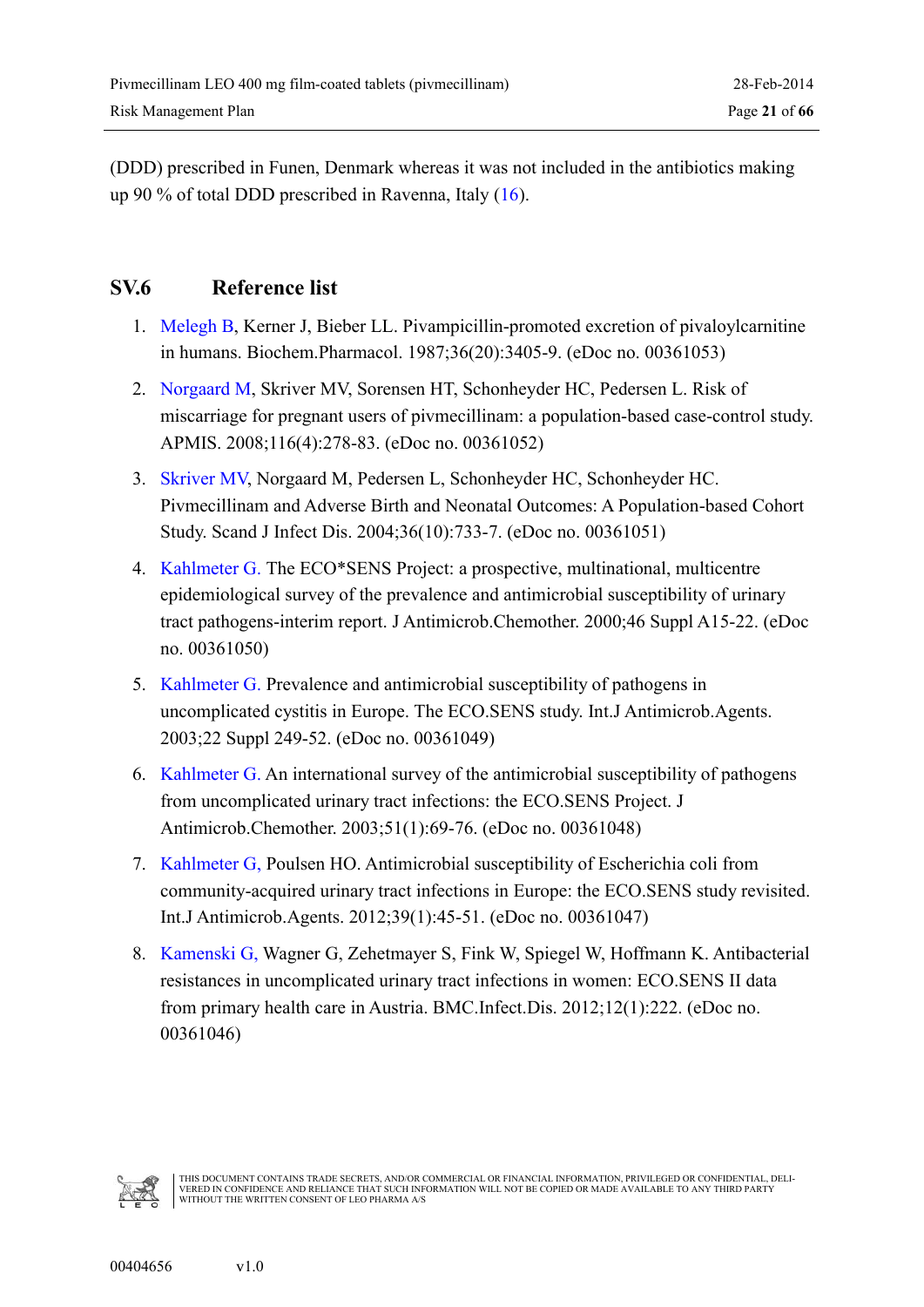- <span id="page-21-0"></span>9. [Kerrn MB,](#page-0-0) Klemmensen T, Frimodt-Moller N, Espersen F. Susceptibility of Danish Escherichia coli strains isolated from urinary tract infections and bacteraemia, and distribution of sul genes conferring sulphonamide resistance. J Antimicrob.Chemother. 2002;50(4):513-6. (eDoc no. 00361045)
- 10. [Kerrn MB,](#page-0-0) Frimodt-Moller N, Espersen F. Urinary concentrations and urine ex-vivo effect of mecillinam and sulphamethizole. Clin.Microbiol.Infect. 2004;10(1):54-61. (eDoc no. 00361044)
- 11. [Naber KG,](#page-0-0) Schito G, Botto H, Palou J, Mazzei T. Surveillance study in Europe and Brazil on clinical aspects and Antimicrobial Resistance Epidemiology in Females with Cystitis (ARESC): implications for empiric therapy. Eur.Urol. 2008;54(5):1164-75. (eDoc no. 00361043)
- 12. [Neuzillet Y,](#page-0-0) Naber KG, Schito G, Gualco L, Botto H. French results of the ARESC study: clinical aspects and epidemiology of antimicrobial resistance in female patients with cystitis. Implications for empiric therapy. Med Mal Infect. 2012;42(2):66-75. (eDoc no. 00361752)
- 13. [Wagenlehner FM,](#page-0-0) Wagenlehner C, Savov O, Gualco L, Schito G, Naber KG. [Clinical aspects and epidemiology of uncomplicated cystitis in women. German results of the ARESC Study]. Urologe A. 2010;49(2):253-61. (eDoc no. 00361753)
- 14. [Sundqvist M,](#page-0-0) Geli P, Andersson DI, Sjolund-Karlsson M, Runehagen A, Cars H, et al. Little evidence for reversibility of trimethoprim resistance after a drastic reduction in trimethoprim use. J Antimicrob.Chemother. 2010;65(2):350-60. (eDoc no. 00361754)
- 15. [Andre M,](#page-0-0) Vernby A, Odenholt I, Lundborg CS, Axelsson I, Eriksson M, et al. Diagnosis-prescribing surveys in 2000, 2002 and 2005 in Swedish general practice: consultations, diagnosis, diagnostics and treatment choices. Scand J Infect Dis. 2008;40(8):648-54. (eDoc no. 00361042)
- 16. [Vaccheri A,](#page-0-0) Bjerrum L, Resi D, Bergman U, Montanaro N. Antibiotic prescribing in general practice: striking differences between Italy (Ravenna) and Denmark (Funen). J Antimicrob.Chemother. 2002;50(6):989-97. (eDoc no. 00361041)

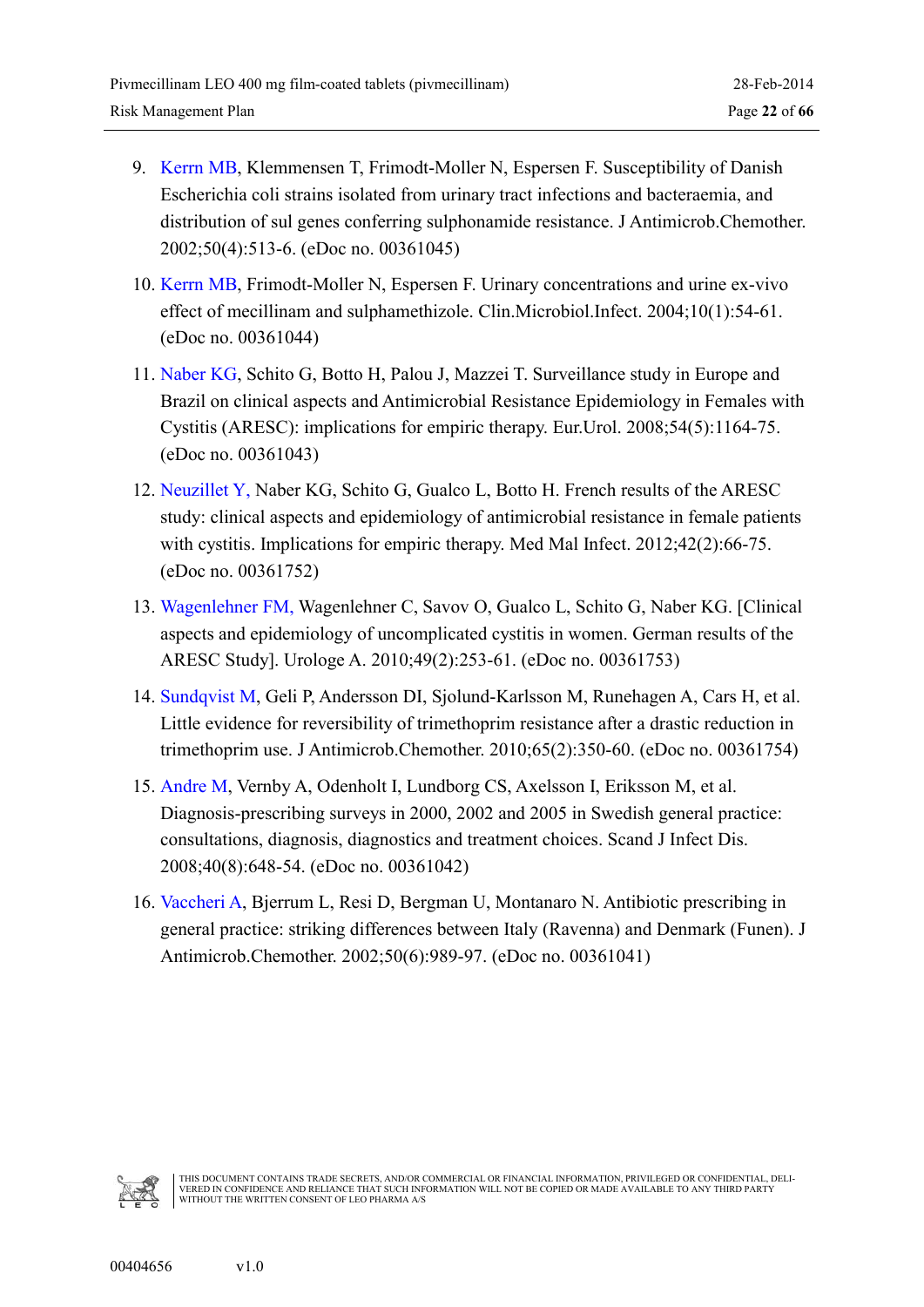### <span id="page-22-0"></span>**Part II: Module SVI - Additional EU requirements for the safety specification**

#### **SVI.1 Potential for harm from overdose**

For Pivmecillinam LEO 400 mg film-coated tablets the recommended dose for adults is 400 mg 2-3 times daily. For children above 6 years and weighing more than 30 kg the recommended daily dose is 20-40 mg/kg/day divided into 3 doses. The recommended duration of treatment is 3-7 days.

For the originator product Selexid<sup>®</sup> tablets dosages of up to 2,400 mg a day for adults and children above 6 years (weighing more than 20 kg) and up to 60 mg/kg/day for younger children have been approved in EU.

Post authorisation no reports of overdose have been identified in the safety database for the originator product Selexid<sup>®</sup> (cumulative search until 30-Apr-2013).

A search in PubMed (on the 04-Jun-2013) on the terms Selexid, pivmecillinam or mecillinam and overdose returns no hits. Furthermore, no information on potential overdose with pivmecillinam or mecillinam was found in the scientific sources DrugDex ([1,](#page-25-0) [2\)](#page-25-0) or Martindale ([3,](#page-25-0) [4\)](#page-25-0). For penicillins it is stated in Poisindex ([5\)](#page-25-0) that nausea, vomiting and diarrhoea may develop with ingestion and that agitation, confusion, stupor, coma, hallucinations, multifocal myoclonus, seizures and encephalopathy may occur following massive doses of IV penicillins.

Based on the lack of reported cases of overdose post marketing and the lack of literature concerning this, the risk of harm from overdose is assessed as very low.

### **SVI.2 Potential for transmission of infectious agents**

The potential for transmission of an infectious agent is very low. Pivmecillinam LEO 400 mg film-coated tablets indicated for oral use is a pharmaceutical product produced according to GMP. It does not contain any biological substances of human origin. Drug substances and excipients are supplied with the appropriate compliance certification.

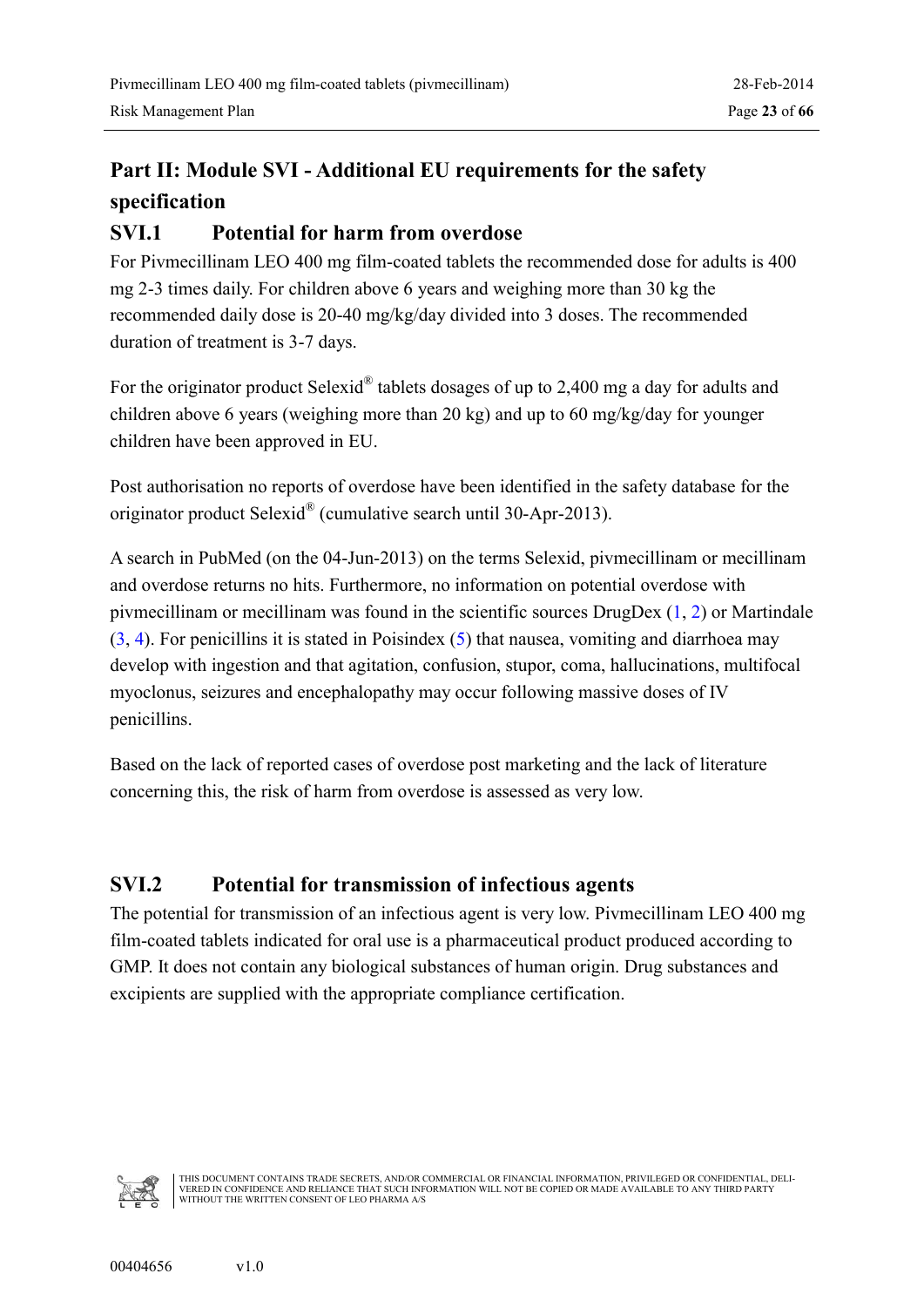### <span id="page-23-0"></span>**SVI.3 Potential for misuse for illegal purposes**

Pivmecillinam LEO 400 mg film-coated tablets will be available as a prescription medicine and the availability in the market is therefore limited. Pivmecillinam LEO 400 mg film-coated tablets is not associated with mood-altering, psycho-active or addictive properties or other properties that would promote illegal use.

The potential and interest for misuse for illegal purposes is therefore assessed as negligible.

### **SVI.4 Potential for medication errors**

Pivmecillinam LEO 400 mg film-coated tablets is supplied as film coated tables for oral ingestion. Post-marketing (cumulative search in the safety database until 30-Apr-2013) no adverse events connected to medication errors have been reported for the originator product Selexid $^{\circledR}$ . The potential for medication errors is therefore assessed as negligible.

### **SVI.4.1 Description of medication errors during the clinical trial**

#### **programme**

Not applicable.

### **SVI.4.2 Preventive measures for the final product(s) being marketed** Not applicable.

### **SVI.4.3 Effect of device failure**

Not applicable.

### **SVI.4.4 Reports of medication errors with the marketed product(s)**

Pivmecillinam LEO 400 mg film-coated tablets will be available as film-coated tables for oral ingestion. Post-marketing (cumulative search in the safety database until 30-Apr-2013) no adverse events connected to medication errors have been reported for the originator product Selexid<sup>®</sup>. The potential for medication errors is therefore assessed as negligible.

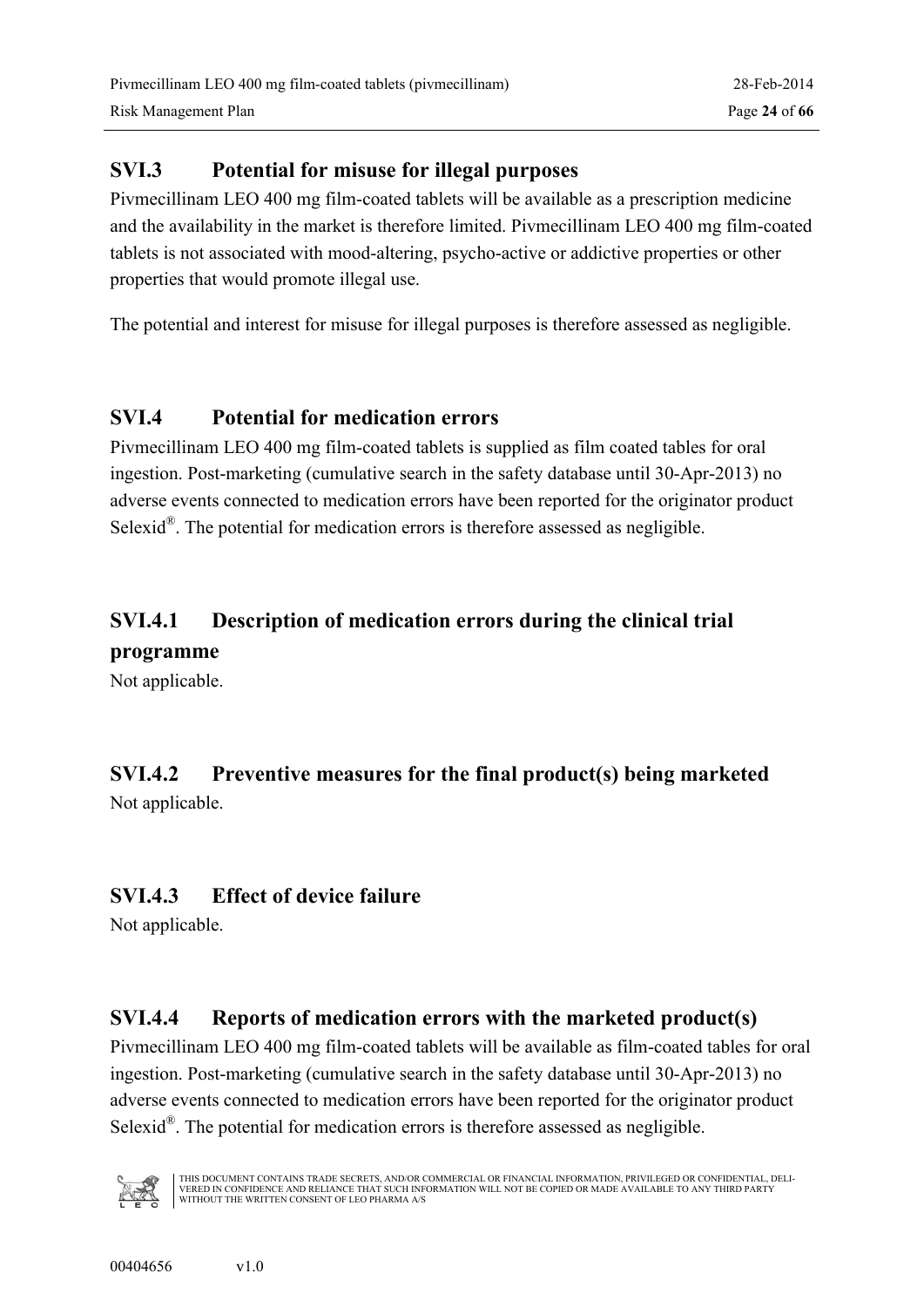#### <span id="page-24-0"></span>**SVI.5 Potential for off-label use**

The risk associated with off-label use is low. The proposed indication is for a well-recognised medical condition and Pivmecillinam LEO 400 mg film-coated tablets will be a prescription medicine in Europe. The post-authorisation off-label use of the originator product Selexid<sup>®</sup> is discussed in module SV4, and long-term use in children is discussed in module SVI.6 below. To sum up, only six reports of off-label use have been received cumulatively. The potential for off-label use of Pivmecillinam LEO 400 mg film-coated tablets is assessed as negligible.

### **SVI.6 Specific Paediatric issues**

Pivmecillinam has been evaluated in children for treatment of acute urinary tract infections  $(6-11)$  $(6-11)$  $(6-11)$ . An additional study ([12\)](#page-26-0) enrolled subjects aged 15 – 55 years. These studies report outcomes in children consistent with those reported in adult women and, in the one comparative trial, similar efficacy of pivmecillinam and sulfamethoxazole. Reported adverse effects were infrequent, mild, and similar to those reported for sulfamethoxazole.

Several clinical trials evaluate long term use of pivmecillinam in children. Barclay ([8\)](#page-25-0) gave pivmecillinam 200 mg orally once daily to 21 children for up to 12 months for prophylaxis of urinary infection. Ten of 12 children treated for over 3 months remained free of bacteriuria for one year. Carlsen ([13\)](#page-26-0) reported that pivmecillinam (100 mg/day  $\leq 6$  years; 200 mg/day  $\geq 6$ years) was as effective as and significantly better tolerated than nitrofurantoin given for  $6 - 10$ months to 35 children with vesicouretric reflux and recurrent urinary infection. An open study ([10\)](#page-25-0) enrolled 20 girls with recurrent bacteriuria who received pivmecillinam  $5 - 10$  mg/kg at bedtime for a total of 228 months. One 16-year-old girl discontinued treatment at 3 weeks due to complaints of vaginal discharge, but no other side effects were reported.

Overall, these studies have shown that the safety and efficacy profile of pivmecillinam in children is similar to that of adults.

### **SVI.6.1 Issues identified in paediatric investigation plans**

Not applicable.

### **SVI.6.2 Potential for paediatric off-label use**

Not applicable.

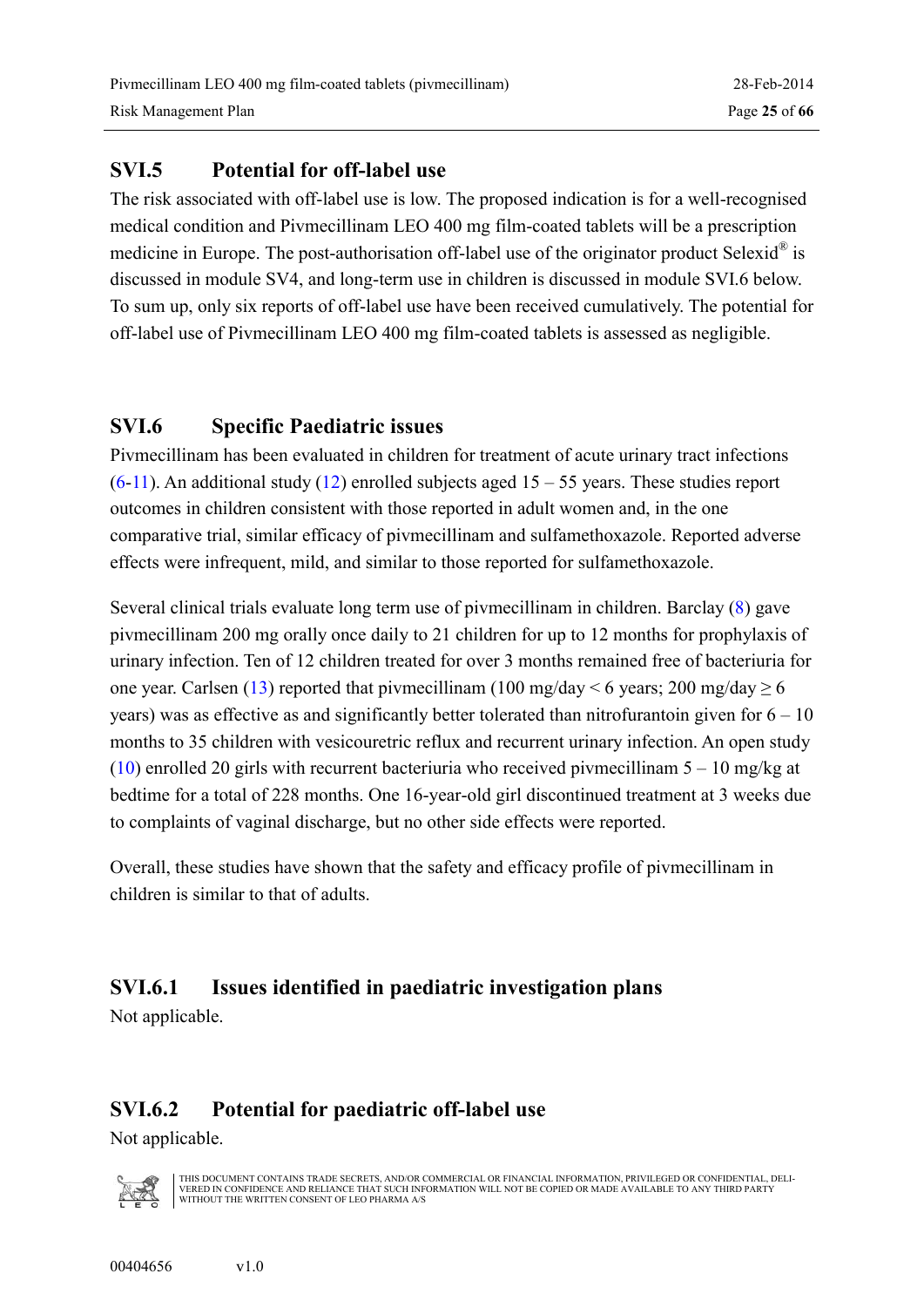### <span id="page-25-0"></span>**SVI.7 Conclusions**

No safety concerns have been identified in module SVI to be carried through to module SVII identified and potential risk.

### **SVI.8 Reference list**

- 1. [DrugDex Evaluations](#page-0-0) Amdinocillin Pivoxil. On-line access on the 26-Nov-2012. (eDoc no. 00361755)
- 2. [DrugDex Evaluations](#page-0-0) Amdinocillin. On-line access on the 30-May-2013. (eDoc no. 00361722)
- 3. [Martindale Pivmecillinam hydrochloride.](#page-0-1) Lexicomp Martindale: The Complete Drug On-line access on the 07-Nov-2012. (eDoc no. 00361758)
- 4. [Martindale Mecillinam.](#page-0-0) Lexicomp Martindale. The Complete Drug Reference. Online access on the 27-May-2013. (eDoc no. 00361725)
- 5. Poisindex [Summary Penicillin.](#page-0-0) Micromedex. 05-Dec-2011. Online access on the 26- 12-2012 (eDoc no. 00361756)
- 6. [Short-term treatment](#page-0-0) of acute urinary tract infection in girls. Copenhagen Study Group of Urinary Tract Infections in Children. Scand J Infect Dis. 1991;23(2):213-20. (eDoc no. 00361757)
- 7. [Helin I.](#page-0-0) Korttidsbehandling med pivmecillinam vid okompliserad UVI hos barn. Läkartidningen. 1984;813800-1. (eDoc no. 00361040)
- 8. [Barclay RP](#page-0-0), Mejlhede A, Nilsson LB. Long-term, low-dose treatment with pivmecillinam alone and in combination with pivampicillin in patients prone to recurrent bacteriuria. Curr.Med Res.Opin. 1982;8(2):82-8. (eDoc no. 00361039)
- 9. [Deasy PF,](#page-0-0) Lynch K. Pivmecillinam in the treatment of recurrent urinary infection in girls. Ir.Med J. 1980;73(10):388-9. (eDoc no. 00361038)
- 10. [Jodal U,](#page-0-0) Larsson P, Hansson S, Bauer CA. Pivmecillinam in long-term prophylaxis to girls with recurrent urinary tract infection. Scand J Infect Dis. 1989;21(3):299-302. (eDoc no. 00361037)
- 11. [Verrier Jones ER,](#page-0-0) Asscher AW. Treatment of recurrent bacteriuria with pivmecillinam (FL 1039). J Antimicrob Chemother. 1975;1193-6. (eDoc no. 00361036)

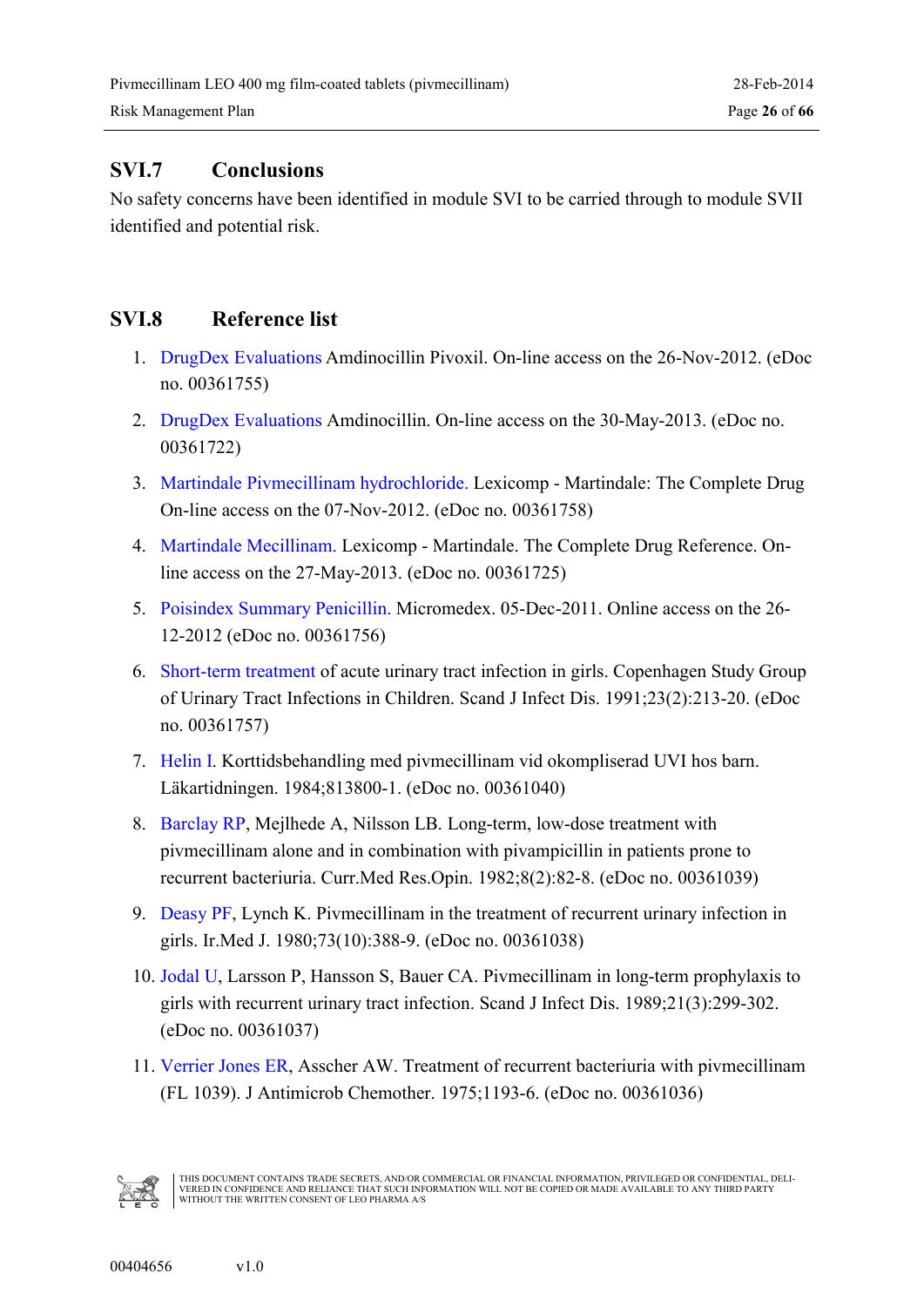- <span id="page-26-0"></span>12. [Guttmann D.](#page-0-0) A comparison of pivmecillinam and cotrimoxazole in the treatment of simple cystitis in general practice. J Antimicrob Chemother. 1977;3 Suppl B137-40. (eDoc no. 00361034)
- 13. [Carlsen NL,](#page-0-0) Hesselbjerg U, Glenting P. Comparison of long-term, low-dose pivmecillinam and nitrofurantoin in the control of recurrent urinary tract infection in children. An open, randomized, cross-over study. J Antimicrob Chemother. 1985;16(4):509-17. (eDoc no. 00361035)

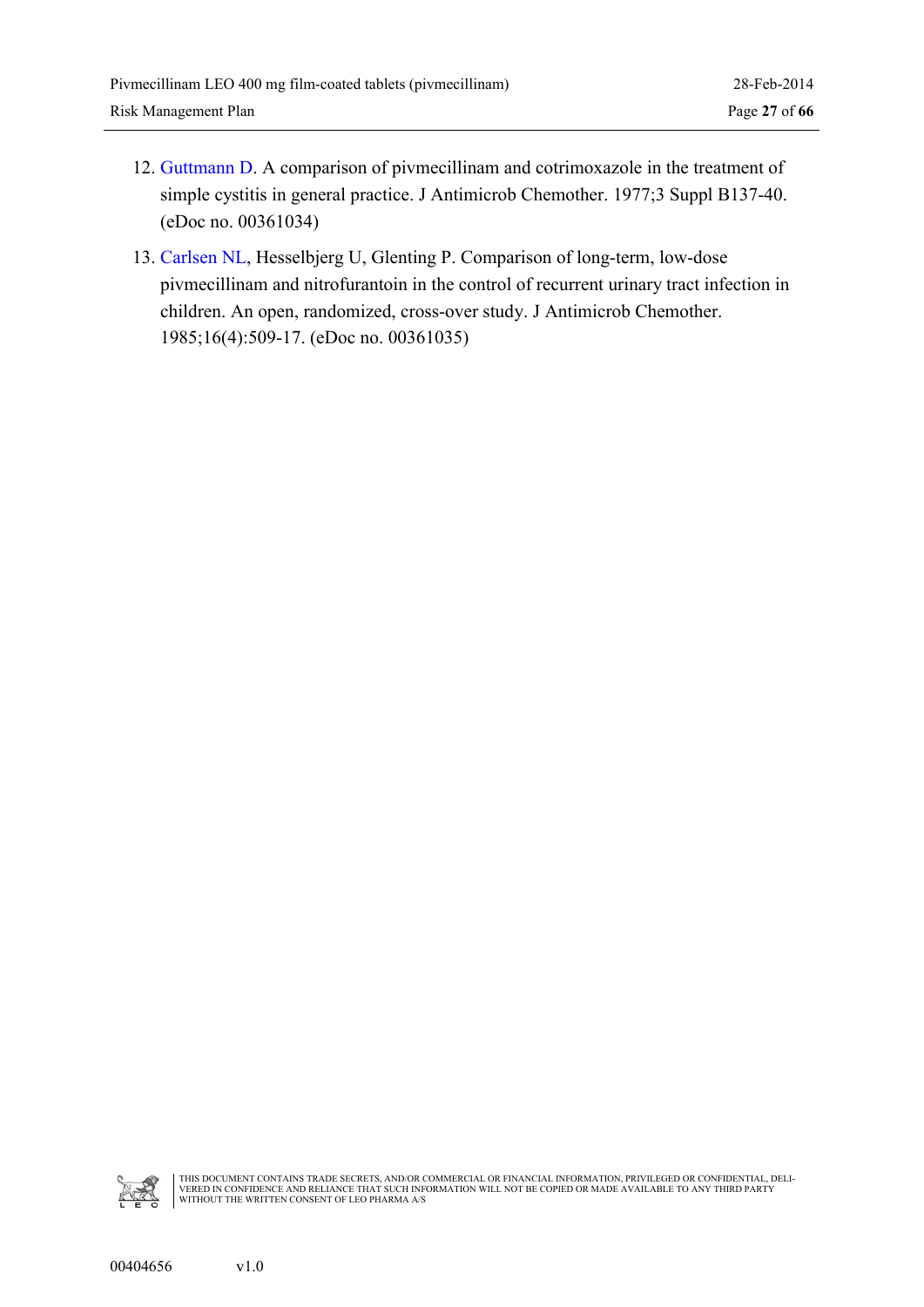### <span id="page-27-0"></span>**Part II: Module SVII - Identified and potential risks**

### **SVII.1 Newly identified safety concerns (since this module was last submitted)**

No new safety concerns have been identified.

#### **SVII.2 Recent study reports with implications for safety concerns**

No recent interim or final study reports with implications for safety exist.

### **SVII.3 Details of important identified and potential risks from clinical development and post-authorisation experience (including newly identified)**

| <b>Identified Risk. Carnitine depletion</b> |                                                                                                                                                                                                                                                                                                                                                                                                                                                                                                                                                                                                                                                                                                                                                                                                                                                                                                                                                                                                                                                                                                                                                                                                                                                                                                                                                                          |  |
|---------------------------------------------|--------------------------------------------------------------------------------------------------------------------------------------------------------------------------------------------------------------------------------------------------------------------------------------------------------------------------------------------------------------------------------------------------------------------------------------------------------------------------------------------------------------------------------------------------------------------------------------------------------------------------------------------------------------------------------------------------------------------------------------------------------------------------------------------------------------------------------------------------------------------------------------------------------------------------------------------------------------------------------------------------------------------------------------------------------------------------------------------------------------------------------------------------------------------------------------------------------------------------------------------------------------------------------------------------------------------------------------------------------------------------|--|
| Frequency with 95 % CI                      | The frequency of carnitine depletion or deficiency as result of<br>treatment with pivmecillinam cannot be estimated from the<br>available study data. Post-marketing seven cases of carnitine<br>decreased and one of carnitine deficiency have been reported<br>for the originator product Selexid <sup>®</sup> .                                                                                                                                                                                                                                                                                                                                                                                                                                                                                                                                                                                                                                                                                                                                                                                                                                                                                                                                                                                                                                                       |  |
| Seriousness/outcomes                        | A cumulative search in the safety database for the originator<br>product Selexid® (until 30-Apr-2013) revealed that seven<br>cases of carnitine decreased have been reported post-<br>marketing. Of these, three were considered serious. In the<br>serious cases all the patients were on long-term treatment<br>with Selexid® and the condition improved after ending<br>treatment. No primary carnitine deficiency was described in<br>these patients. In one non-serious literature case (case no.<br>105713) the patient was treated with Selexid <sup>®</sup> 400 mg three<br>times daily for nine days. The patient experienced a striking<br>decrease in total serum carnitine concentration after only one<br>day. No additional adverse events were reported, but serum<br>carnitine was slow to return to normal after cessation of<br>therapy.<br>One case of carnitine deficiency (case no. 105638) has been<br>described post-marketing. This concerned an 82-years-old<br>female treated with Selexid® for 8 months who experienced<br>increasing muscle weakness, malaise, reduced mental<br>function and reduced memory for recent events. At the end of<br>Selexid <sup>®</sup> treatment she suddenly, after 32 hours of fasting,<br>developed hypotension and nausea. The fasting was stopped<br>by rapid intravenous infusion of 5% glucose and she |  |

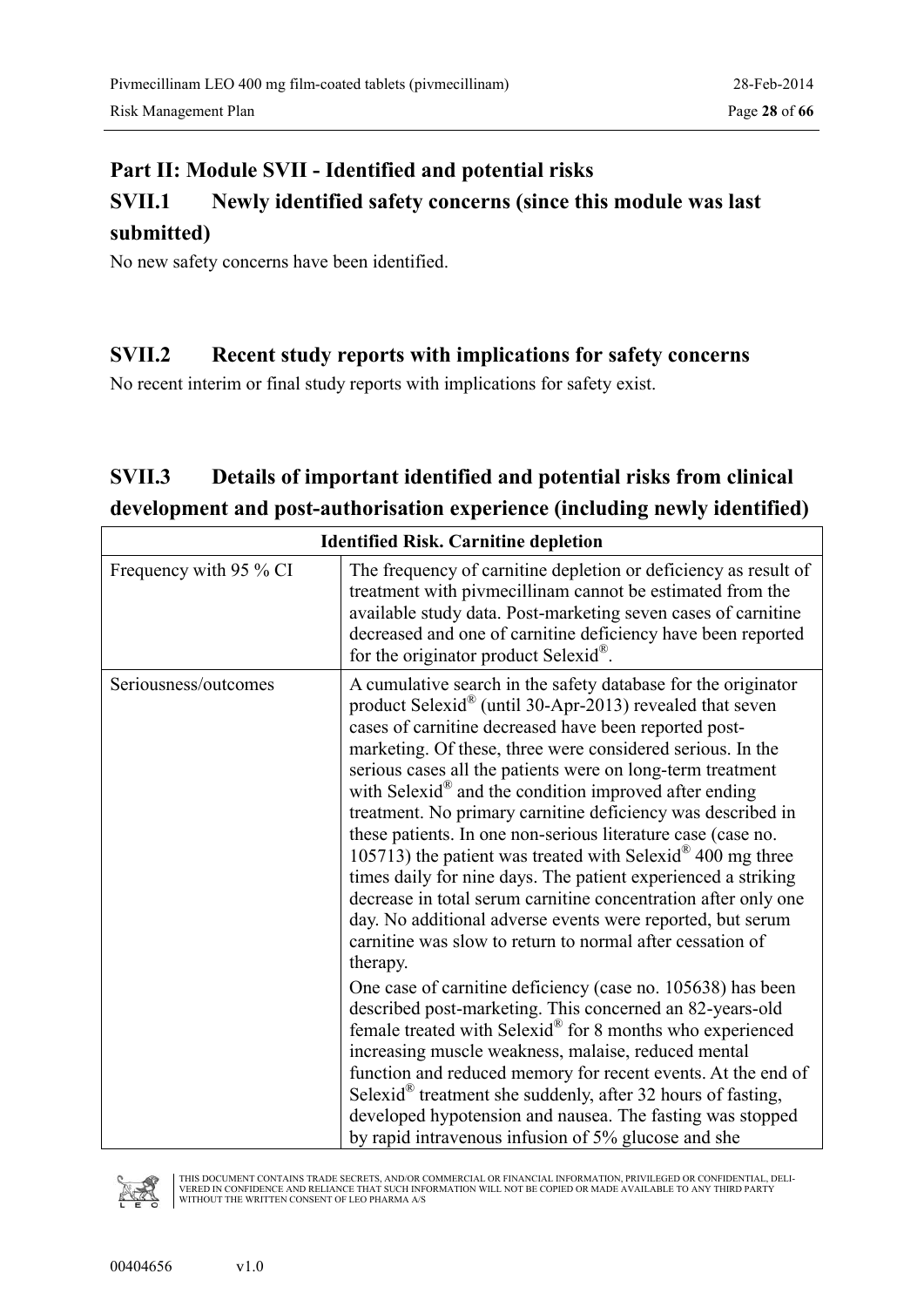|                                    | improved within 1-2 hours. Results of further clinical<br>investigation were considered to be characteristic of systemic<br>carnitine deficiency. No genetic analysis was reported.<br>Overall, few cases of carnitine depletion/deficiency have been<br>reported and half of these were considered serious. The<br>outcome of the reported cases have been improved or<br>recovered.                                                                                                                                                                                                                                                                                                                                                                                                                                                                                                                                                                                                                                                                 |
|------------------------------------|-------------------------------------------------------------------------------------------------------------------------------------------------------------------------------------------------------------------------------------------------------------------------------------------------------------------------------------------------------------------------------------------------------------------------------------------------------------------------------------------------------------------------------------------------------------------------------------------------------------------------------------------------------------------------------------------------------------------------------------------------------------------------------------------------------------------------------------------------------------------------------------------------------------------------------------------------------------------------------------------------------------------------------------------------------|
| Severity and nature of risk        | Carnitine depletion can cause a heterogeneous group of<br>disorders. Muscle metabolism is impaired, causing myopathy,<br>hypoglycaemia, or cardiomyopathy (1). Carnitine depletion<br>may be fatal in children with primary carnitine deficiency if<br>not diagnosed and treated in time $(2)$ .                                                                                                                                                                                                                                                                                                                                                                                                                                                                                                                                                                                                                                                                                                                                                      |
| Background<br>incidence/prevalence | Primary carnitine deficiency has a frequency ranging from<br>$1:40,000$ to $1:120,000$ new-borns in different parts of the<br>world $(3-5)$ and is possibly the second most frequent disorder<br>of fatty acid oxidation after medium chain acyl CoA<br>dehydrogenase deficiency. About 0.5-1% of the population<br>carries one abnormal allele for this condition $(3)$ , although the<br>precise frequency of carriers is still unclear.<br>A systematic review suggests that although the incidence of<br>individual diseases may be low, taken collectively the overall<br>incidence of secondary carnitine deficiency may be as high as<br>1:3000 live births. Included in this group of disorders are the<br>most commonly encountered organic acidurias, including<br>methylmalonic aciduria, propionic acidaemia, isovaleric<br>acidaemia, 3-hydroxy-3-methylglutaric aciduria and glutaric<br>aciduria type 1 (glutaryl CoA dehydrogenase deficiency;<br>GA1) with a collective incidence that may be estimated at<br>around $1:15.000(6)$ . |
| Risk groups or risk factors        | Primary carnitine deficiency is an autosomal recessive<br>disorder of fatty acid oxidation due to the lack of functional<br>OCTN2 carnitine transporters $(2)$ . The lack of the plasma<br>membrane carnitine transporter results in urinary carnitine<br>wasting, low serum carnitine levels $(0-5$ mM, normal $25-50$<br>mM), and decreased intracellular carnitine accumulation.<br>Patients with primary carnitine deficiency loose most (90–<br>95%) of the filtered carnitine in urine $(2)$ . In primary carnitine<br>deficiency the metabolic presentation is more frequent before<br>2 years of age $(2)$ . These patients are more susceptible to<br>increased depletion of the carnitine store.<br>Secondary carnitine deficiency is a secondary biochemical<br>feature of many organic acidemias and fatty acid oxidation<br>defects $(6)$ . These patients are more susceptible to increased<br>depletion of the carnitine store.                                                                                                        |

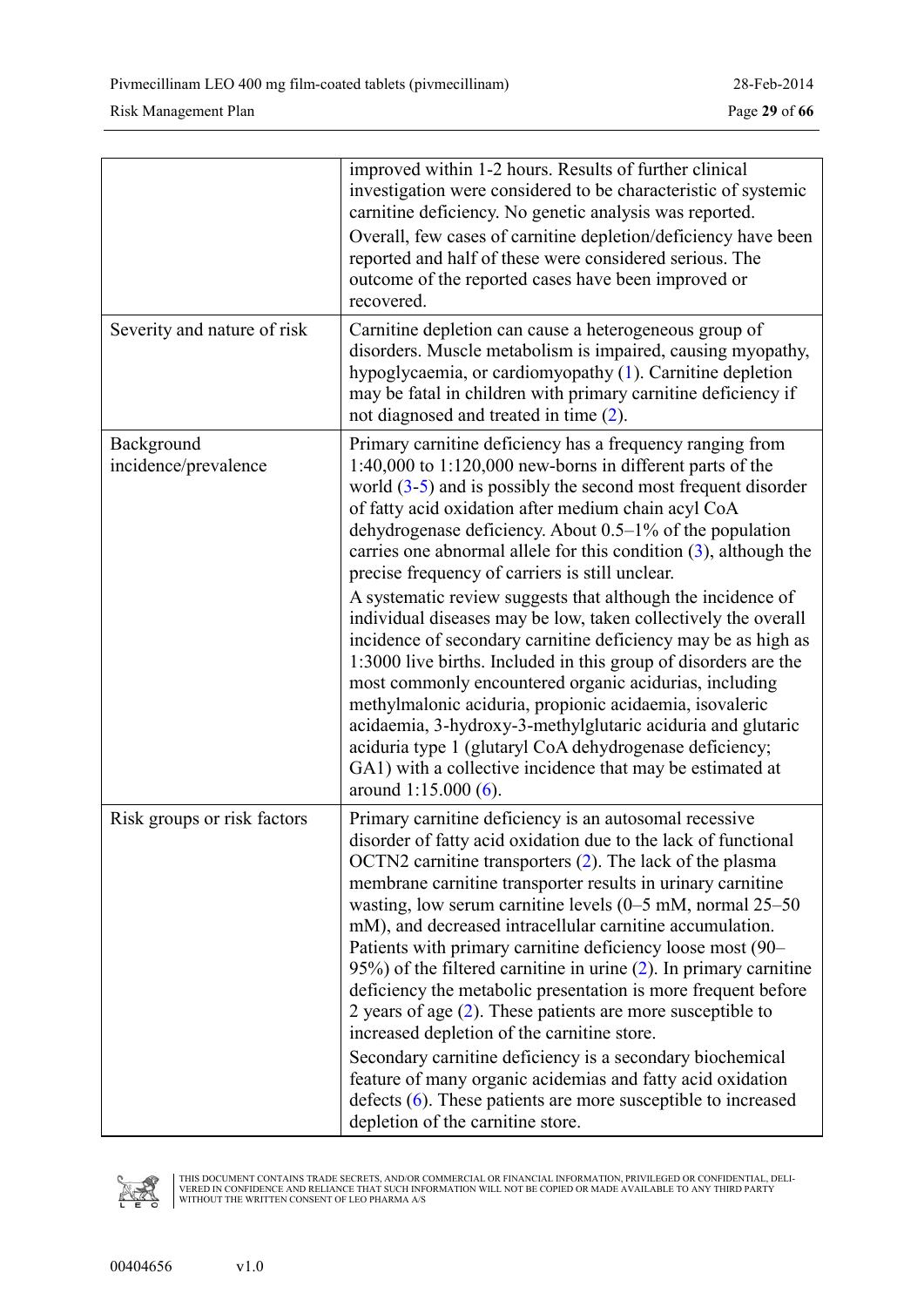|                                                     | Concurrent treatment with valproic acid, valproate or other<br>medication liberating pivalic acid should be avoided due to<br>increased risk of carnitine depletion. Both valproic acid and<br>pivmecillinam may reduce serum carnitine and co-treatment<br>should be avoided as it may lead to depletion of the body<br>carnitine store $(7, 8)$ .                                                                                                                                                                                                                                                                                                                                                                                                                                                    |
|-----------------------------------------------------|--------------------------------------------------------------------------------------------------------------------------------------------------------------------------------------------------------------------------------------------------------------------------------------------------------------------------------------------------------------------------------------------------------------------------------------------------------------------------------------------------------------------------------------------------------------------------------------------------------------------------------------------------------------------------------------------------------------------------------------------------------------------------------------------------------|
| Potential mechanisms                                | Depletion of the body carnitine store may be induced by<br>treatment with pivalic acid containing drugs such as<br>pivampicillin and pivmecillinam (7). Pivalic acid forms an<br>ester with carnitine, pivaloylcarnitine, which is excreted in the<br>urine and free serum carnitine in adults was shown to be<br>reduced to about 50% of the initial values after a few days of<br>treatment. Depletion of the muscle carnitine stores takes<br>considerably longer and it has been estimated to take about 50<br>days to reduce the muscle carnitine concentration to 50% of<br>the initial value in an adult with treatment with pivalic acid<br>containing drugs (7).                                                                                                                              |
| Preventability                                      | As pivmecillinam treatment may lead to depletion of the body<br>carnitine store (7), Pivmecillinam LEO 400 mg film-coated<br>tablets should not be used in patients with genetic metabolic<br>anomalies leading to low carnitine store.<br>Pivmecillinam LEO 400 mg film-coated tablets SmPCs<br>should contain a contraindication for use in patients with<br>genetic metabolism anomalies like carnitine transporter defect<br>or organic acidurias, such as methylmalonic aciduria or<br>propionic acidaemia. Furthermore, a warning that long-term<br>use increases the risk of carnitine deficiency should be<br>included in the SmPCs. Finally, it should be stated that<br>concurrent treatment with valproic acid, valproate or other<br>medication liberating pivalic acid should be avoided. |
| Impact on individual patient                        | Affected patients can have a predominant metabolic or<br>cardiac presentation. Cardiomyopathy is more frequent in<br>older patients where it may be associated with hypotonia.<br>Children with carnitine deficiency might become lethargic<br>and minimally responsive. If they are not treated promptly<br>with intravenous glucose, they may progress to coma and<br>$death(2)$ .<br>Based on this, it is assessed that the impact on the individual<br>patient might be severe and especially in children. However,<br>the condition is rapidly reversed with withdrawal of<br>pivmecillinam and treatment with glucose (2).                                                                                                                                                                       |
| Potential public health<br>impact of safety concern | Based on the few cases reported post-marketing for the<br>originator product $S$ elexid <sup>®</sup> (cumulative search in the safety<br>database until 30-Apr-2013) and the nature of these cases as                                                                                                                                                                                                                                                                                                                                                                                                                                                                                                                                                                                                  |

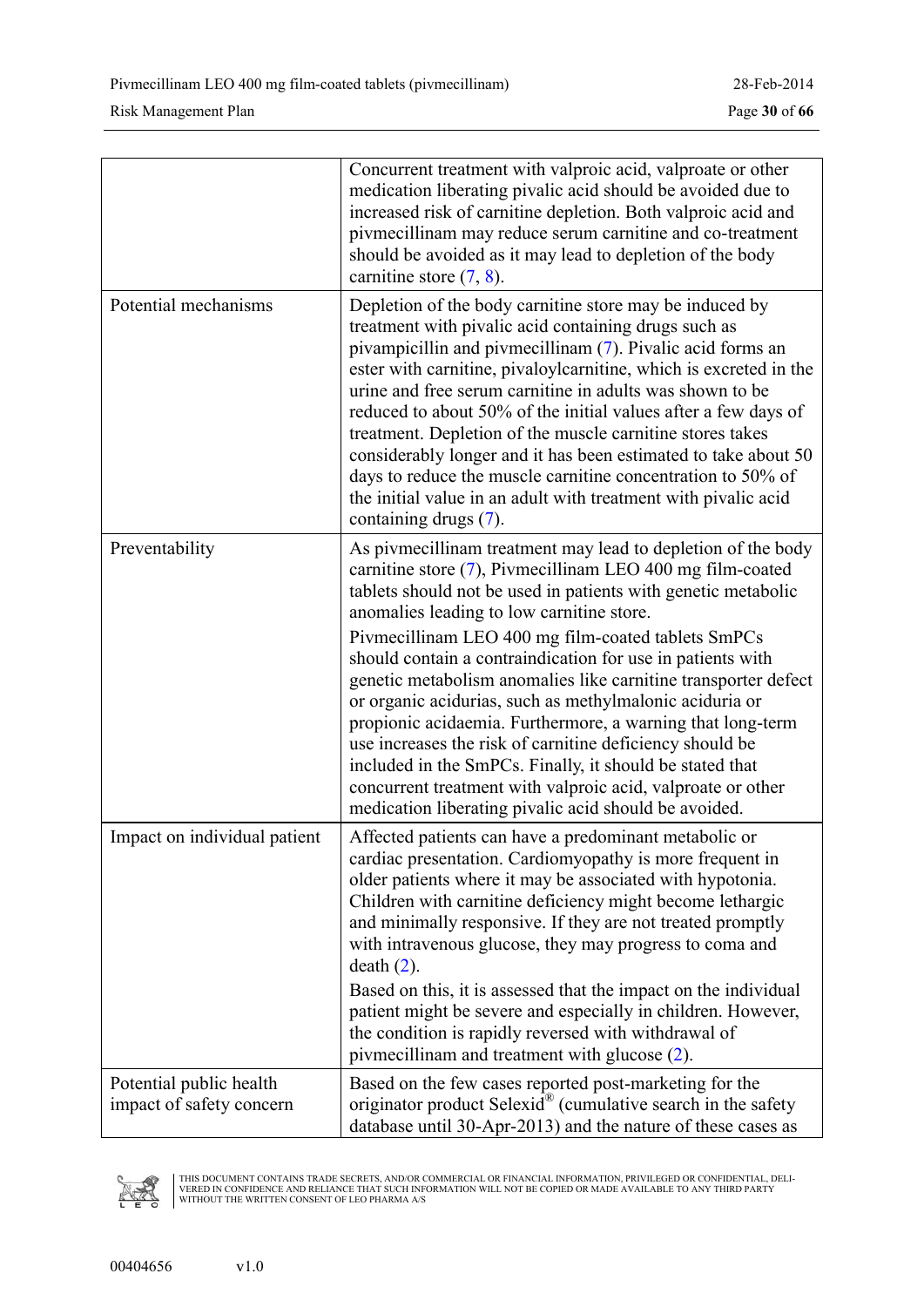|                 | described above, it is assessed that potential public health<br>impact of this safety concern is limited.                                           |  |
|-----------------|-----------------------------------------------------------------------------------------------------------------------------------------------------|--|
| Evidence source | The references used are listed in module SVII.6                                                                                                     |  |
| MedDRA terms    | LLTs: Carnitine, Carnitine abnormal, Carnitine decreased,<br>Carnitine deficiency, Serum carnitine decreased and<br>Congenital carnitine deficiency |  |

| <b>Potential Risk. Pseudomembranous colitis</b> |                                                                                                                                                                                                                                                                                                                                                                                                                                                                                                                                                 |  |
|-------------------------------------------------|-------------------------------------------------------------------------------------------------------------------------------------------------------------------------------------------------------------------------------------------------------------------------------------------------------------------------------------------------------------------------------------------------------------------------------------------------------------------------------------------------------------------------------------------------|--|
| Frequency with 95 % CI                          | The frequency of pseudomembranous colitis as a result of<br>treatment with pivmecillinam cannot be estimated from the<br>available study data. Post-marketing 7 cases of<br>pseudomembranous colitis and 21 cases of Clostridium<br>difficile colitis have been reported for the originator product<br>Selexid <sup>®</sup> .                                                                                                                                                                                                                   |  |
| Seriousness/outcomes                            | A cumulative search in the safety database for the originator<br>product Selexid <sup>®</sup> (until 30-Apr-2013) revealed that 7 events<br>of pseudomembranous colitis have been reported post-<br>marketing. Two of the cases were fatal, while the remaining 5<br>were non-serious. Four of the non-serious cases reported the<br>outcome recovered/resolved, and one was reported as not<br>recovered/not resolved. The cases all contained very limited<br>information and it was not reported whether the patients<br>received treatment. |  |
| Severity and nature of risk                     | The severity of pseudomembranous colitis may range from<br>mild to possibly fatal (11). Mild cases may manifest as<br>diarrhoea, while severe cases may result in toxic megacolon<br>and colonic perforation $(9, 10, 11)$ .                                                                                                                                                                                                                                                                                                                    |  |
| Background<br>incidence/prevalence              | <i>C. difficile</i> is present in 2-8% of healthy adults and up to 70%<br>of healthy infants (9, 10). Incidence of antibiotic-associated<br>diarrhoea varies from 5-9% depending on the antibiotic type,<br>and pseudomembranous colitis complicates 10% of the cases<br>of antibiotic-associated diarrhoea (11).<br>In 2005 the incidence of C. difficile infection in hospitalised<br>patients in the United States was found to be 84:100,000 (10).                                                                                          |  |
| Risk groups or risk factors                     | Pseudomembranous colitis is usually associated with<br>antibiotic use, but also antineoplastic drugs have been<br>associated with the disease $(9, 10, 11)$ . High-risk populations<br>include elderly people, patients in intensive care unit or<br>hospital, patients with cancer and those suffering from<br>intestinal ischemia or Hirschsprung disease (10, 11).                                                                                                                                                                           |  |
| Potential mechanisms                            | Pseudomembranous colitis occurs due to disruption of the                                                                                                                                                                                                                                                                                                                                                                                                                                                                                        |  |

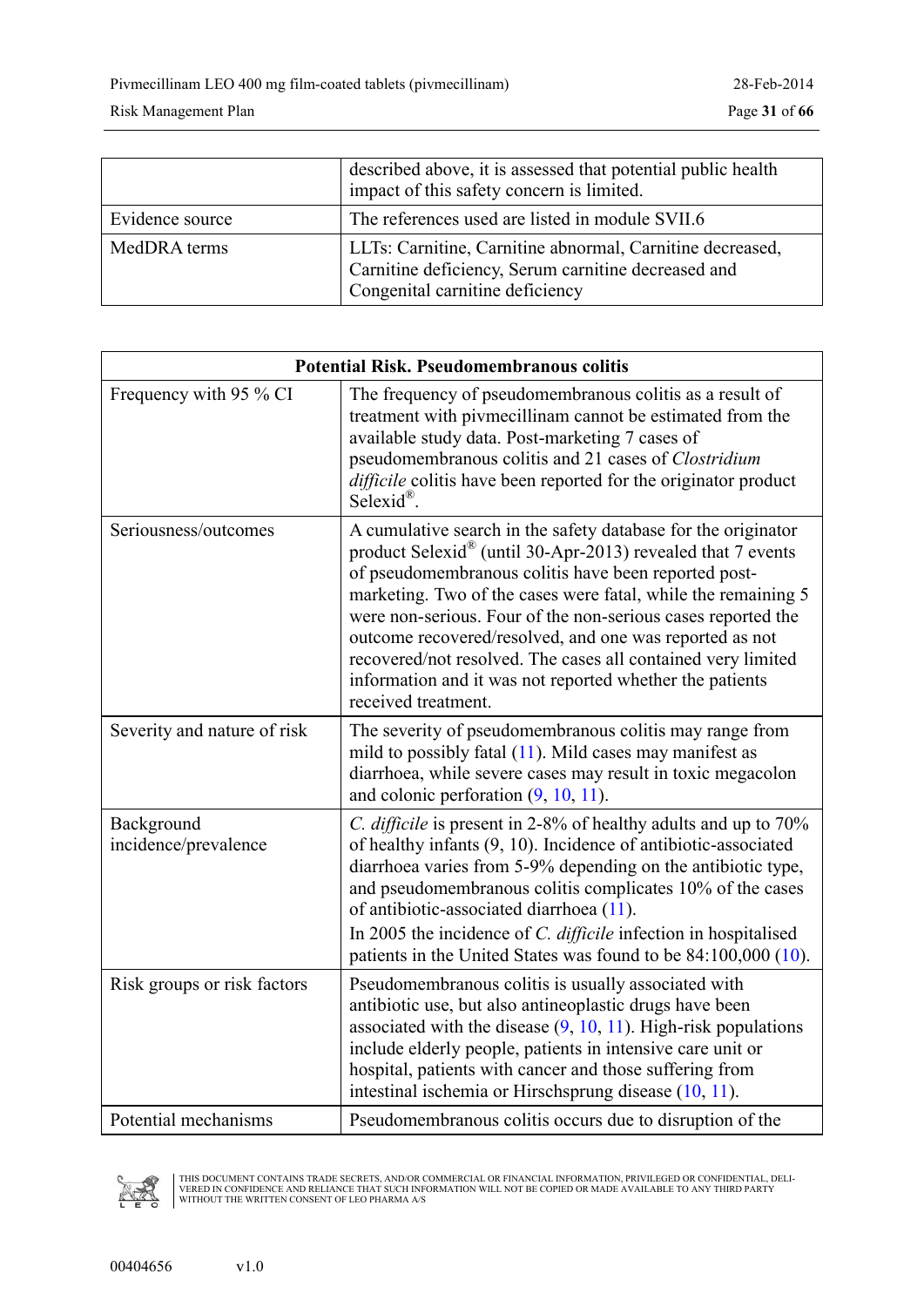<span id="page-31-0"></span>

|                                                     | normal bacterial flora of the colon which results in<br>colonisation with C. difficile. The bacteria release both a<br>cytotoxin and an enterotoxin, which cause mucosal<br>inflammation and damage, resulting in diarrhoea and colitis.<br>When adherent yellow or white plaques, pseudomembranes,<br>are present on the intestinal mucosa the disease is called<br>pseudomembranous colitis $(10)$ . Clinical symptoms of<br>pseudomembranous colitis may occur on the first day after<br>starting antibiotics or up to 6 weeks later. In most cases,<br>however, symptoms begin 3-9 days after starting the<br>antibiotics $(11)$ . |
|-----------------------------------------------------|----------------------------------------------------------------------------------------------------------------------------------------------------------------------------------------------------------------------------------------------------------------------------------------------------------------------------------------------------------------------------------------------------------------------------------------------------------------------------------------------------------------------------------------------------------------------------------------------------------------------------------------|
| Preventability                                      | As treatment with antibiotics may cause pseudomembranous<br>colitis these should be used prudently $(11)$ . Colonisation with<br>C. difficile may be prevented by avoiding contamination in<br>e.g. the hospital setting, via good hygiene $(11)$ .<br>Treatment of asymptomatic carriers is not recommended,<br>because treatment may prolong carriage, which usually<br>resolves spontaneously $(11)$ .                                                                                                                                                                                                                              |
| Impact on individual patient                        | Mild or moderate disease may be treated with antibiotics such<br>as metronidazole or vancomycin $(9, 10)$ . Two thirds of<br>patients with toxic megacolon require surgical intervention<br>(11).                                                                                                                                                                                                                                                                                                                                                                                                                                      |
| Potential public health<br>impact of safety concern | Pseudomembranous colitis may potentially be fatal. However,<br>based on the few cases reported post-marketing for the<br>originator product Selexid <sup>®</sup> (cumulative search in the safety<br>database until 30-Apr-2013), the potential public health<br>impact of this safety concern is limited, especially when<br>appropriate precautions are taken.                                                                                                                                                                                                                                                                       |
| Evidence source                                     | The references used are listed in module SVII.6                                                                                                                                                                                                                                                                                                                                                                                                                                                                                                                                                                                        |
| MedDRA terms                                        | LLTs: Colitis pseudomembranous, enterititis<br>pseudomembranous, enterocolitis pseudomembranous,<br>pseudomembranous colitis, pseudomembranous enterocolitis,<br>pseudomembranous patch, pseudomembranous proctocolitis.                                                                                                                                                                                                                                                                                                                                                                                                               |

### **SVII.4 Identified and potential interactions**

### **SVII.4.1 Overview of potential for interactions**

Pivmecillinam is rapidly hydrolysed to the active drug mecillinam, pivalic acid, and formaldehyde after absorption ([12\)](#page-34-0). Mecillinam is only metabolised to a limited extent. From 50 to 70% of a parenteral dose may be excreted in the urine within 6 hours by glomerular

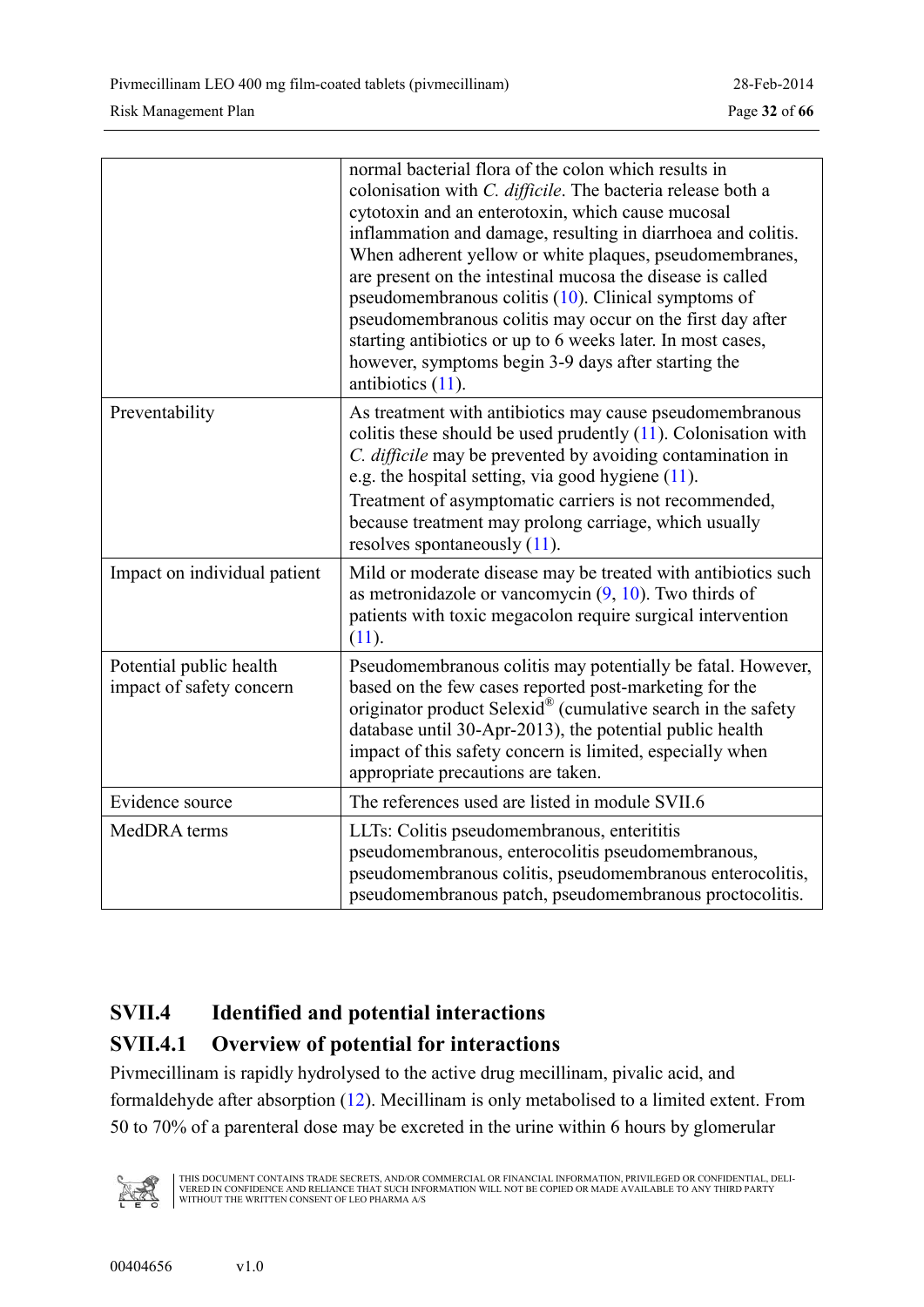<span id="page-32-0"></span>filtration and tubular secretion. Some mecillinam is excreted in bile where high concentrations occur ([13\)](#page-34-0).

|  | <b>SVII.4.2</b> Important identified and potential interactions |  |
|--|-----------------------------------------------------------------|--|
|--|-----------------------------------------------------------------|--|

| Interacting substance(s) | Valproate and other medications that liberate pivalic acid (14).                                                                                                                                                                                                                                                                                                                                                                                                                                                                                             |  |
|--------------------------|--------------------------------------------------------------------------------------------------------------------------------------------------------------------------------------------------------------------------------------------------------------------------------------------------------------------------------------------------------------------------------------------------------------------------------------------------------------------------------------------------------------------------------------------------------------|--|
| Effect of interaction    | Increased risk of carnitine depletion.                                                                                                                                                                                                                                                                                                                                                                                                                                                                                                                       |  |
| Evidence source          | Theoretical.                                                                                                                                                                                                                                                                                                                                                                                                                                                                                                                                                 |  |
| Possible mechanisms      | Additive effect due to increased levels of pivalic acid.                                                                                                                                                                                                                                                                                                                                                                                                                                                                                                     |  |
| Potential health risk    | No case reports of this interaction have been seen, the evidence of<br>this interaction is purely theoretical. The health impact of this<br>safety concern is therefore limited.                                                                                                                                                                                                                                                                                                                                                                             |  |
| Discussion               | There is a theoretical increased risk of carnitine depletion if<br>pivmecillinam is administered concomitantly with valproate or<br>other medications that liberate pivalic acid. The risk of carnitine<br>depletion associated with use of pivmecillinam is an identified<br>important risk, which is discussed in section SVII.3. There it is<br>stated that the interaction between pivmecillinam and valproic<br>acid or other medications liberating pivalic acid should be<br>included in the Pivmecillinam LEO 400 mg film-coated tablets<br>$SmPC$ . |  |

### **SVII.5 Pharmacological class effects**

### **SVII.5.1 Pharmacological class risks already included as important identified or potential risks**

Not applicable.

### **SVII.5.2 Important pharmacological class effects not discussed above**

| Cross-hypersensitivity to penicillins and cephalosporins |                                                                                                             |  |
|----------------------------------------------------------|-------------------------------------------------------------------------------------------------------------|--|
| Seriousness/outcomes                                     | Symptoms range from mild to severe and<br>may in the worst case be fatal $(15)$ .                           |  |
| Severity and nature of risk                              | Symptoms include skin rash, serum sickness<br>and anaphylaxis and range from mild to<br>severe $(15, 16)$ . |  |

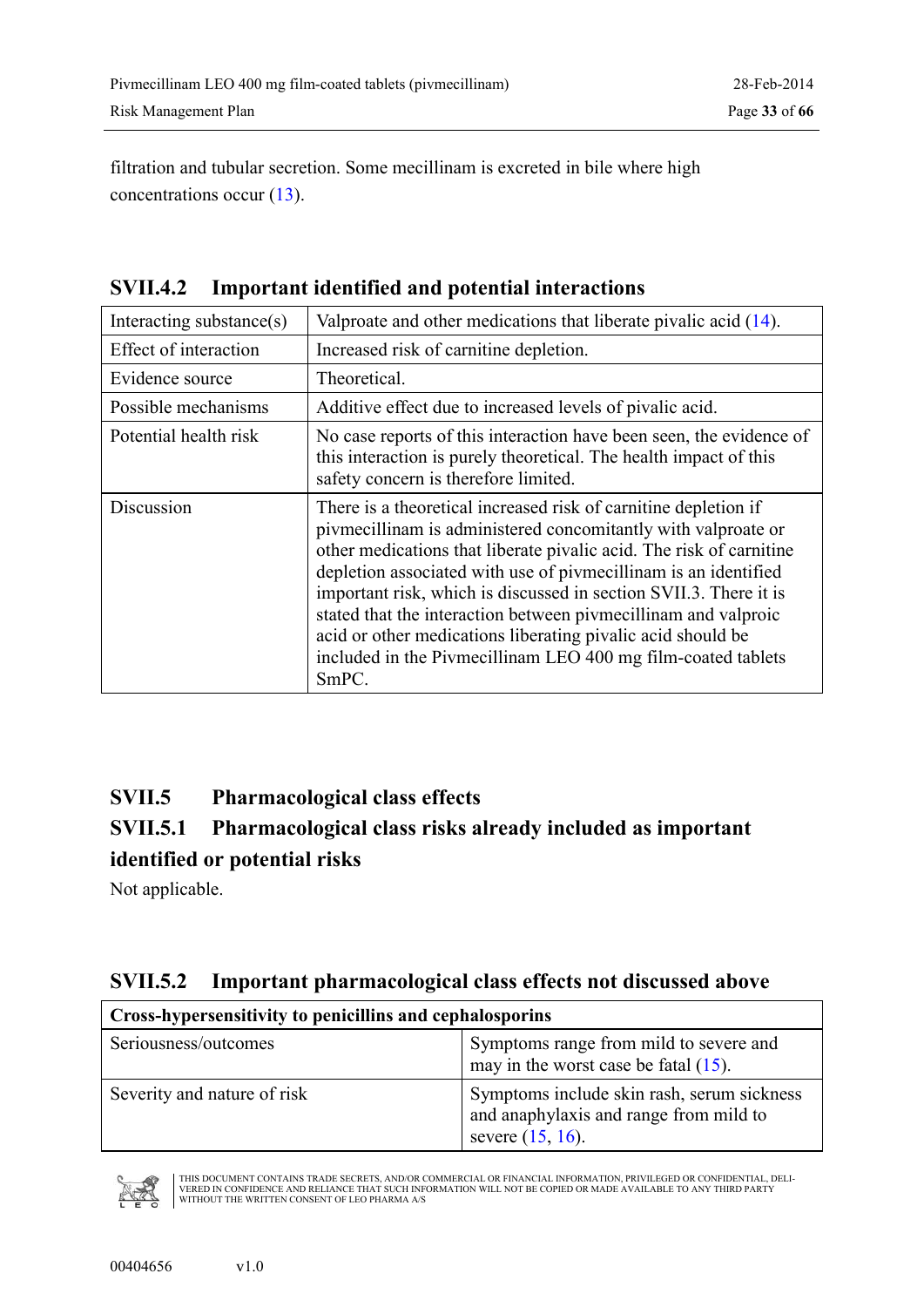<span id="page-33-0"></span>

| <b>Cross-hypersensitivity to penicillins and cephalosporins</b>                           |                                                                                                                                                                                                                                                                                                                                                                                                                                                                                                                                                                                         |  |
|-------------------------------------------------------------------------------------------|-----------------------------------------------------------------------------------------------------------------------------------------------------------------------------------------------------------------------------------------------------------------------------------------------------------------------------------------------------------------------------------------------------------------------------------------------------------------------------------------------------------------------------------------------------------------------------------------|--|
| Frequency with other members of the same or<br>similar pharmacological class with 95 % CI | Not available                                                                                                                                                                                                                                                                                                                                                                                                                                                                                                                                                                           |  |
| Risk groups or risk factors                                                               | Risk factors for hypersensitivity to drugs<br>include Epstein-Bar virus infection, chronic<br>lymphatic leukaemia, AIDS/HIV and cystic<br>fibrosis. Patients with asthma have an<br>increased risk of anaphylactic reactions to<br>drugs $(15)$ .                                                                                                                                                                                                                                                                                                                                       |  |
| Potential mechanisms                                                                      | Drug hypersensitivity is an immune-mediated<br>reaction to a drug. How primary sensitization<br>occurs and how the immune system is<br>initially involved is unclear, but once a drug<br>stimulates an immune response, cross-<br>reactions with other drugs within and<br>between drug classes can occur, for example<br>to other penicillins if a reaction to one<br>penicillin has occurred $(16)$ . Additionally, a<br>patient with known hypersensitivity to<br>cephalosporins have approximately 50%<br>incidence of experiencing an allergic reaction<br>to penicillins $(15)$ . |  |
| Comment                                                                                   | Drug hypersensitivity to penicillins and<br>cephalosporins should be included as a<br>contraindication in the SmPC.                                                                                                                                                                                                                                                                                                                                                                                                                                                                     |  |

#### **SVII.6 Reference list**

- 1. [Merck Manual Carnitine Deficiency.](#page-0-0) Aug-2012. Online access on the 27-11-2012. (eDoc no. 00361751)
- 2. [Longo N,](#page-0-0) Amat di San Filippo C, Pasquali M. Disorders of carnitine transport and the carnitine cycle. Am J Med Genet.C.Semin.Med Genet. 2006;142C(2):77-85. (eDoc no. 00361749)
- 3. [Koizumi A,](#page-0-0) Nozaki J, Ohura T, Kayo T, Wada Y, Nezu J, et al. Genetic epidemiology of the carnitine transporter OCTN2 gene in a Japanese population and phenotypic characterization in Japanese pedigrees with primary systemic carnitine deficiency. Hum.Mol.Genet. 1999;8(12):2247-54. (eDoc no. 00361730)

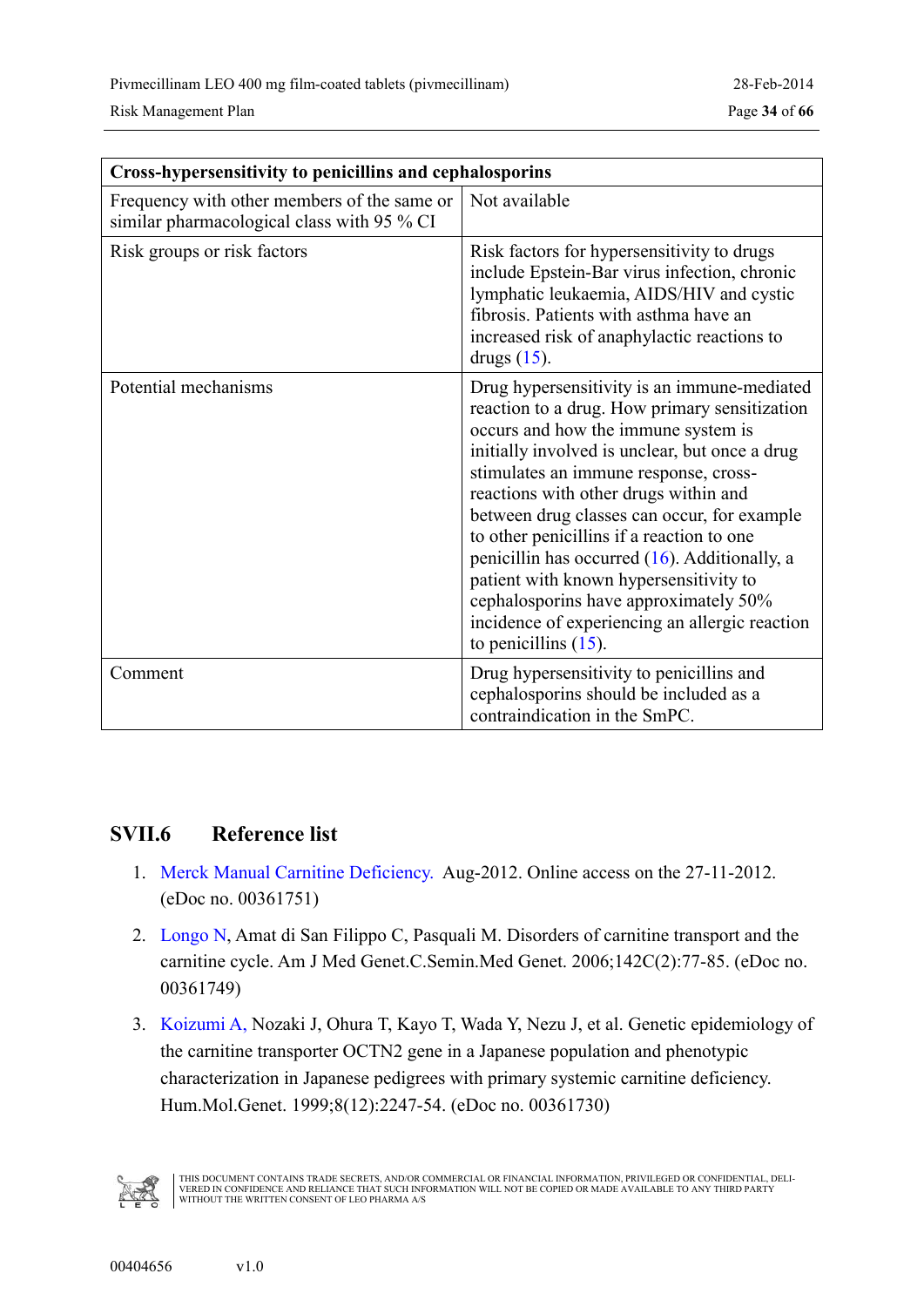- <span id="page-34-0"></span>4. [Wilcken B,](#page-0-0) Wiley V, Sim KG, Carpenter K. Carnitine transporter defect diagnosed by newborn screening with electrospray tandem mass spectrometry. J Pediatr. 2001;138(4):581-4. (eDoc no. 00361731)
- 5. [Wilcken B,](#page-0-0) Wiley V, Hammond J, Carpenter K. Screening newborns for inborn errors of metabolism by tandem mass spectrometry. N.Engl.J Med. 2003;348(23):2304-12. (eDoc no. 00361732)
- 6. [Seymour CA,](#page-0-0) Thomason MJ, Chalmers RA, Addison GM, Bain MD, Cockburn F, et al. Newborn screening for inborn errors of metabolism: a systematic review. Health Technol.Assess. 1997;1(11):i-95. (eDoc no. 00362033)
- 7. [Abrahamsson K,](#page-0-0) Holme E, Jodal U, Lindstedt S, Nordin I. Effect of short-term treatment with pivalic acid containing antibiotics on serum carnitine concentration--a risk irrespective of age. Biochem.Mol.Med. 1995;55(1):77-9. (eDoc no. 00361743)
- 8. [Stockley's Drug](#page-0-0) Interactions Penicillins + Valproate. 11-Dec-2009. Online access on the 27-11-2012. (eDoc no. 00361744)
- 9. Merck Manual *Clostridium difficile*-induced Diarrhoea. May-2013. Online access on the 26-11-2013. (eDoc no. 00404715)
- 10. Aberra FN. Clostridium Difficile Colitis. eMedicine, Medscape's Continually Updated Clinical Reference. 11-Nov-2013. Online access on the 26-11-2013. (eDoc no. 00404717)
- 11. Yassin SF. Pseudomembranous Colitis Surgery. eMedicine, Medscape's Continually Updated Clinical Reference. 25-Sep-2013. Online access on the 26-11-2013. (eDoc no. 00404720)
- 12. [Martindale Pivmecillinam hydrochloride.](#page-0-0) Lexicomp Martindale: The Complete Drug Reference. On-line access on the 07-Nov-2012. (eDoc no. 00361758)
- 13. [Martindale Mecillinam.](#page-0-0) Lexicomp Martindale: The Complete Drug Reference. Online access on the 07-Nov-2012. (eDoc no. 00361725)
- 14. [Martindale Pivampicillin.](#page-0-0) Lexicomp Martindale The Complete Drug Reference. Online access on the 03-Jun-2013. (eDoc no. 00361724)
- 15. [Greenberger PA.](#page-0-0) Chapter 30: Drug allergy. Allergy Asthma Proc. 2012;33 Suppl 1S103-S107. (eDoc no. 00361723)
- 16. [Delves P.](#page-0-0) Merck Manual Drug Hypersensitivity. Nov-2012. Online access on the 27- 11-2012. (eDoc no. 00361721)

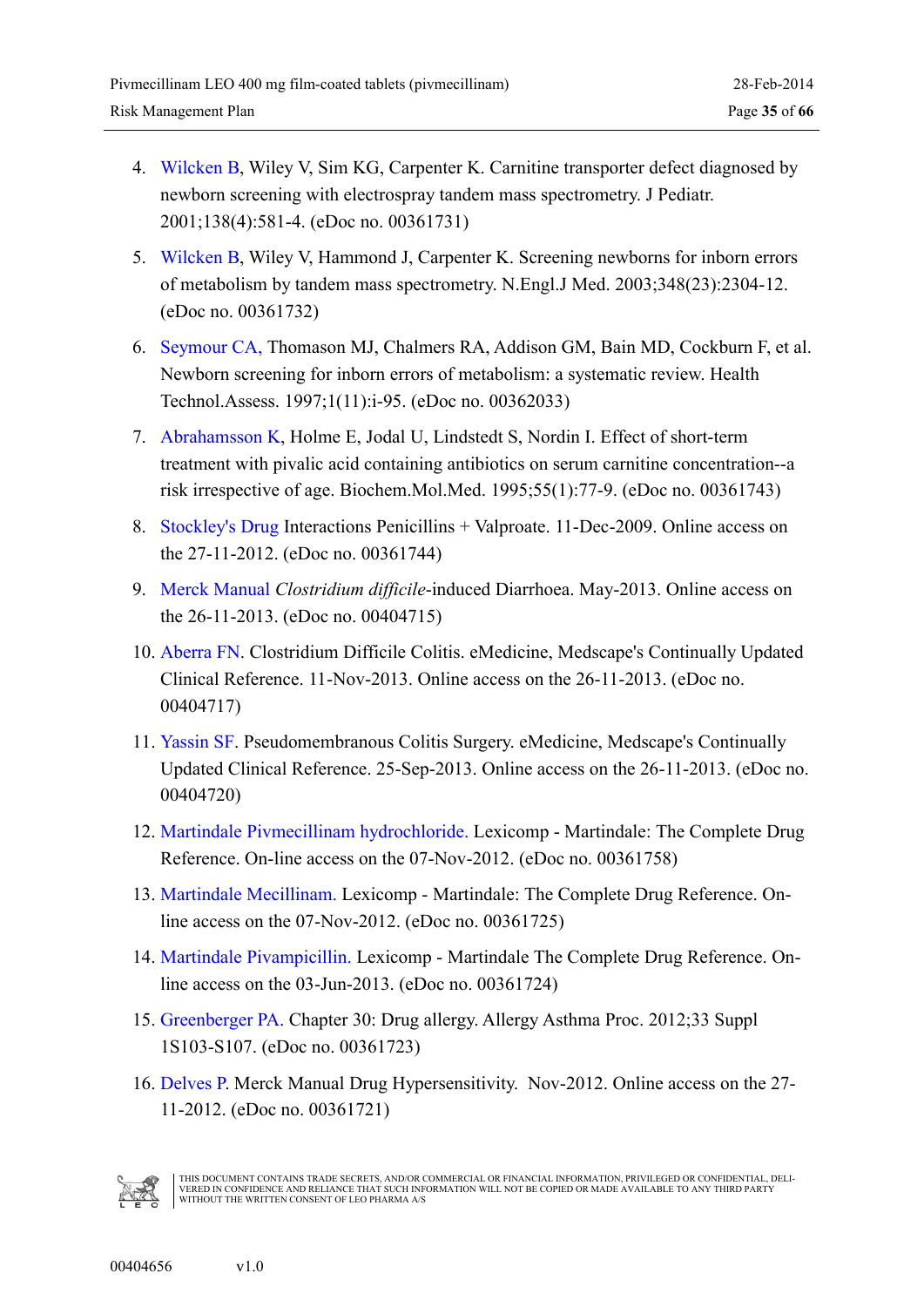| <b>Table 3 Summary of safety concerns</b> |                                                          |  |
|-------------------------------------------|----------------------------------------------------------|--|
| Summary of safety concerns                |                                                          |  |
| Important identified risks                | Carnitine depletion                                      |  |
|                                           | Cross-hypersensitivity to penicillins and cephalosporins |  |
| Important potential risks                 | Pseudomembranous colitis                                 |  |
| Important missing information             | Not applicable                                           |  |

### <span id="page-35-0"></span>**Part II: Module SVIII - Summary of the safety concerns**

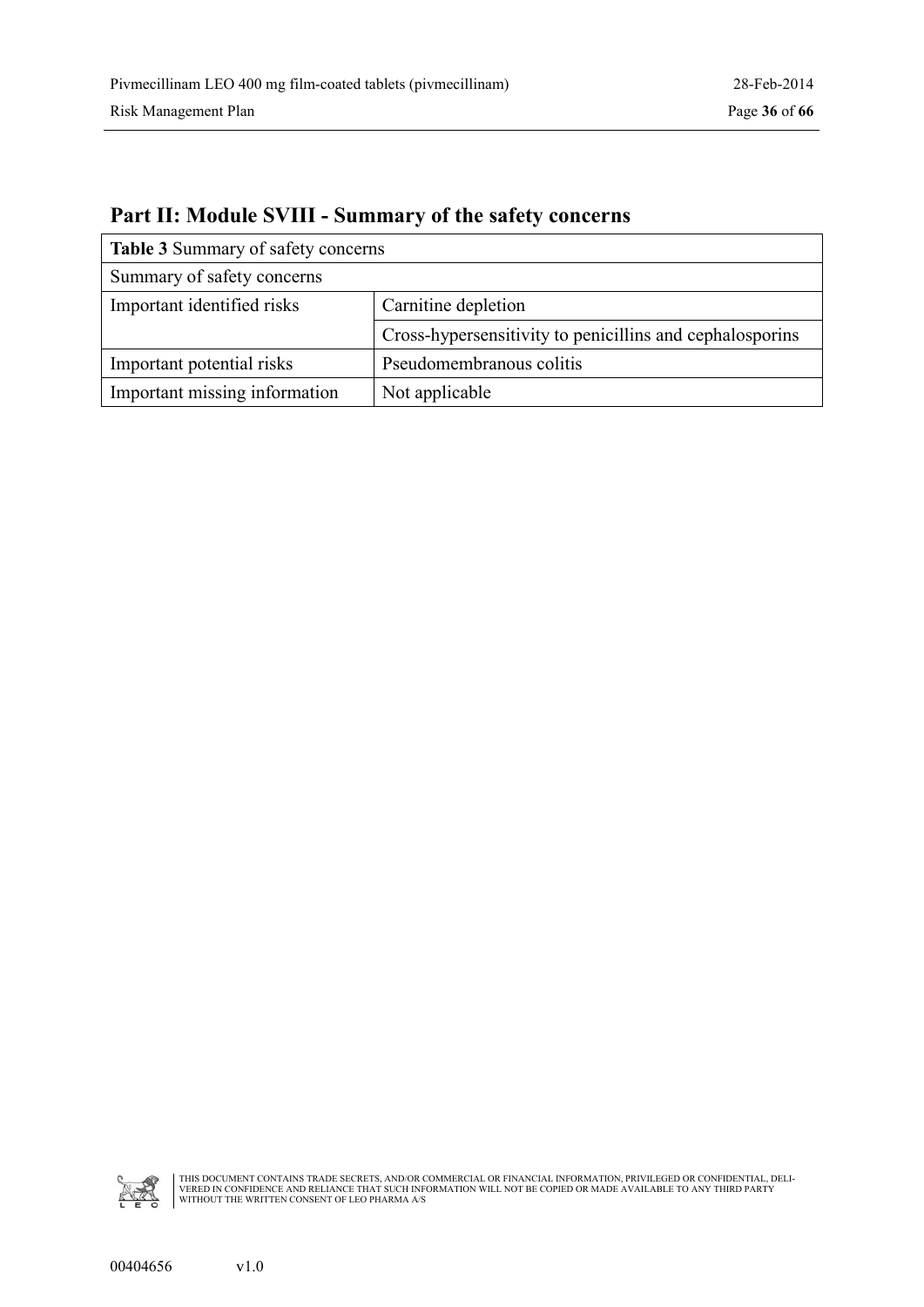### <span id="page-36-0"></span>**Part III: Pharmacovigilance Plan**

### **III.1 Safety concerns and overview of planned pharmacovigilance actions**

| <b>Carnitine depletion</b>                               |                                                             |            |
|----------------------------------------------------------|-------------------------------------------------------------|------------|
| Areas requiring confirmation<br>or further investigation | Proposed routine and<br>additional PhV activities           | Objectives |
| None                                                     | Only routine<br>pharmacovigilance activities<br>are planned | None       |

| Cross-hypersensitivity to penicillins and cephalosporins |                                                             |            |
|----------------------------------------------------------|-------------------------------------------------------------|------------|
| Areas requiring confirmation<br>or further investigation | Proposed routine and<br>additional PhV activities           | Objectives |
| None                                                     | Only routine<br>pharmacovigilance activities<br>are planned | None       |

| <b>Pseudomembranous colitis</b>                          |                                                             |            |
|----------------------------------------------------------|-------------------------------------------------------------|------------|
| Areas requiring confirmation<br>or further investigation | Proposed routine and<br>additional PhV activities           | Objectives |
| None                                                     | Only routine<br>pharmacovigilance activities<br>are planned | None       |

### **III.2 Additional pharmacovigilance activities to assess effectiveness of risk minimisation measures**

Not applicable.

### **III.3 Studies and other activities completed since last update of Pharmacovigilance Plan**

Not applicable.

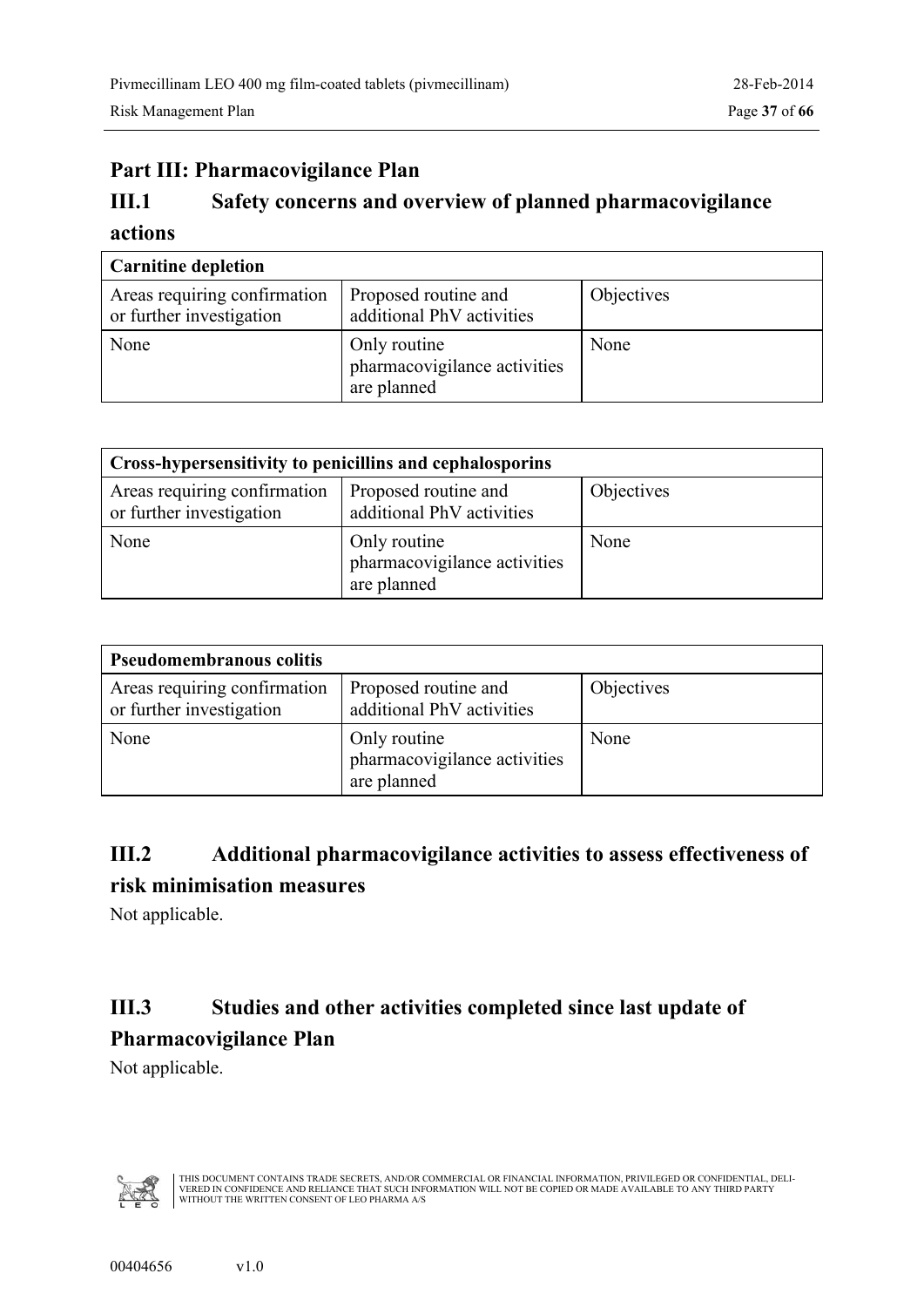### <span id="page-37-0"></span>**III.4 Details of outstanding additional pharmacovigilance activities III.4.1 Imposed mandatory additional pharmacovigilance activity (key to benefit risk)**

Not applicable.

**III.4.2 Mandatory additional PhV Activity (being a Specific Obligation)** Not applicable.

### **III.4.3 Required additional pharmacovigilance activities to address specific safety concerns or to measure effectiveness of risk minimisation measures**

Not applicable.

### **III.4.4 Stated additional pharmacovigilance activities**

Not applicable.

### **III.5 Summary of the Pharmacovigilance Plan**

### **III.5.1 Table of on-going and planned additional PhV studies/activities**

#### **in the Pharmacovigilance Plan**

Not applicable.

### **III.5.2 Table of completed studies/activities from the Pharmacovigilance Plan**

Not applicable.

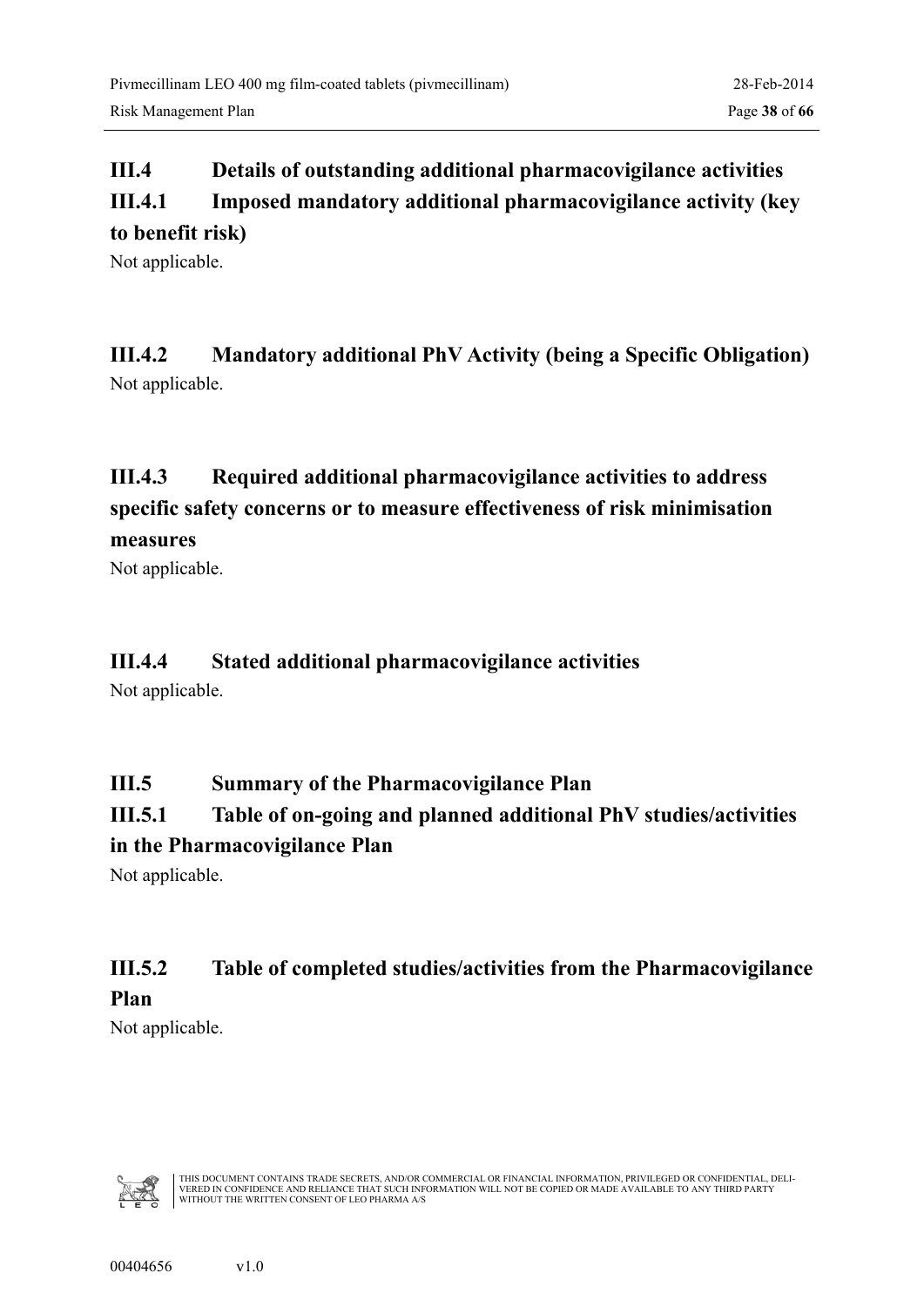### <span id="page-38-0"></span>**Part IV: Plans for post-authorisation efficacy studies IV.1 Applicability of efficacy to all patients in the target population**

The originator product Selexid $^{\circledR}$  is a well-established product which has been on the market for more than 35 years. Clinical trials evaluating pivmecillinam and mecillinam for treatment of acute uncomplicated urinary tract infection have been published over several decades. The early trials, while appropriate for their time, would now be considered to be limited by some aspects of the study design. Most of these were open label and enrolled small study subject numbers. However, clinical trials have consistently documented the efficacy of mecillinam and pivmecillinam for treatment of acute uncomplicated urinary tract infection. The clinical efficacy has varied from  $85 - 100\%$  and the microbiological efficacy from  $75 - 100\%$ . In comparative trials, pivmecillinam is usually equivalent to comparators; the efficacy rates reported are similar to those reported for fosfomycin and nitrofurantoin ([1,](#page-39-0) [2\)](#page-39-0), which are recommended for empiric therapy for acute uncomplicated urinary tract infection. While one study reported clinical outcomes with 3 days of therapy were significantly better with norfloxacin compared to pivmecillinam, the clinical outcomes for women under 50 years of age were similar ([3\)](#page-39-0).

Studies consistently report little impact of pivmecillinam on the normal gut or vaginal flora of young women, and no impact on anaerobic organisms ([4,](#page-40-0) [5\)](#page-40-0). Treatment with pivmecillinam does not lead to cross resistance with any other antimicrobial agents. Thus, pivmecillinam and mecillinam is uniquely suited for the treatment of acute uncomplicated urinary tract infection given current concerns about increasing resistance to important antimicrobial agents against *E. coli* and other bacterial strains ([1,](#page-39-0) [6\)](#page-40-0). Resistance to pivmecillinam in community *E. coli* has not developed in countries where there has been prolonged, substantial use ([6\)](#page-40-0).

Pivmecillinam is recommended as first choice for empiric treatment of acute uncomplicated urinary tract infection in the International Guidelines of the IDSA and European CMID ([1\)](#page-39-0), as well as in the European Urology Guidelines ([7\)](#page-40-0). Further, mecillinam is considered an appropriate antimicrobial for empirical therapy of uncomplicated cystitis in most regions ([1\)](#page-39-0). There has been substantial use of this antibiotic for decades in some countries where it is licensed for the treatment of acute uncomplicated urinary tract infection. Thus, there is substantial evidence and experience to support use of pivmecillinam antimicrobial for empiric treatment of acute, uncomplicated cystitis.

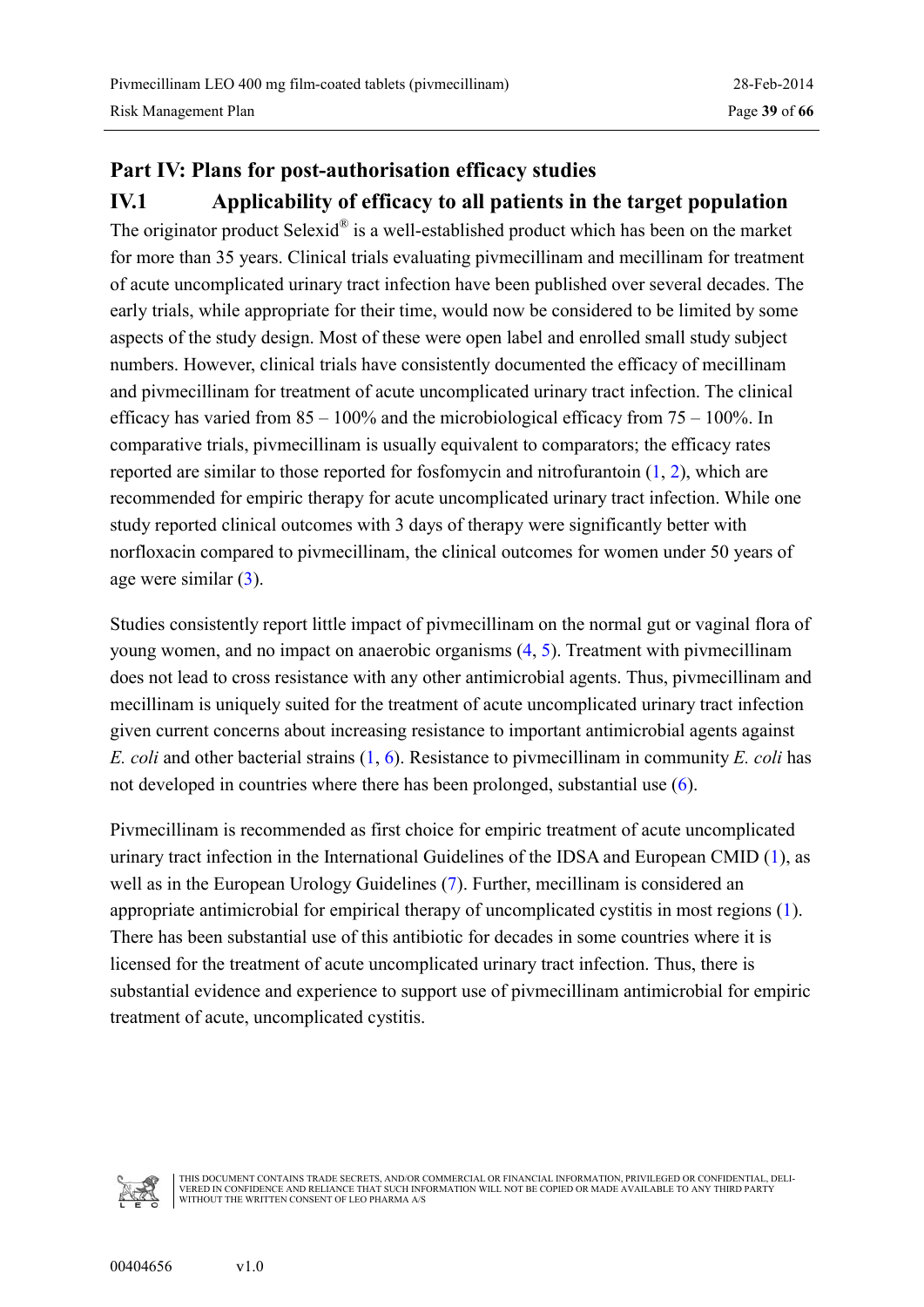<span id="page-39-0"></span>Pro-drugs such as pivampicillin, bacampicillin, pivmecillinam and cefuroxime axetil are also favourable from an ecological point of view as they are not active against the bacteria in the mouth and the intestine (before absorption) and are not excreted to a significant degree via the intestine, saliva or skin. Mecillinam (the active form of the drug) is also biodegradable and thus environmentally responsible ([8\)](#page-40-0). These properties lead to a decreased potential for development of resistance, an important issue with regard to the increasing global concerns over emerging bacterial resistance ([6\)](#page-40-0). Experience from Scandinavia supports this, since resistance to mecillinam after 20 years of use is low (about 5%) and stable ([9\)](#page-40-0).

#### **IV.2 Tables of post-authorisation efficacy studies**

No post-authorisation efficacy studies are planned.

# **IV.3 Summary of Post authorisation efficacy development plan**

Not applicable.

### **IV.4 Summary of completed Post authorisation efficacy studies**  Not applicable.

#### **IV.5 Reference list**

- 1. [Gupta K,](#page-0-0) Hooton TM, Naber KG, Wullt B, Colgan R, Miller LG, et al. International clinical practice guidelines for the treatment of acute uncomplicated cystitis and pyelonephritis in women: A 2010 update by the Infectious Diseases Society of America and the European Society for Microbiology and Infectious Diseases. Clin.Infect Dis. 2011;52(5):e103-e120. (eDoc no. 00361026)
- 2. [Hooton TM.](#page-0-0) The current management strategies for community-acquired urinary tract infection. Infect Dis Clin.North Am. 2003;17(2):303-32. (eDoc no. 00361027)
- 3. [Nicolle LE](#page-0-0), Madsen KS, Debeeck GO, Blochlinger E, Borrild N, Bru JP, et al. Three days of pivmecillinam or norfloxacin for treatment of acute uncomplicated urinary infection in women. Scand J Infect Dis. 2002;34(7):487-92. (eDoc no. 00361033)

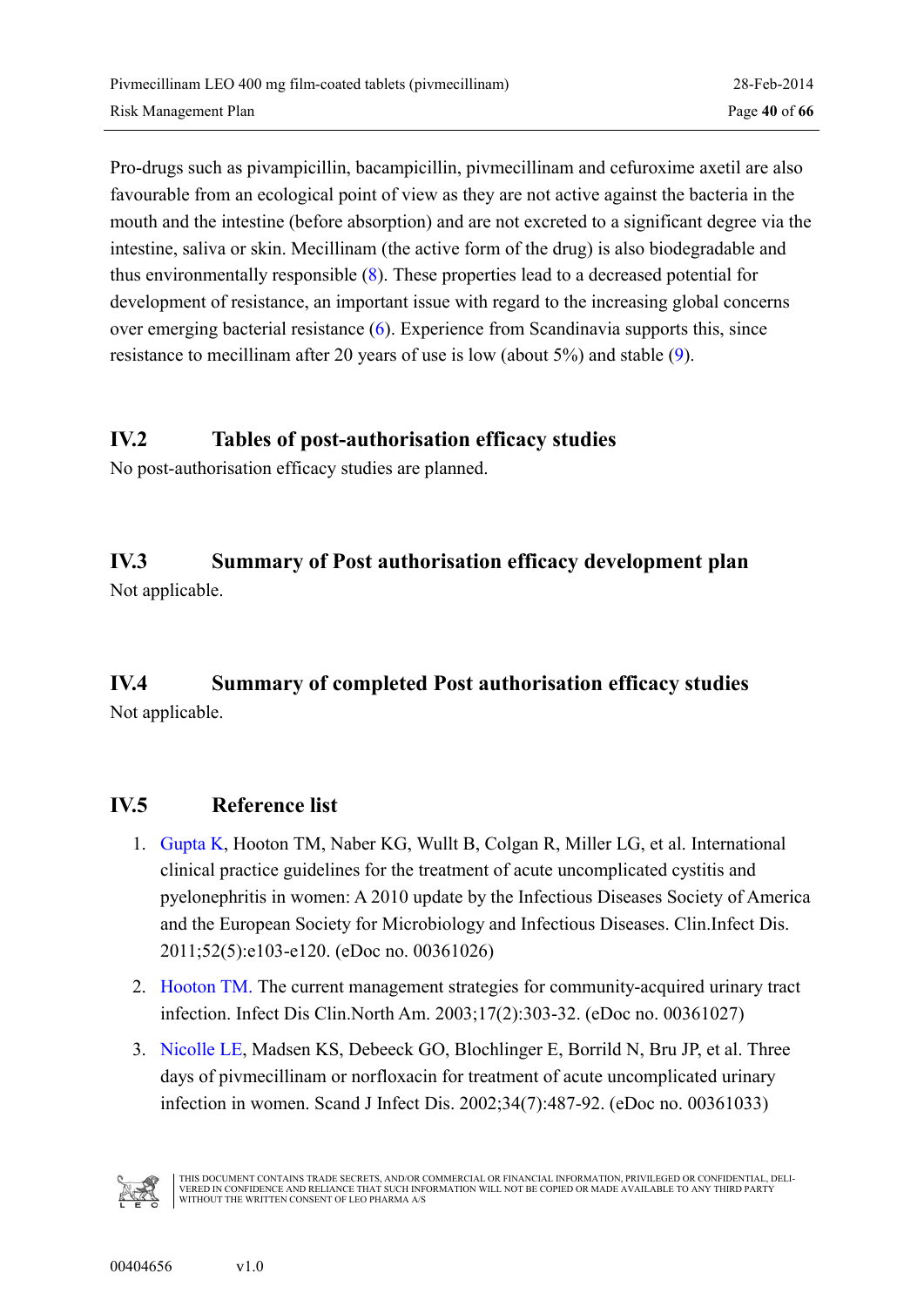- <span id="page-40-0"></span>4. [Sullivan A,](#page-0-0) Edlund C, Svenungsson B, Emtestam L, Nord CE. Effect of perorally administered pivmecillinam on the normal oropharyngeal, intestinal and skin microflora. J Chemother. 2001;13(3):299-308. (eDoc no. 00361030)
- 5. [Sullivan A,](#page-0-0) Fianu-Jonasson A, Landgren BM, Nord CE. Ecological effects of perorally administered pivmecillinam on the normal vaginal microflora. Antimicrob.Agents Chemother. 2005;49(1):170-5. (eDoc no. 00361031)
- 6. [Graninger W.](#page-0-0) Pivmecillinam--therapy of choice for lower urinary tract infection. Int.J Antimicrob.Agents. 2003;22 Suppl 273-8. (eDoc no. 00361729)
- 7. [Clarke PD,](#page-0-0) Geddes AM, McGhie D, Wall JC. Mecillinam: a new antibiotic for enteric fever. Br Med J. 1976;2(6026):14-5. (eDoc no. 00361728)
- 8. [Hoiby N.](#page-0-0) Ecological antibiotic policy. J Antimicrob Chemother. 2000;46 Suppl 159-62. (eDoc no. 00361726)
- 9. [Grabe M,](#page-0-0) Bjerklund-Johansen TE, Çek M, Naber KG, Tenke P, Wagenlehner F. Guidelines on Urological Infections. Apr-2010. European Association of Urology 2010. (eDoc no. 00361025)

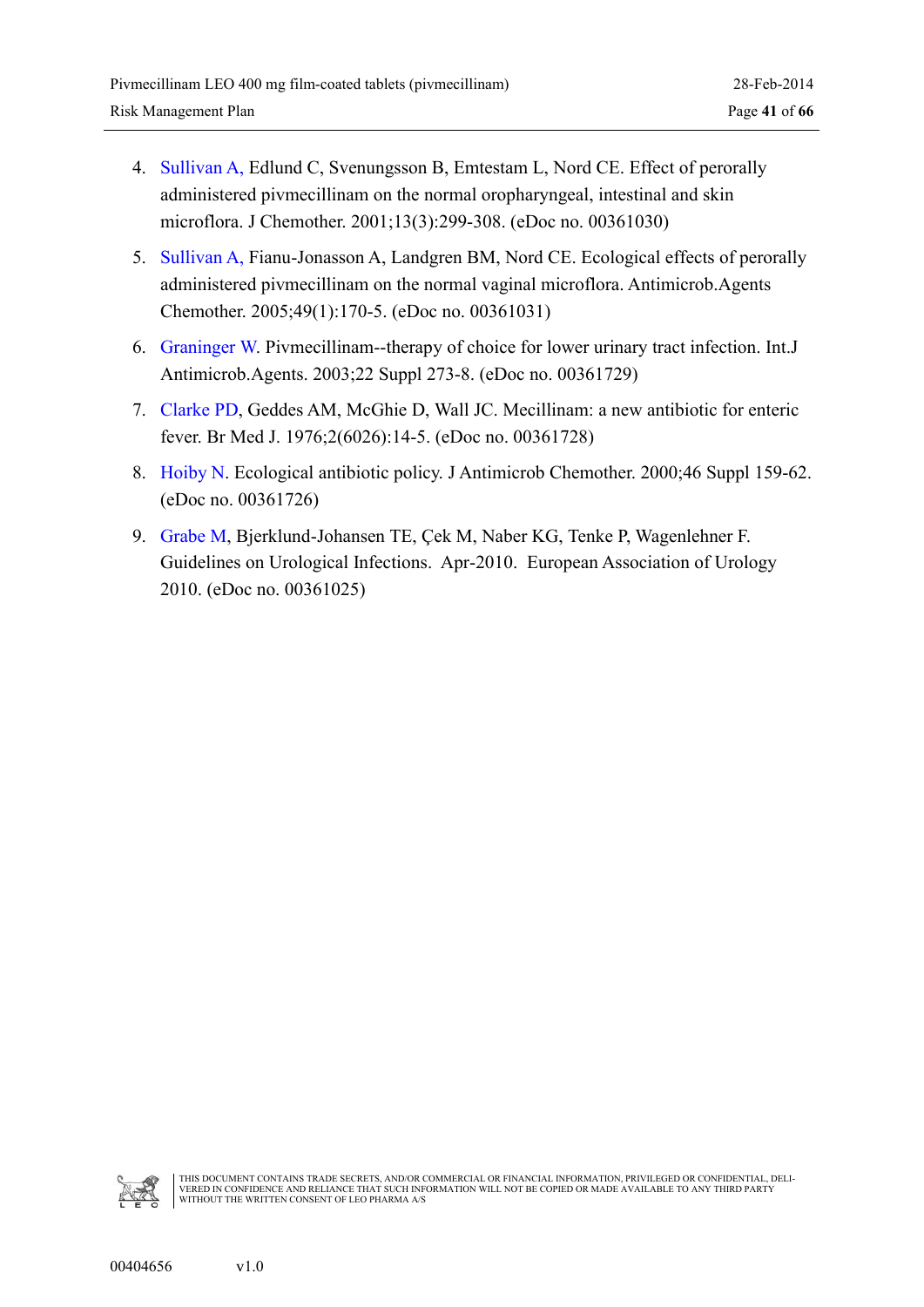#### <span id="page-41-0"></span>**Part V: Risk minimisation measures**

### **V.1 Risk minimisation measures by safety concern**

| <b>Safety concern</b>                                | <b>Carnitine depletion</b>                                                                                                                                                                                                                                                                 |
|------------------------------------------------------|--------------------------------------------------------------------------------------------------------------------------------------------------------------------------------------------------------------------------------------------------------------------------------------------|
| Objective $(s)$ of the risk minimisation<br>measures | To minimise the number of events of carnitine.<br>depletion associated with use of Pivmecillinam<br>LEO 400 mg film-coated tablets.                                                                                                                                                        |
| Routine risk minimisation measures                   | Inclusion of the risk in the SmPC:                                                                                                                                                                                                                                                         |
|                                                      | 4.3 Contraindication                                                                                                                                                                                                                                                                       |
|                                                      | Statement that use of pivmecillinam LEO 400 mg<br>film-coated tablets is contraindicated in patients<br>with genetic metabolism anomalies known to be<br>leading to severe carnitine deficiency such as<br>carnitine transporter defect, methylmalonic<br>aciduria or propionic acidaemia. |
|                                                      | 4.4 Special warnings and special precautions for<br>use                                                                                                                                                                                                                                    |
|                                                      | A warning that long-term use increases the risk of<br>carnitine deficiency.                                                                                                                                                                                                                |
|                                                      | 4.5 Interaction with other medicinal products and<br>other forms of interaction                                                                                                                                                                                                            |
|                                                      | Statement that concurrent treatment with valproic<br>acid, valproate or other medication liberating<br>pivalic acid should be avoided due to increased<br>risk of carnitine depletion.                                                                                                     |
| Additional risk minimisation measure(s)              | Not applicable.                                                                                                                                                                                                                                                                            |

| <b>Safety concern</b>                                | Cross-hypersensitivity to penicillins and<br>cephalosporins                                                                                                                      |
|------------------------------------------------------|----------------------------------------------------------------------------------------------------------------------------------------------------------------------------------|
| Objective $(s)$ of the risk minimisation<br>measures | To avoid incidences of hypersensitivity to<br>mecillinam in patients with cross-hypersensitivity.                                                                                |
| Routine risk minimisation measures                   | Inclusion of the risk as a contraindication in the<br>SmPC:<br>4.3 Contraindication<br>Inclusion of hypersensitivity to penicilling and<br>cephalosporins as a contraindication. |
| Additional risk minimisation measure(s)              | Not applicable.                                                                                                                                                                  |

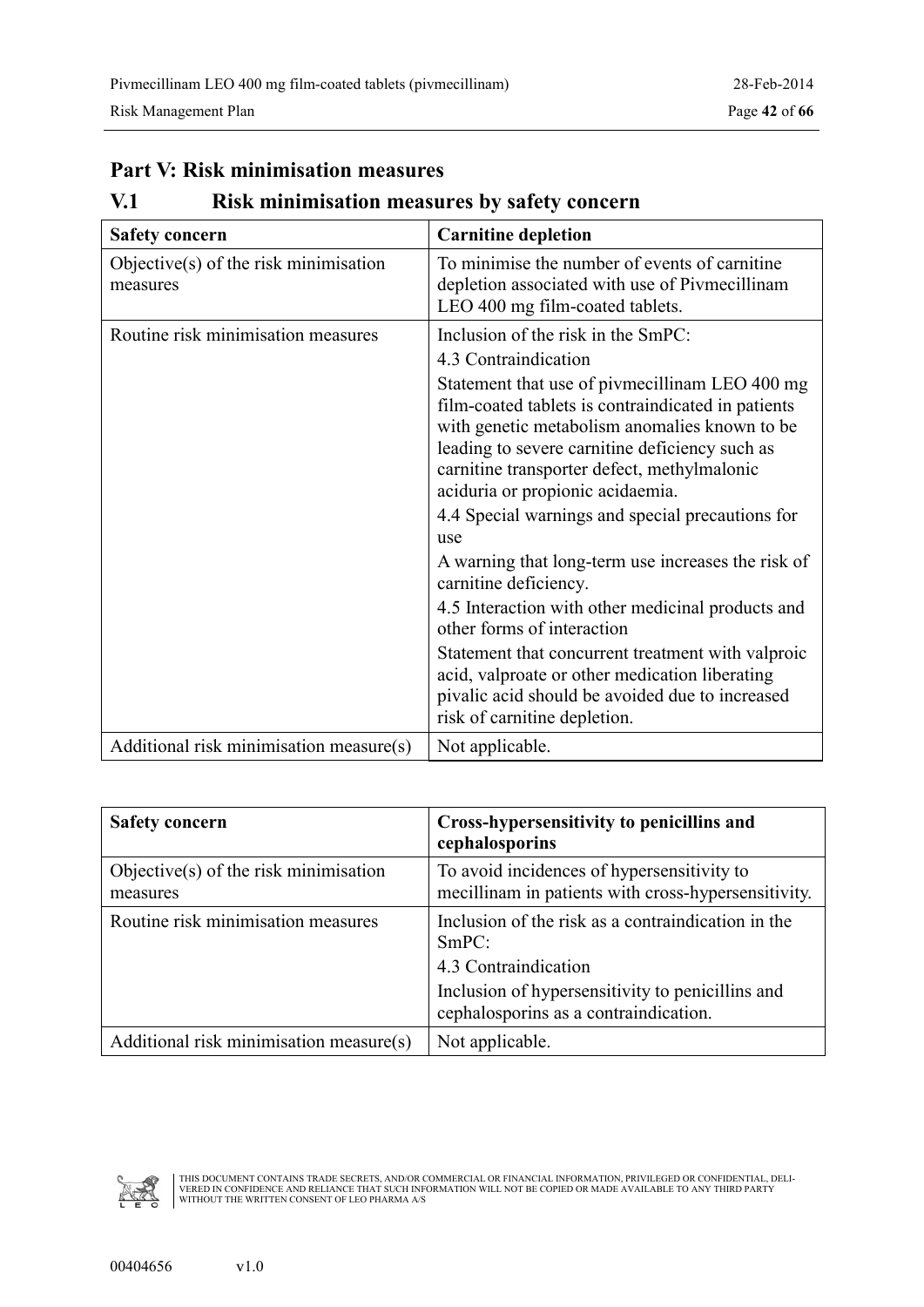| <b>Safety concern</b>                                | <b>Pseudomembranous colitis</b>                                                                                                                                                                                                                                                                                                |
|------------------------------------------------------|--------------------------------------------------------------------------------------------------------------------------------------------------------------------------------------------------------------------------------------------------------------------------------------------------------------------------------|
| Objective $(s)$ of the risk minimisation<br>measures | To minimise the number of events of<br>pseudomembranous colitis associated with use of<br>Pivmecillinam LEO 400 mg film-coated tablets.                                                                                                                                                                                        |
| Routine risk minimisation measures                   | Inclusion of the risk in the SmPC:<br>4.4 Special warnings and special precautions for<br>use<br>A warning that Pseudomembranous colitis caused<br>by Clostridum difficile may occur and that in case<br>of diarrhoea the possibility of pseudomembranous<br>colitis should be considered and appropriate<br>precaution taken. |
| Additional risk minimisation measure(s)              | Not applicable.                                                                                                                                                                                                                                                                                                                |

| Effectiveness of risk minimisation measures for carnitine depletion                           |                                                                                                                              |  |  |
|-----------------------------------------------------------------------------------------------|------------------------------------------------------------------------------------------------------------------------------|--|--|
| How effectiveness of risk minimisation<br>measures for the safety concern will be<br>measured | The effectiveness of the risk minimisation<br>measures will be based on the number of cases<br>reporting carnitine depletion |  |  |
| Criteria for judging the success of the<br>proposed risk minimisation measures                | No increase in frequency of case reports reporting<br>relevant adverse reactions.                                            |  |  |
| Planned dates for assessment                                                                  | Half-yearly as part of signal detection                                                                                      |  |  |
| Results of effectiveness measurement                                                          | Not applicable                                                                                                               |  |  |
| Impact of risk minimisation                                                                   | Not applicable                                                                                                               |  |  |
| Comment                                                                                       |                                                                                                                              |  |  |

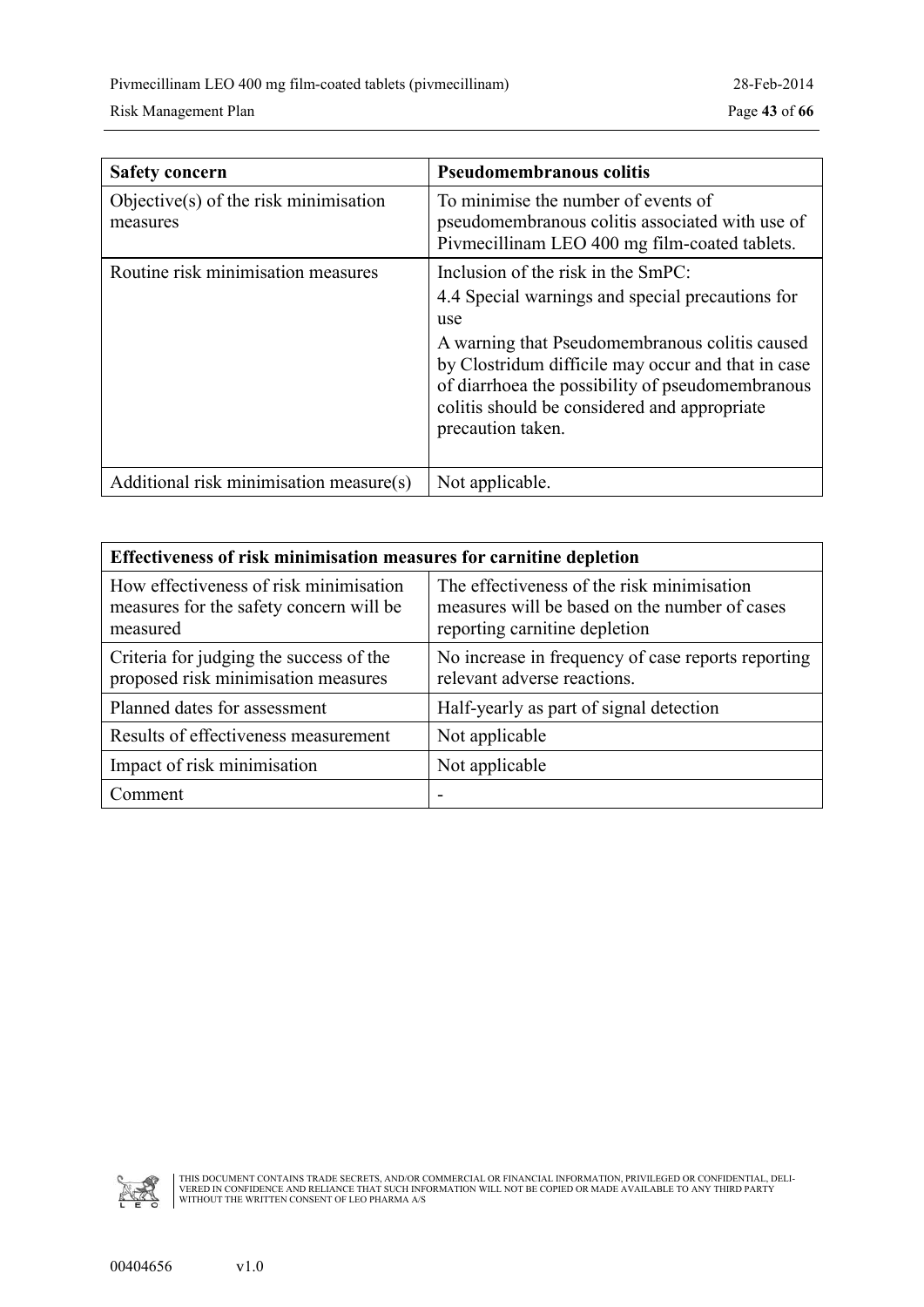<span id="page-43-0"></span>

| Effectiveness of risk minimisation measures for cross-hypersensitivity to penicillins and<br>cephalosporins |                                                                                                                                 |  |  |
|-------------------------------------------------------------------------------------------------------------|---------------------------------------------------------------------------------------------------------------------------------|--|--|
| How effectiveness of risk minimisation<br>measures for the safety concern will be<br>measured               | The effectiveness of the risk minimisation<br>measures will be based on the number of cases<br>reporting cross-hypersensitivity |  |  |
| Criteria for judging the success of the<br>proposed risk minimisation measures                              | No increase in frequency of case reports reporting<br>relevant adverse reactions.                                               |  |  |
| Planned dates for assessment                                                                                | Half-yearly as part of signal detection                                                                                         |  |  |
| Results of effectiveness measurement                                                                        | Not applicable                                                                                                                  |  |  |
| Impact of risk minimisation                                                                                 | Not applicable                                                                                                                  |  |  |
| Comment                                                                                                     |                                                                                                                                 |  |  |

| Effectiveness of risk minimisation measures for pseudomembranous colitis                      |                                                                                                                                   |  |  |
|-----------------------------------------------------------------------------------------------|-----------------------------------------------------------------------------------------------------------------------------------|--|--|
| How effectiveness of risk minimisation<br>measures for the safety concern will be<br>measured | The effectiveness of the risk minimisation<br>measures will be based on the number of cases<br>reporting pseudomembranous colitis |  |  |
| Criteria for judging the success of the<br>proposed risk minimisation measures                | No increase in frequency of case reports reporting<br>relevant adverse reactions.                                                 |  |  |
| Planned dates for assessment                                                                  | Half-yearly as part of signal detection                                                                                           |  |  |
| Results of effectiveness measurement                                                          | Not applicable                                                                                                                    |  |  |
| Impact of risk minimisation                                                                   | Not applicable                                                                                                                    |  |  |
| Comment                                                                                       |                                                                                                                                   |  |  |

### **V.2 Risk minimisation measure failure (if applicable)**

Not applicable.

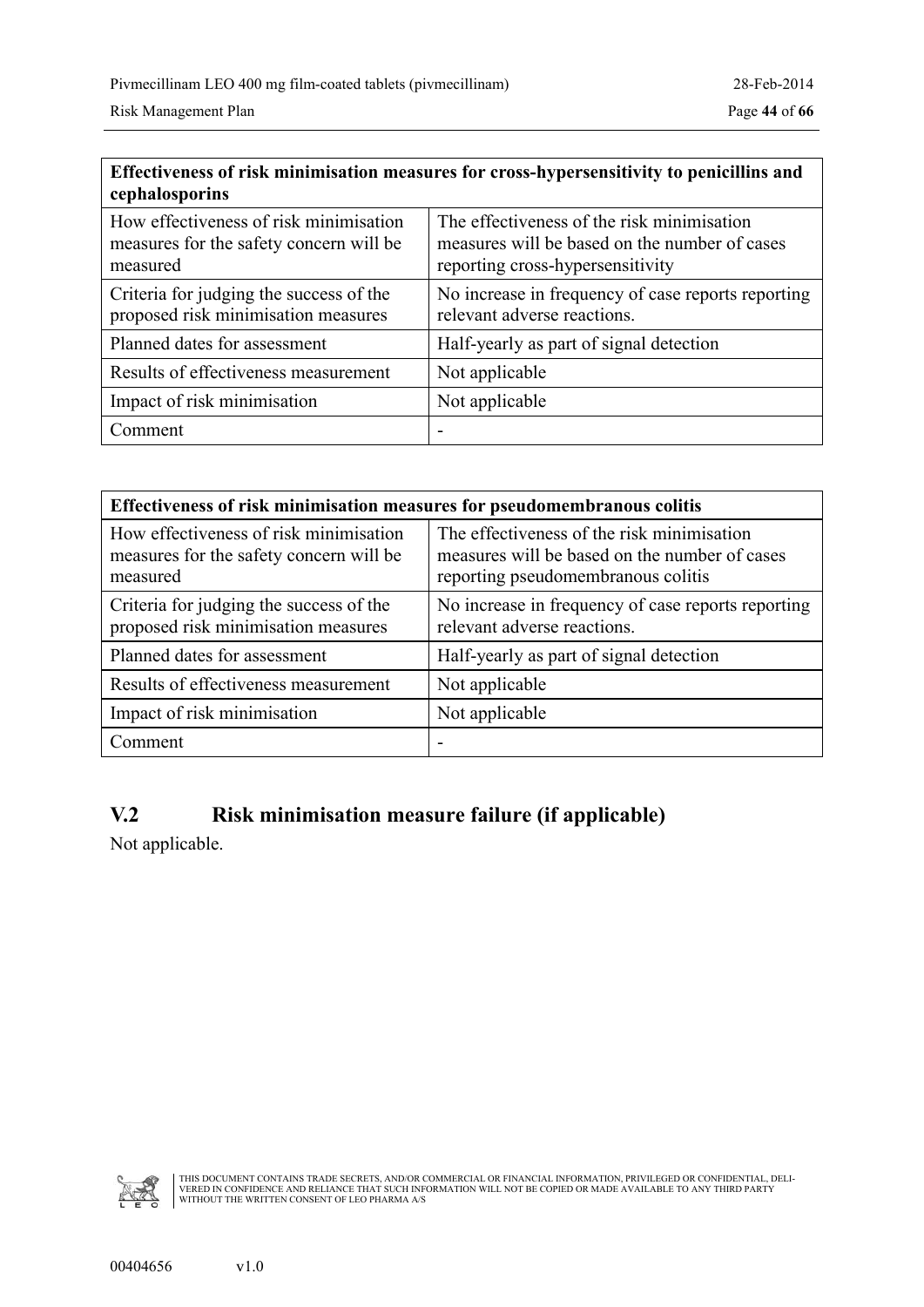| Safety concern                                              | Routine risk minimisation<br>measures                                                          | Additional risk<br>minimisation measures |
|-------------------------------------------------------------|------------------------------------------------------------------------------------------------|------------------------------------------|
| Carnitine depletion                                         | Inclusion of contraindication and<br>warning in the SmPC (section<br>4.3, 4.4 and 4.5) and PIL | Not applicable                           |
| Cross-hypersensitivity to<br>penicillins and cephalosporins | Inclusion of contraindication in<br>the SmPC (section 4.3) and PIL                             | Not applicable                           |
| Pseudomembranous colitis                                    | Inclusion of warning in the<br>SmPC (section 4.4) and PIL                                      | Not applicable                           |

### <span id="page-44-0"></span>**V.3 Summary table of risk minimisation measures**

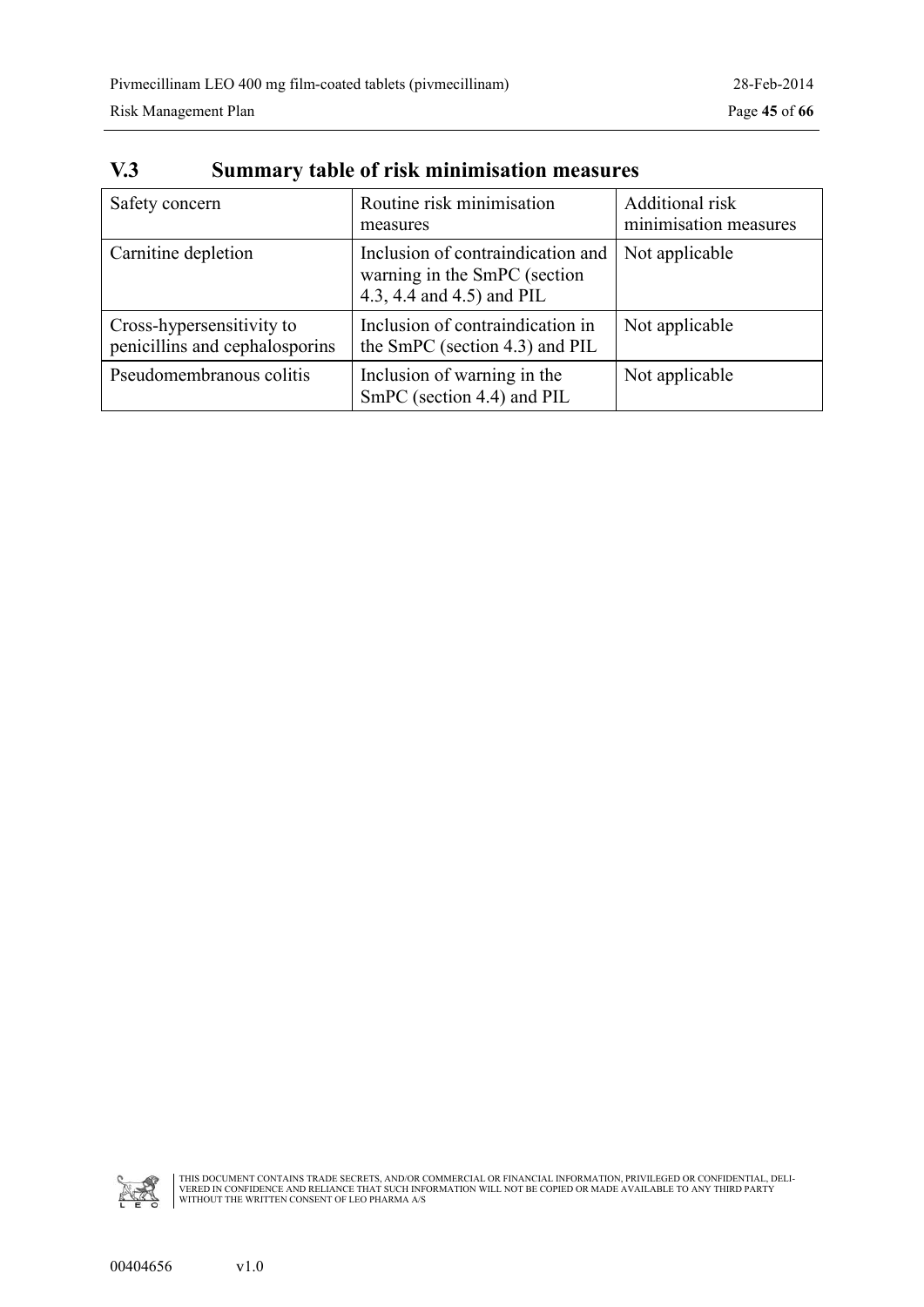### <span id="page-45-0"></span>**Part VI: Summary of activities in the risk management plan VI.1 Elements for summary tables in the EPAR VI.1.1 Summary table of Safety concerns**

| Summary of safety concerns    |                                                               |
|-------------------------------|---------------------------------------------------------------|
| Important identified risks    | Carnitine depletion                                           |
|                               | Cross-hypersensitivity with penicillins and<br>cephalosporins |
| Important potential risks     | Pseudomembranous colitis                                      |
| Important missing information | Not applicable                                                |

### **VI.1.2 Table of on-going and planned additional PhV studies/activities in the Pharmacovigilance Plan**

Not applicable

### **VI.1.3 Summary of Post authorisation efficacy development plan**

Not applicable.

| Safety concern                                                 | Routine risk minimisation<br>measures                                                                 | Additional risk minimisation<br>measures |
|----------------------------------------------------------------|-------------------------------------------------------------------------------------------------------|------------------------------------------|
| Carnitine depletion                                            | Inclusion of contraindication<br>and warning in the SmPC<br>(section 4.3, 4.4 and 4.5) and<br>$PII$ . | Not applicable                           |
| Cross-hypersensitivity to<br>penicillins and<br>cephalosporins | Inclusion of contraindication<br>in the SmPC (section 4.3) and<br>PIL.                                | Not applicable                           |
| Pseudomembranous colitis                                       | Inclusion of warning in the<br>SmPC (section 4.4) and PIL                                             | Not applicable                           |

**VI.1.4 Summary table of risk minimisation measures**

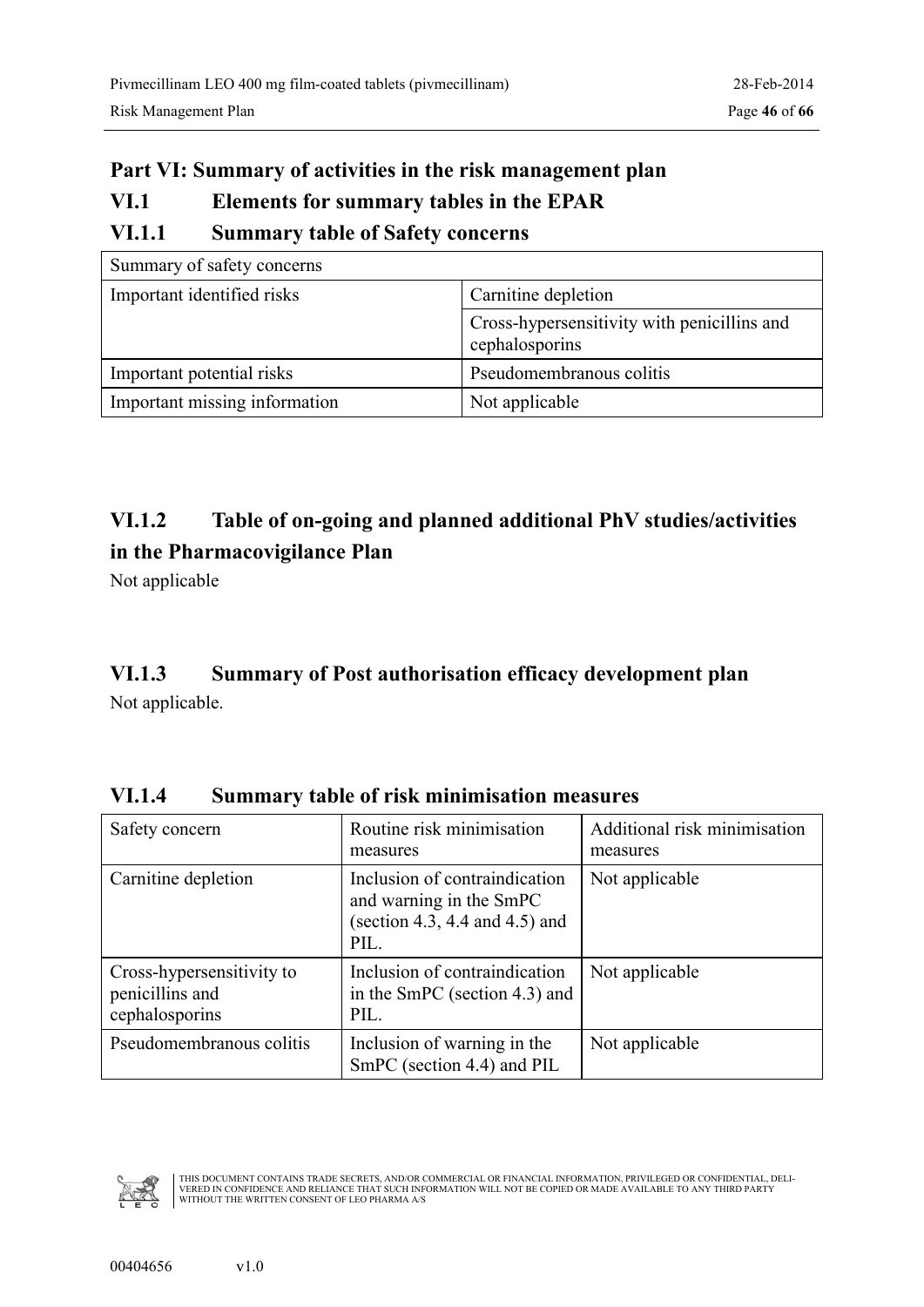### <span id="page-46-0"></span>**VI.2 Elements for a Public Summary**

### **VI.2.1 Overview of disease epidemiology**

Pivmecillinam LEO 400 mg film-coated tablets is an antibiotic indicated for the treatment of acute uncomplicated cystitis (bladder infection) in adults, adolescents and children > 6 years and weighing  $>$  30 kg.

Urinary tract infections are very common; in the US nearly 7 million patients sought medical treatment because of urinary tract infections in 1997, including 2 million cases of bladder infection. In Europe, such data is not available, but data obtained from the USA can be applied with caution to the European situation.

Women are more likely to get urinary tract infections than men. Nearly one in three women will have had at least one urinary tract infection requiring antibiotic treatment by the age of 24 years. Almost half of all women will experience a urinary tract infection during their lifetime.

Infants, pregnant women, the elderly and patients with spinal cord injuries, catheters, diabetes, multiple sclerosis, AIDS, HIV or with abnormalities in the urinary system are more likely to get urinary tract infections. In elderly, urinary tract infections are the second most common form of infection, accounting for nearly 25% of all infections. Urinary tract infections in patients with catheters is the most common hospital-acquired infection, accounting for >1 million cases in hospitals and nursing homes in the US yearly.

Urinary tract infections are bothersome with urinary symptoms that can lead to work absence and decreased ability to engage in activities of daily living. Children with bladder infection are usually without fever and in good general health, but frequently experience urinary problems. However, complicated urinary tract infections may lead to sepsis and death, especially in frail elderly and in those with urinary incontinence where urinary tract infection may be related to skin damage and open wounds.

### **VI.2.2 Summary of treatment benefits**

Bladder infections are treated with antibiotics. Besides pivmecillinam, fosfomycin and nitrofurantoin are considered as drugs of first choice in many countries in Europe, when available. Cotrimoxazole and trimethoprim should only be considered as drugs of first choice in areas with known resistance rates for E. coli of  $\leq 20\%$ .

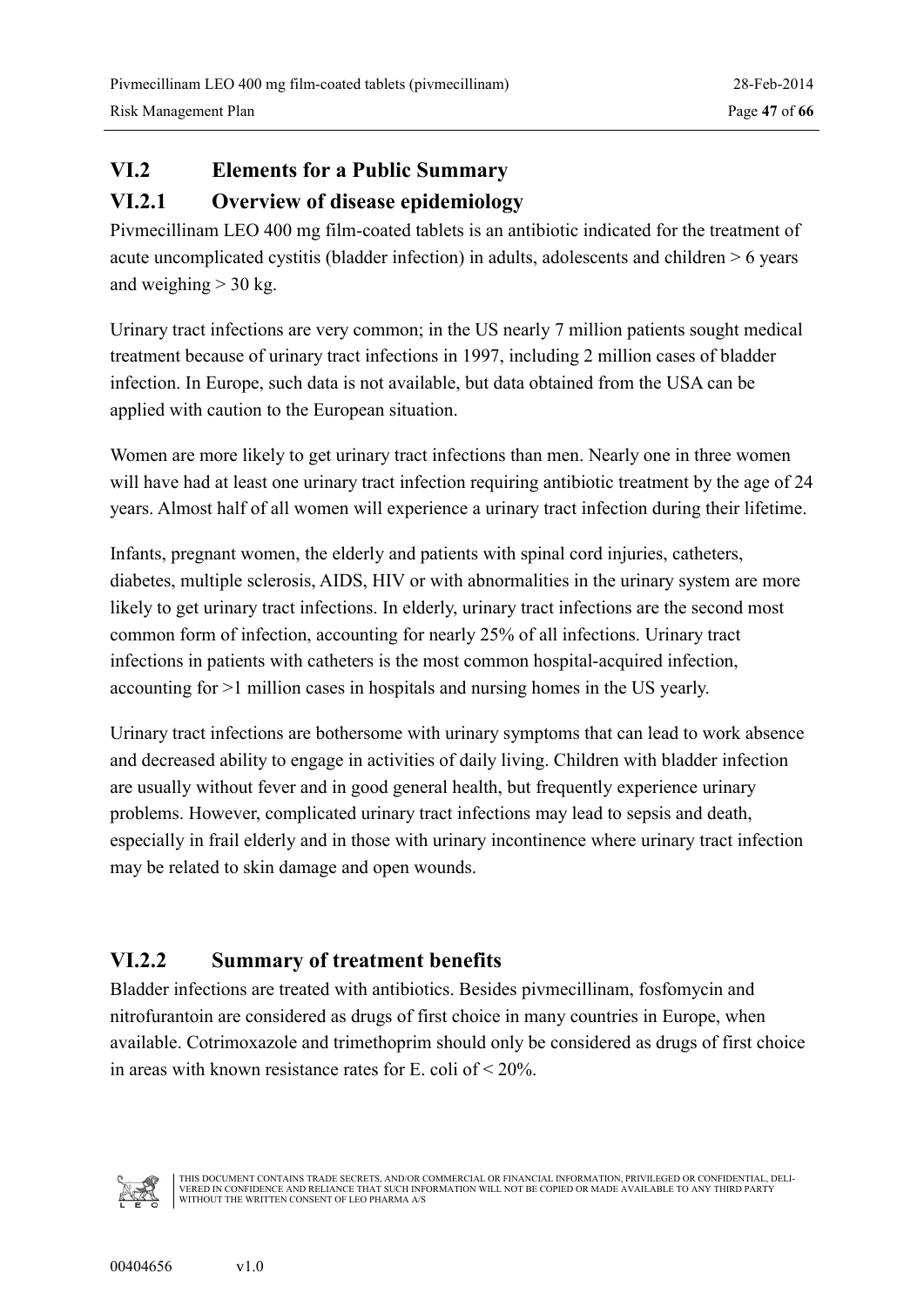### <span id="page-47-0"></span>**VI.2.3 Unknowns relating to treatment benefits**

Pivmecillinam film-coated tablets have been on the market for more than 30 years. There is no evidence to suggest that the pivmecillinam film-coated tablets are not equally effective in all patient groups.

### **VI.2.4 Summary of safety concerns**

| <b>Important identified risks</b> |  |
|-----------------------------------|--|
|-----------------------------------|--|

| <b>Risk</b>                                                          | What is known                                                                                                                                                                                                                                                                                                                                                                                                                                                                                                                                                                                                                                                                                                                                                                                                                                                                                                                                                                  | Preventability                                                                                                                                                                                                                                                                                                                                                                                                                                                                                                                                                                                                                 |
|----------------------------------------------------------------------|--------------------------------------------------------------------------------------------------------------------------------------------------------------------------------------------------------------------------------------------------------------------------------------------------------------------------------------------------------------------------------------------------------------------------------------------------------------------------------------------------------------------------------------------------------------------------------------------------------------------------------------------------------------------------------------------------------------------------------------------------------------------------------------------------------------------------------------------------------------------------------------------------------------------------------------------------------------------------------|--------------------------------------------------------------------------------------------------------------------------------------------------------------------------------------------------------------------------------------------------------------------------------------------------------------------------------------------------------------------------------------------------------------------------------------------------------------------------------------------------------------------------------------------------------------------------------------------------------------------------------|
| <b>Carnitine depletion</b>                                           | Carnitine is required to produce energy<br>from fat in the cells of the body. Too<br>low carnitine levels may result from<br>different reasons, i.e., genetic disorders,<br>too low intake or increased use of<br>carnitine in the body.<br>Carnitine depletion may cause a variety<br>of disorders including muscle, liver and<br>cardiac disease and may be fatal in<br>children if not treated in due time.<br>It is known that pivmecillinam may<br>cause reduction of the body carnitine<br>storage. Carnitine binds to a part of the<br>pivmecillinam and is lost via the urine.<br>After a few days of treatment carnitine<br>in serum is reduced to about 50% of the<br>initial values. Depletion of the carnitine<br>stored in the muscle to 50% of initial<br>value takes about 50 days.<br>The use of pivmecillinam in patients<br>with existing carnitine deficiency or<br>disorder may thus increase the risk of<br>carnitine depletion and clinical<br>symptoms. | Pivmecillinam LEO 400 mg<br>film-coated tablets SmPCs<br>should contain a<br>contraindication for use in<br>patients with genetic<br>metabolism anomalies like<br>carnitine transporter defect<br>or organic acidurias, such as<br>methylmalonic aciduria or<br>propionic acidaemia.<br>Furthermore, a warning that<br>long-term use increases the<br>risk of carnitine deficiency<br>should be included in the<br>SmPCs. Finally, in section<br>4.5 of the SmPCs it should<br>be stated that concurrent<br>treatment with valproic<br>acid, valproate or other<br>medication liberating<br>pivalic acid should be<br>avoided. |
| Cross-<br>hypersensitivity<br>with penicillins and<br>cephalosporins | If a person has experienced an allergic<br>reaction to another penicillin or a<br>cephalosporin there is an increased risk<br>that use of pivmecillinam will also<br>result in a hypersensitivity reaction.                                                                                                                                                                                                                                                                                                                                                                                                                                                                                                                                                                                                                                                                                                                                                                    | Pivmecillinam LEO 400 mg<br>film-coated tablets SmPCs<br>should contain a<br>contraindication for use in<br>patients with a known<br>hypersensitivity to<br>penicillins or<br>cephalosporins.                                                                                                                                                                                                                                                                                                                                                                                                                                  |

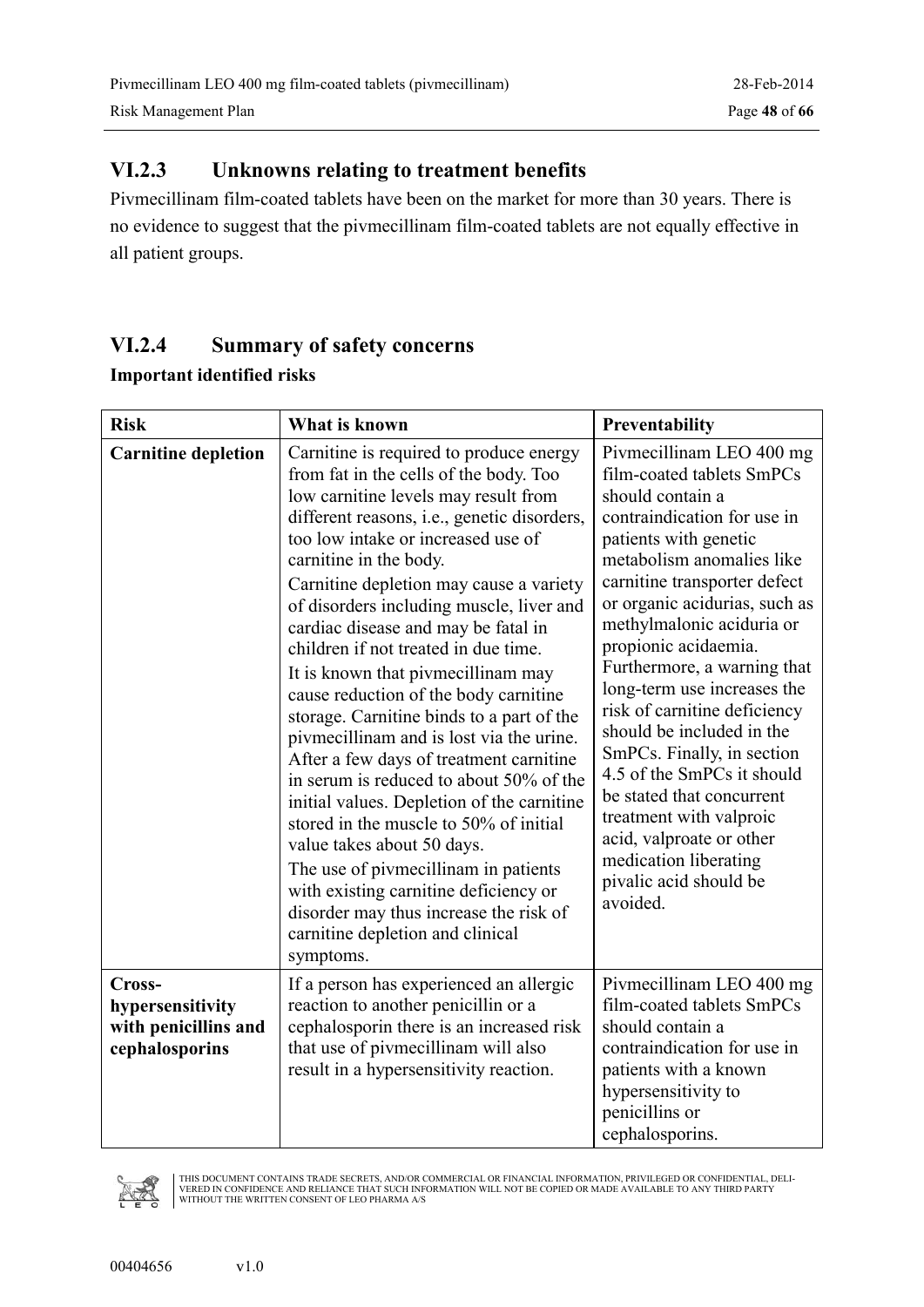#### <span id="page-48-0"></span>**Important potential risks**

| <b>Risk</b>                 | What is known                                                                                                                                                                                                                                                                                                                                                                                                                            | <b>Preventability</b>                                                                                                                                                                                                                                                                                                |
|-----------------------------|------------------------------------------------------------------------------------------------------------------------------------------------------------------------------------------------------------------------------------------------------------------------------------------------------------------------------------------------------------------------------------------------------------------------------------------|----------------------------------------------------------------------------------------------------------------------------------------------------------------------------------------------------------------------------------------------------------------------------------------------------------------------|
| Pseudomembranous<br>colitis | Treatment with an antibiotic may affect<br>the normal bacterial flora in the colon,<br>and colonisation with the bacteria<br><i>Clostridum difficile</i> may occur. The<br>bacteria release toxins which may<br>result in diarrhoea and inflammation of<br>the colon (colitis). When adherent<br>yellow or white plaques,<br>pseudomembranes, are present on the<br>intestinal mucosa the disease is called<br>pseudomembranous colitis. | Pivmecillinam LEO 400 mg<br>film-coated tablets SmPCs<br>should contain a warning<br>that Pseudomembranous<br>colitis caused by<br>Clostridum difficile may<br>occur and that in case of<br>diarrhoea the possibility of<br>pseudomembranous colitis<br>should be considered and<br>appropriate precaution<br>taken. |

#### **Important missing information**

Not applicable.

### **VI.2.5 Summary of risk minimisation measures by safety concern**

All medicines have a Summary of Product Characteristics (SmPC) which provides physicians, pharmacists and other health care professionals with details on how to use the medicine, the risks and recommendations for minimising them. An abbreviated version of this in lay language is provided in the form of the package leaflet (PL). The measures in these documents are known as routine risk minimisation measures.

The Summary of Product Characteristics and the Package leaflet for Pivmecillinam LEO 400 mg film-coated tablets can be found in the EPAR page for Pivmecillinam LEO 400 mg filmcoated tablets.

This medicine has no additional risk minimisation measures.

#### **VI.2.6 Planned post authorisation development plan**

No post authorisation studies or development are planned at this point.

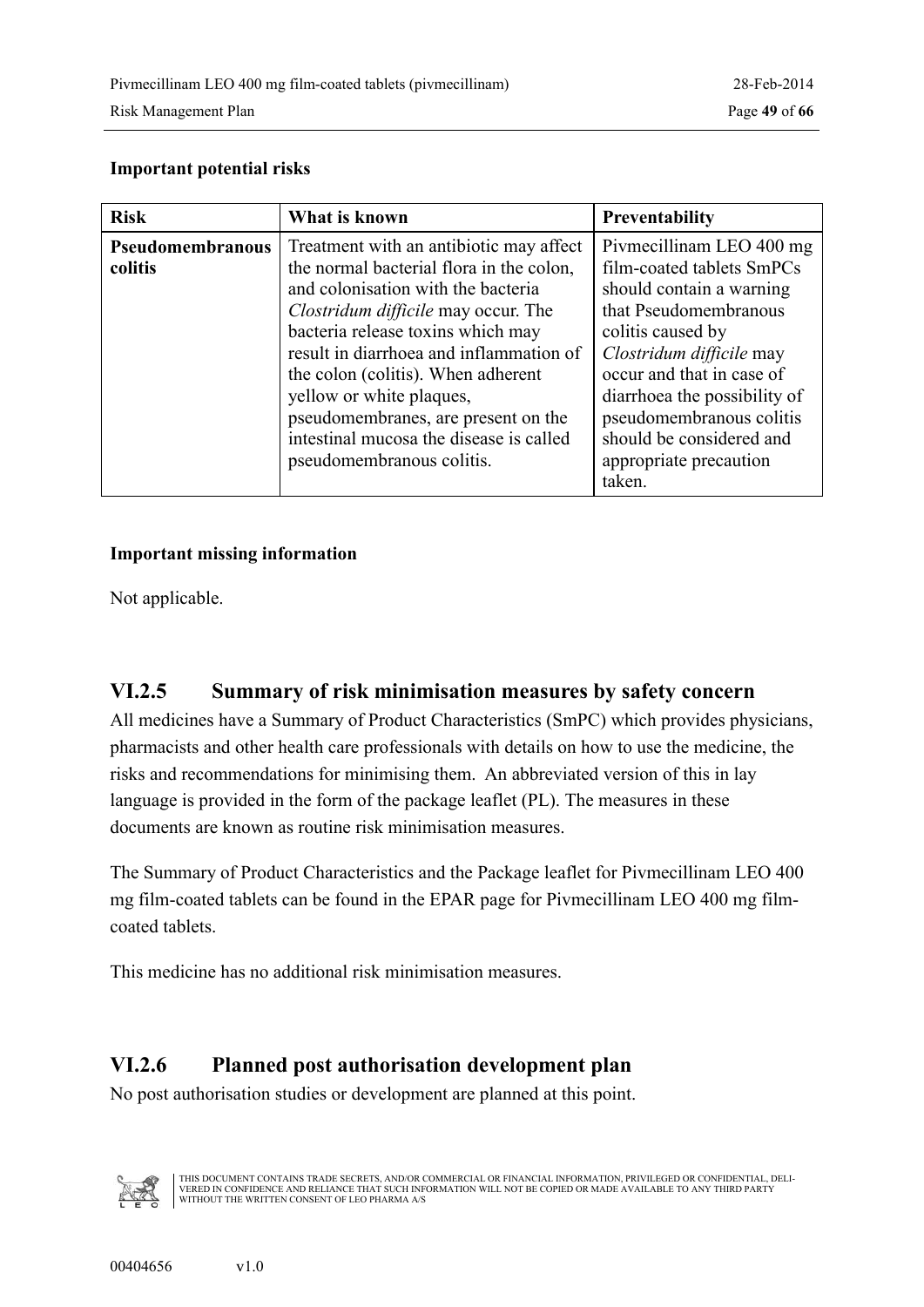# <span id="page-49-0"></span>**VI.2.7 Summary of changes to the Risk Management Plan over time**

Not applicable as this is the first RMP for this product.

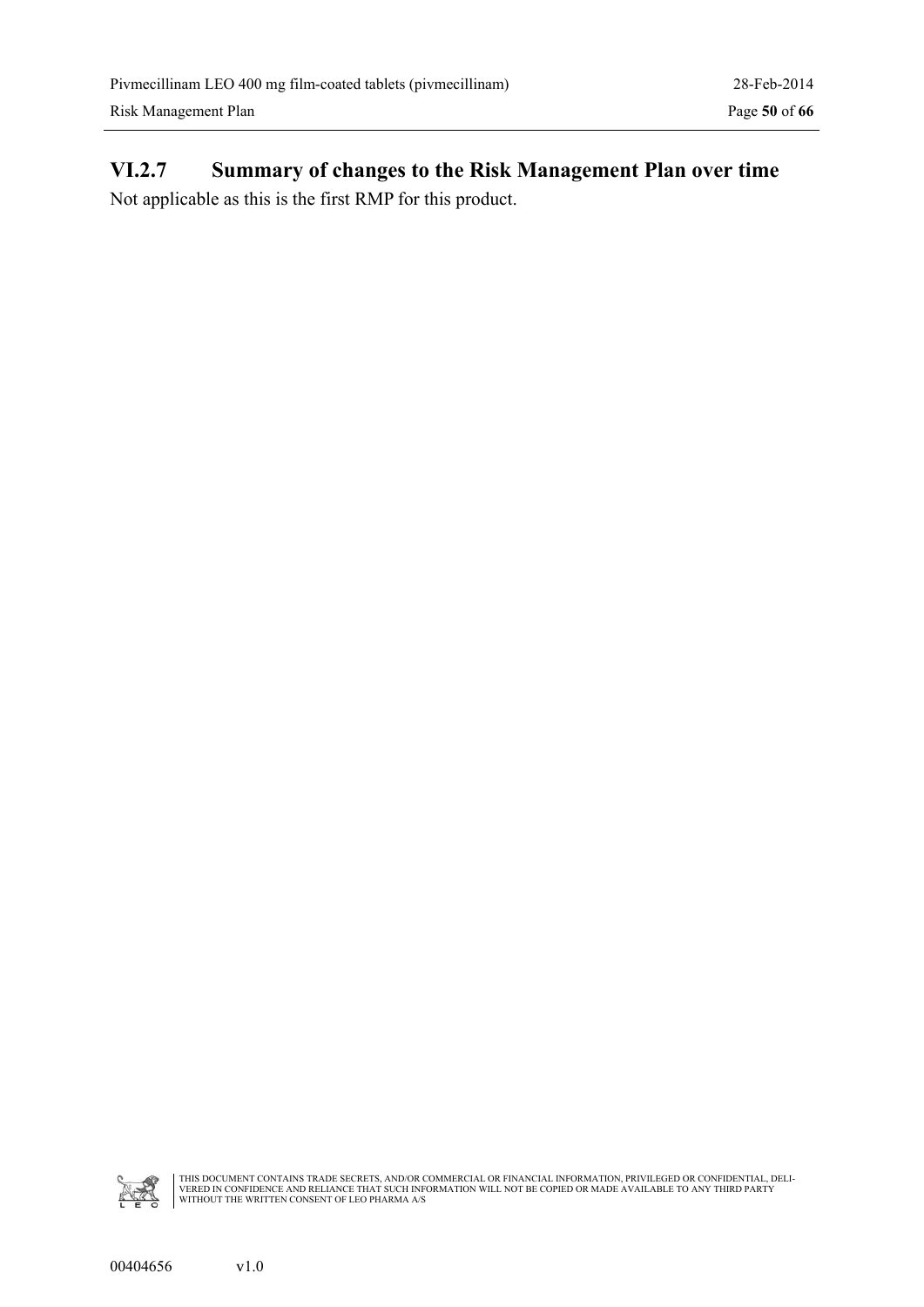### <span id="page-50-0"></span>**Part VII: Annexes Annex 1 – EudraVigilance Interface**

Available in electronic format only.

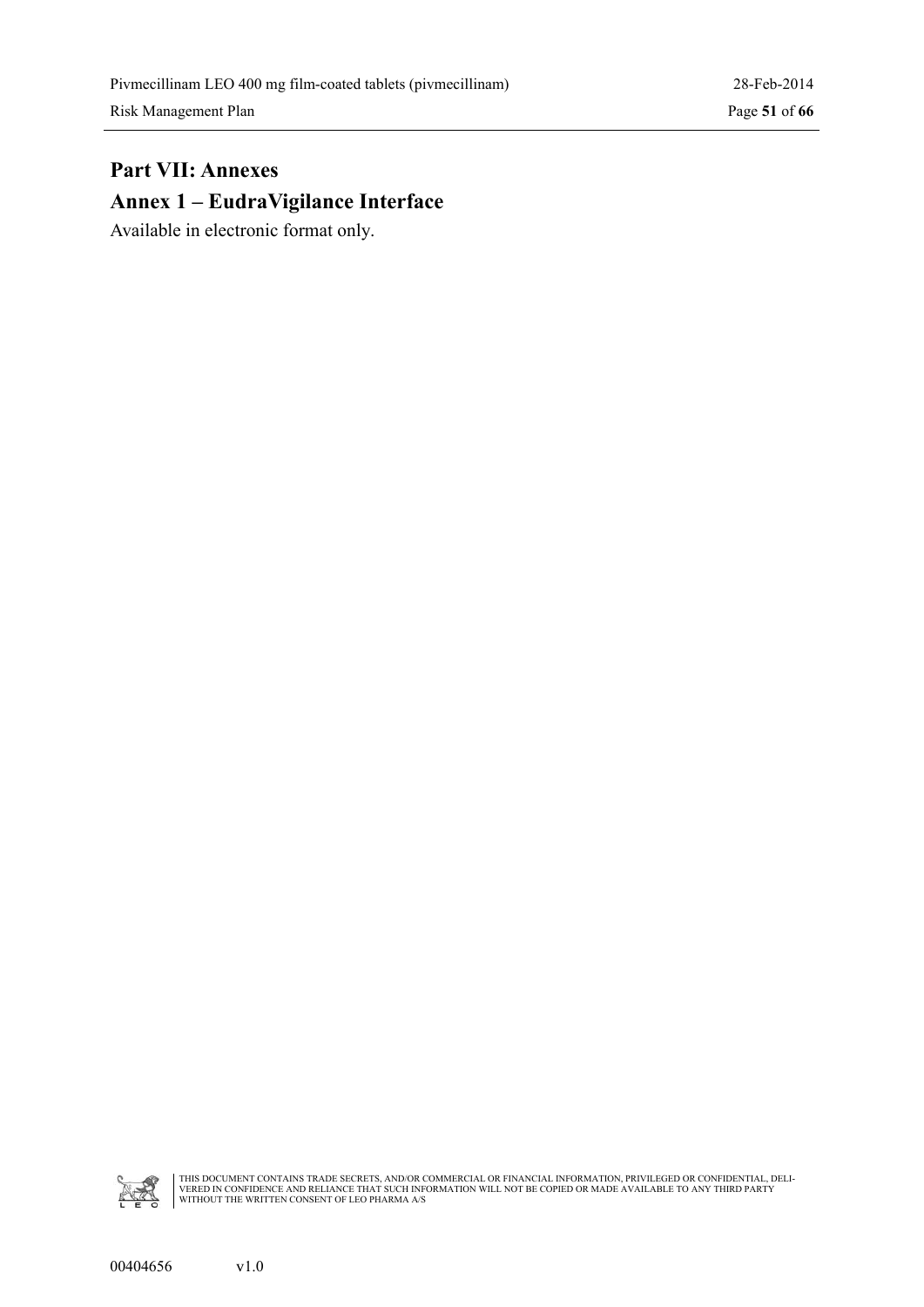# <span id="page-51-0"></span>**Annex 2 – SmPC & Package Leaflet**

#### **DCP SmPCs**

[Proposed SmPC DCP Pivmecillinam LEO 400 mg film-coated tablets](#page-0-0) (eDoc no. 00360040)

#### **Package leaflet**

Package leaflets are available on request.

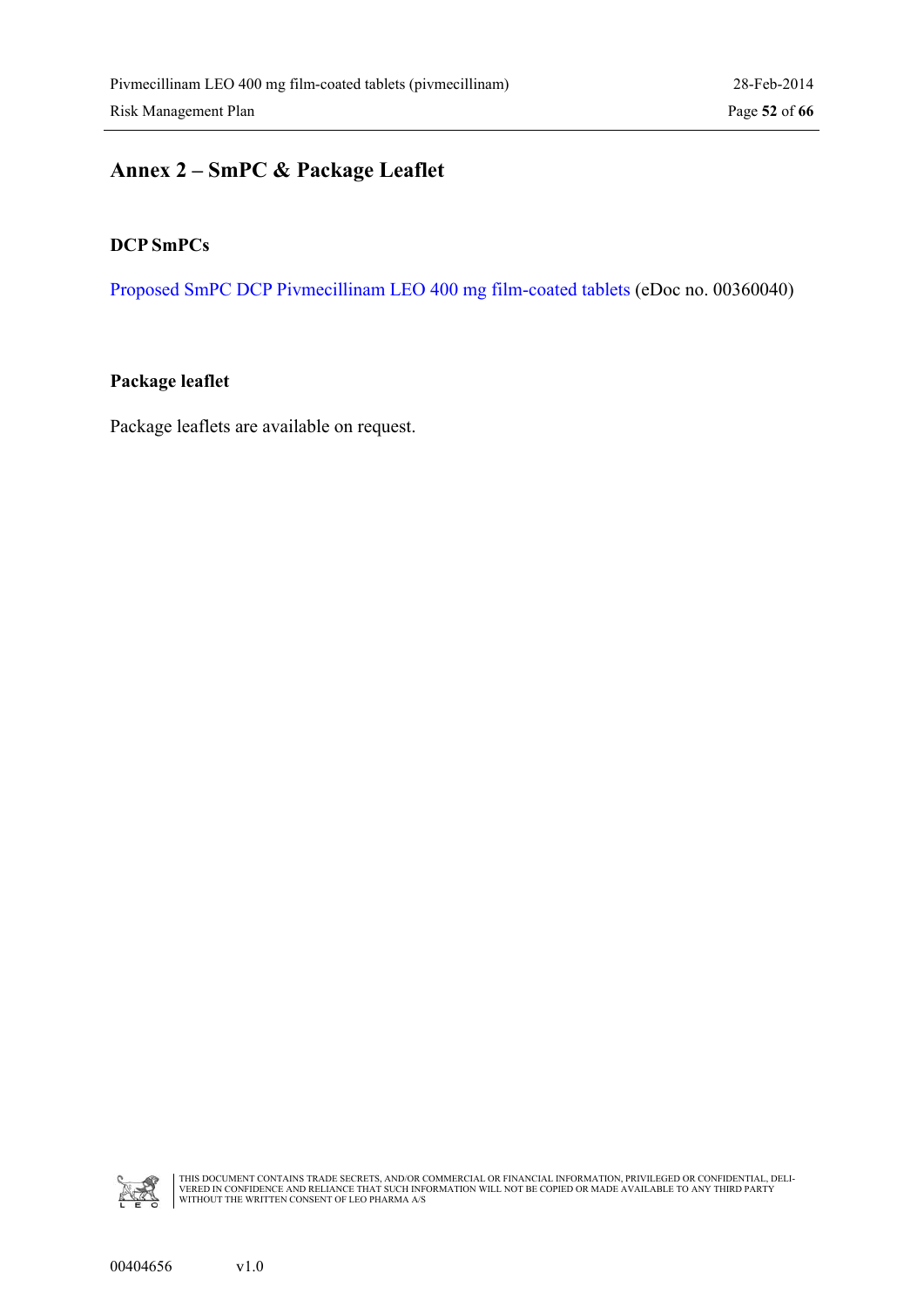### <span id="page-52-0"></span>**Annex 3 – Worldwide marketing authorization by country (including EEA)** Not applicable.

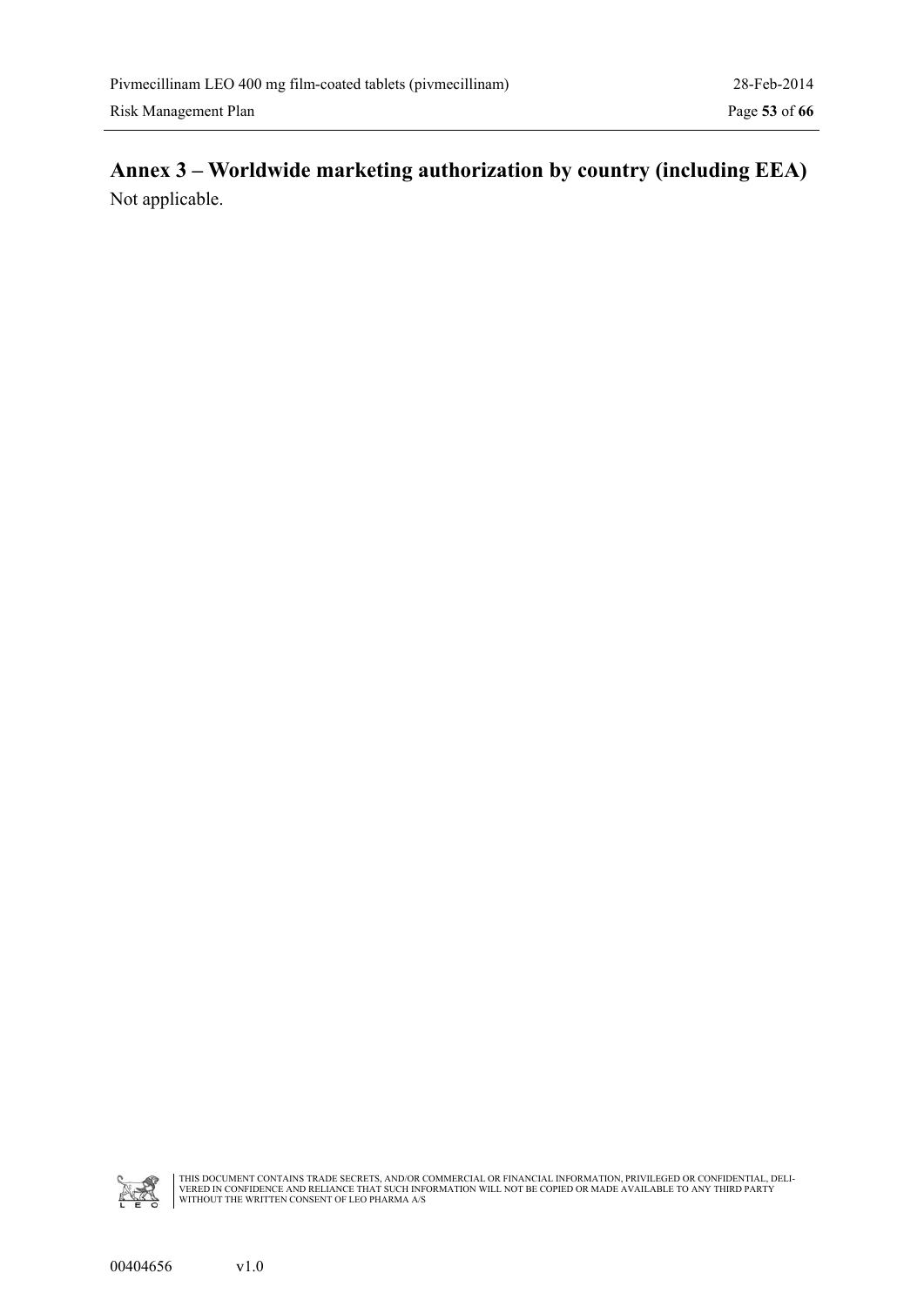### <span id="page-53-0"></span>**Annex 4 - Synopsis of on-going and completed clinical trial programme** Not applicable.

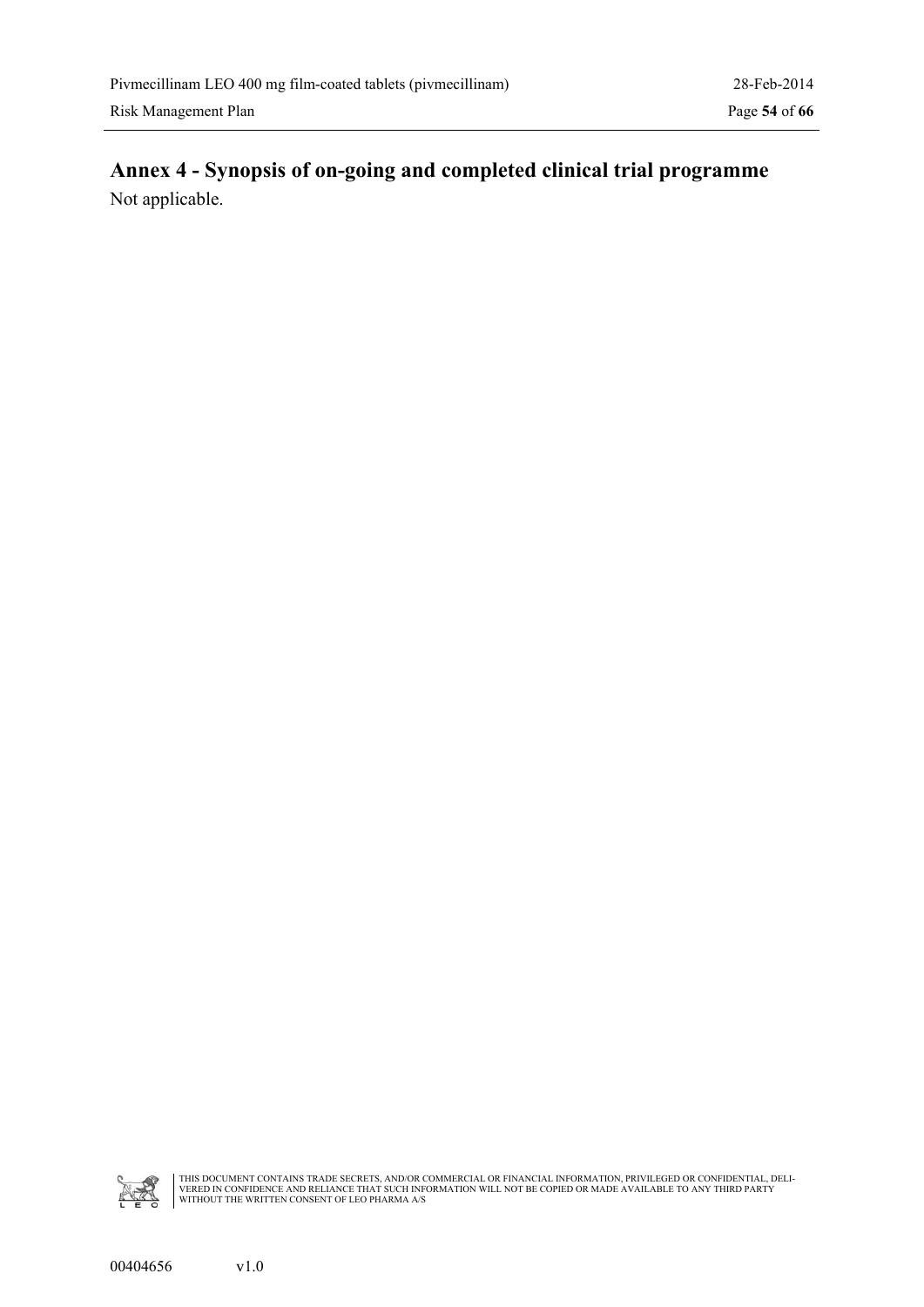# <span id="page-54-0"></span>**Annex 5 - Synopsis of on-going and completed pharmacoepidemiological study programme**

Not applicable.

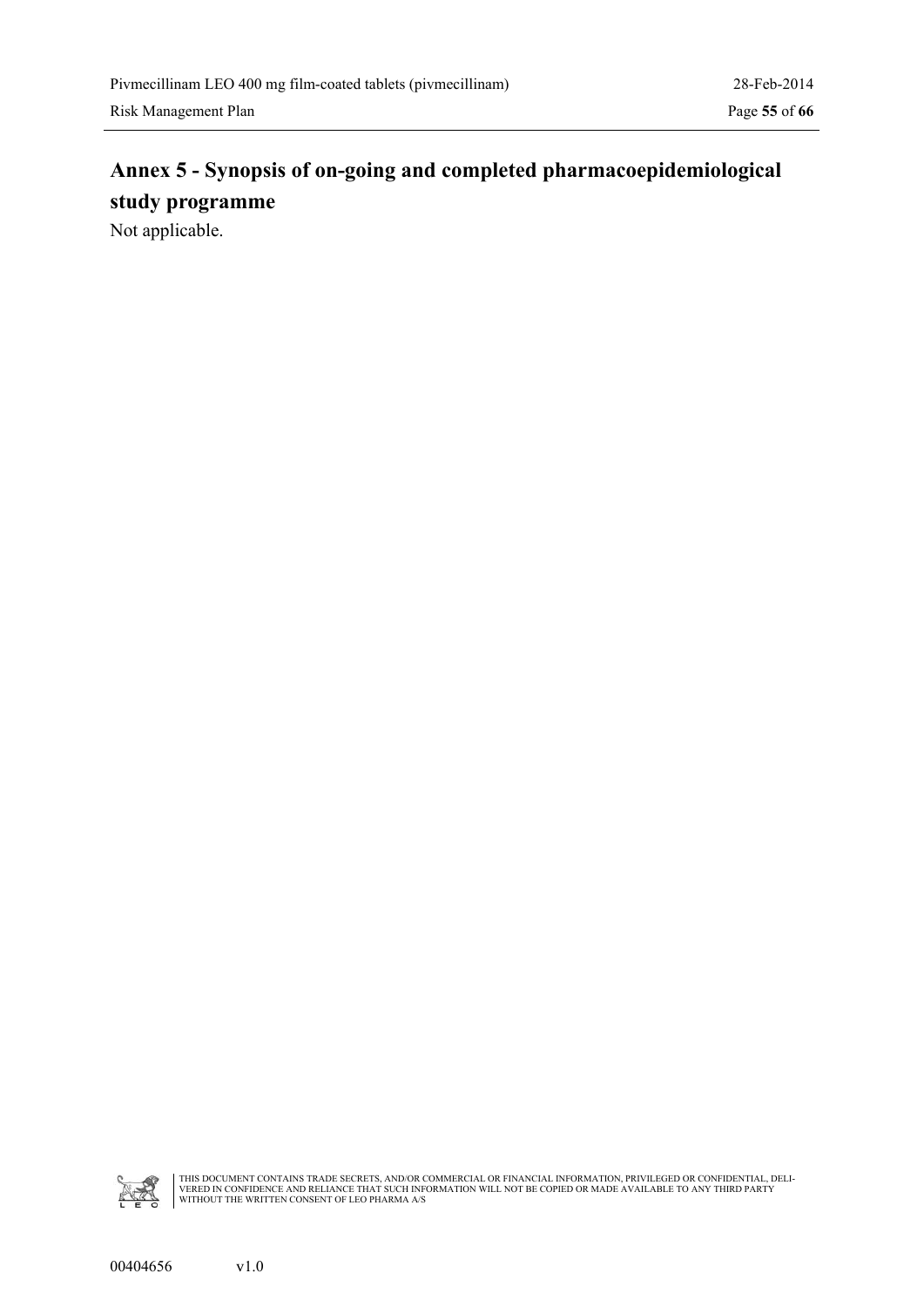# <span id="page-55-0"></span>**Annex 6 - Protocols for proposed and on-going studies in categories 1-3 of the section "Summary table of additional pharmacovigilance activities" in RMP part III**

Not applicable.

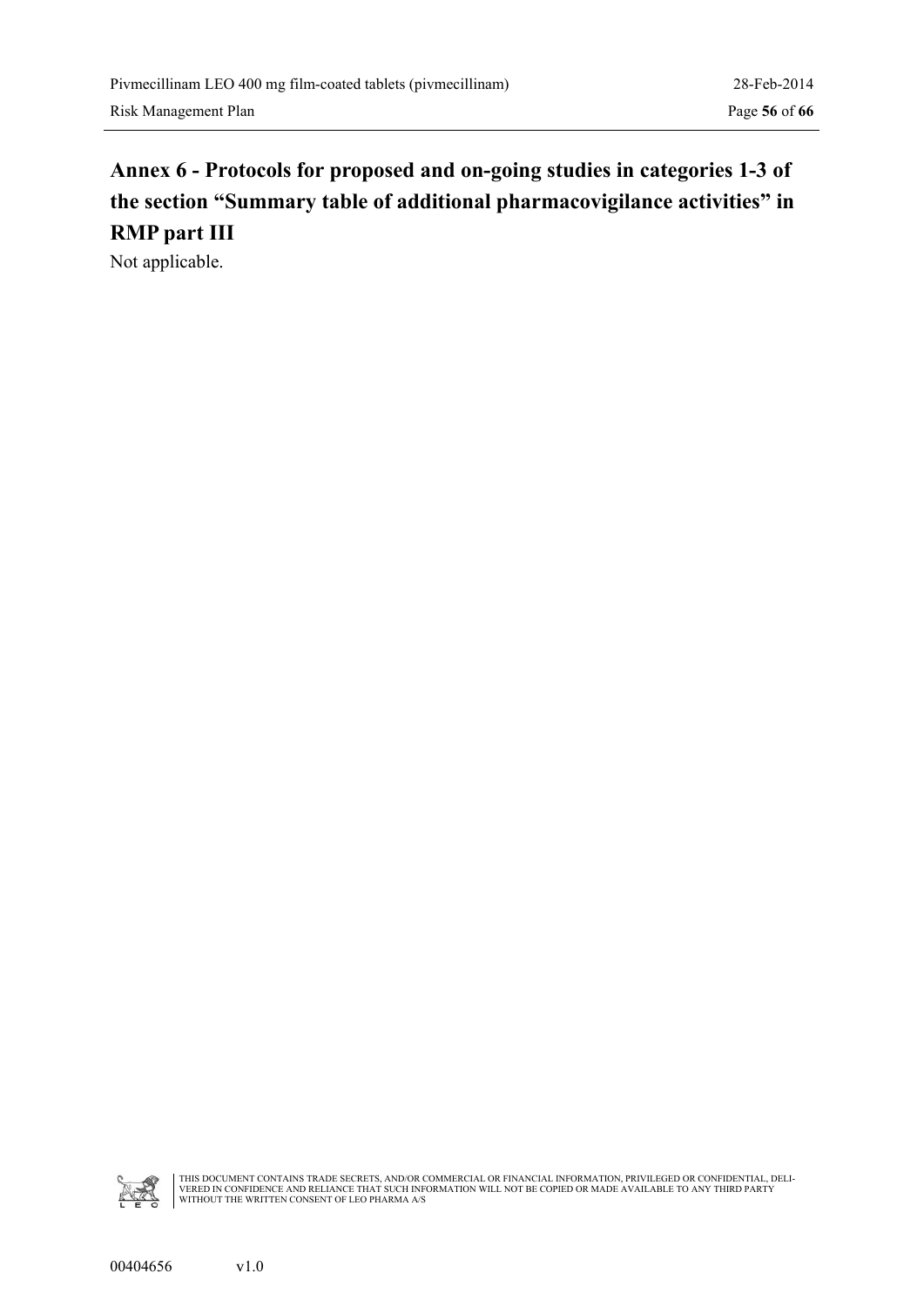### <span id="page-56-0"></span>**Annex 7 - Specific adverse event follow-up forms** Not applicable.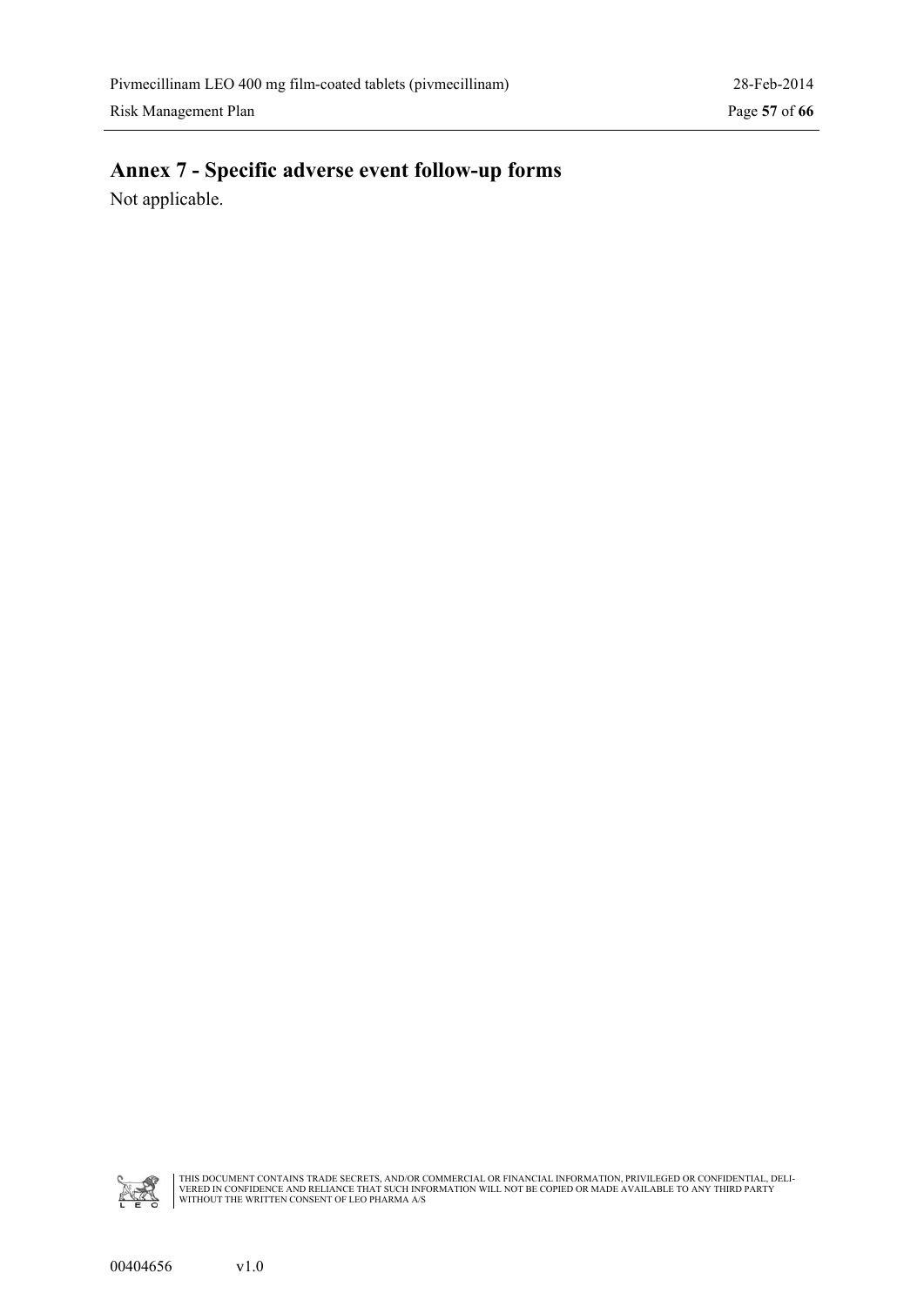### <span id="page-57-0"></span>**Annex 8 - Protocols for proposed and on-going studies in RMP part IV** Not applicable.

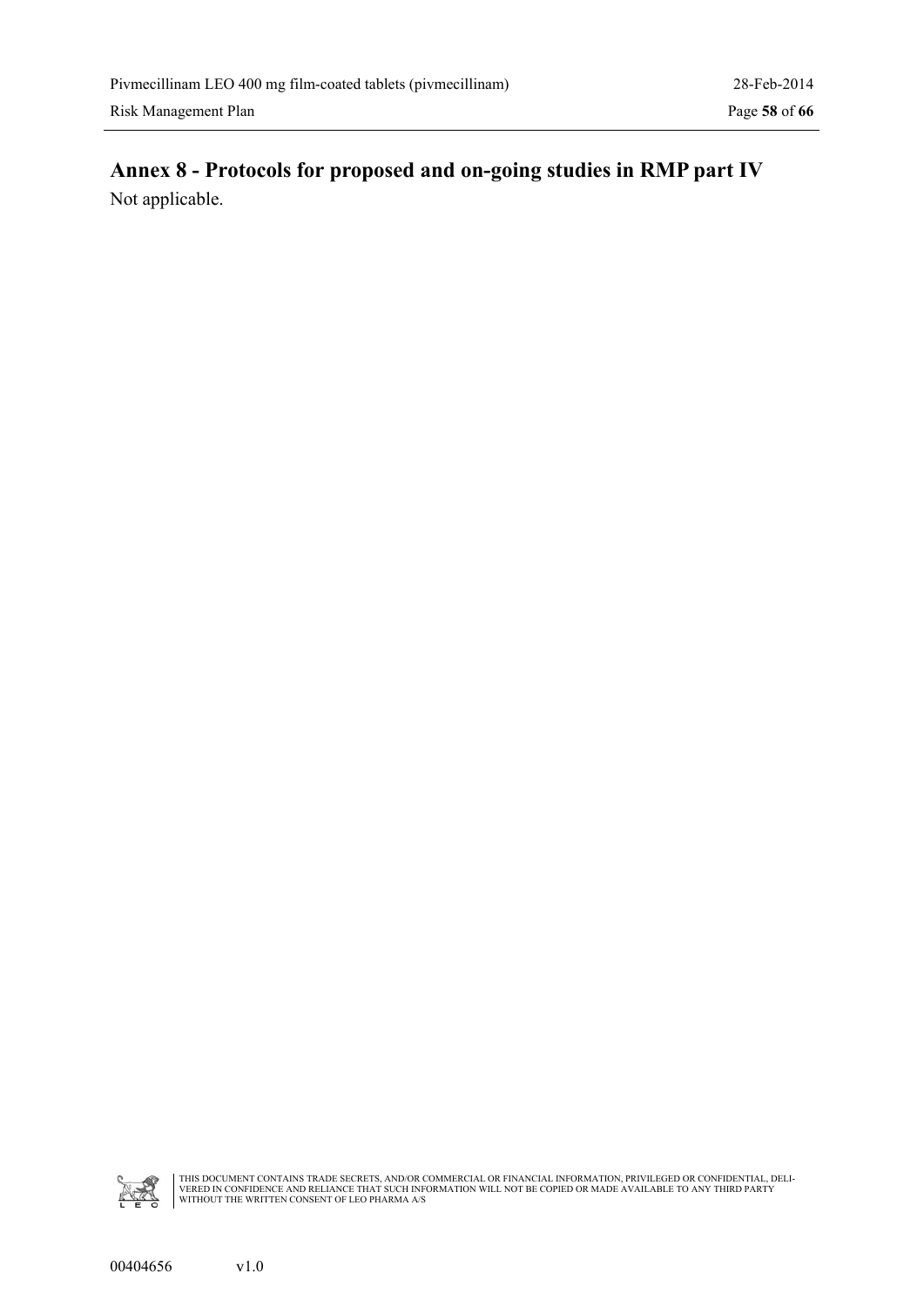### <span id="page-58-0"></span>**Annex 9 - Newly available study reports for RMP parts III & IV** Not applicable.

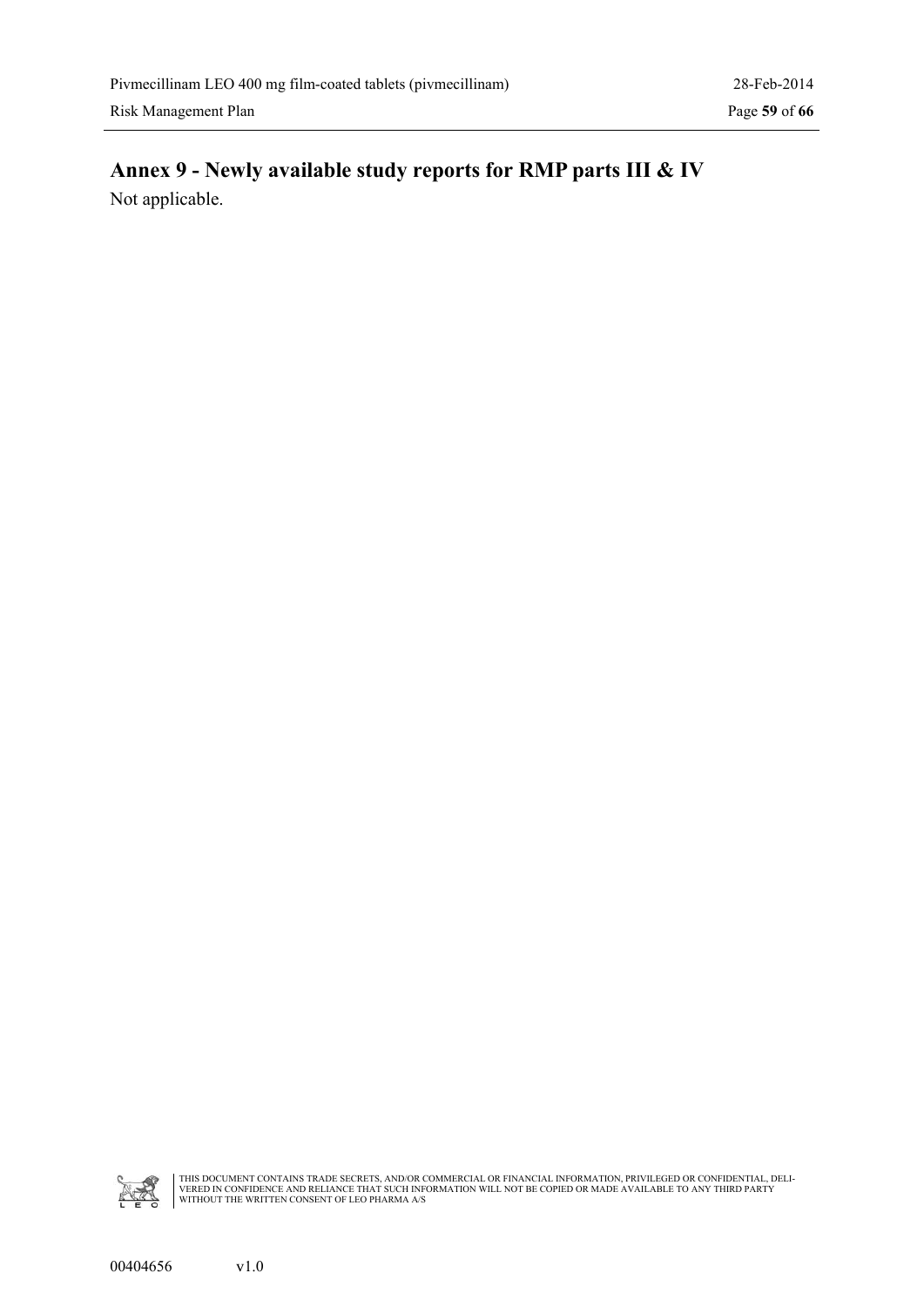### <span id="page-59-0"></span>**Annex 10 - Details of proposed additional risk minimisation measures (if applicable)**

Not applicable.

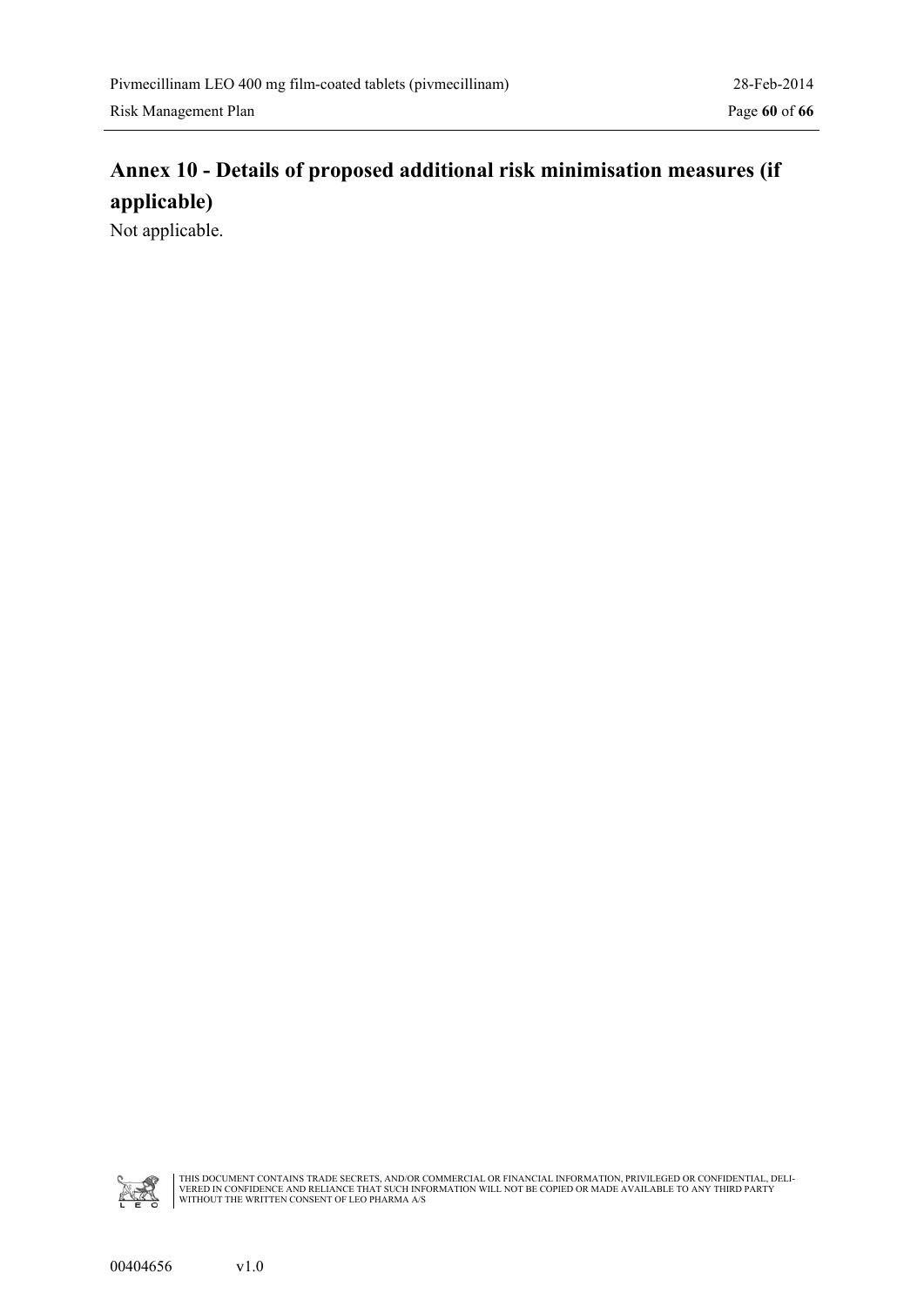### <span id="page-60-0"></span>**Annex 11 - Mock-up of proposed additional risk minimisation measures (if applicable)**

Not applicable.

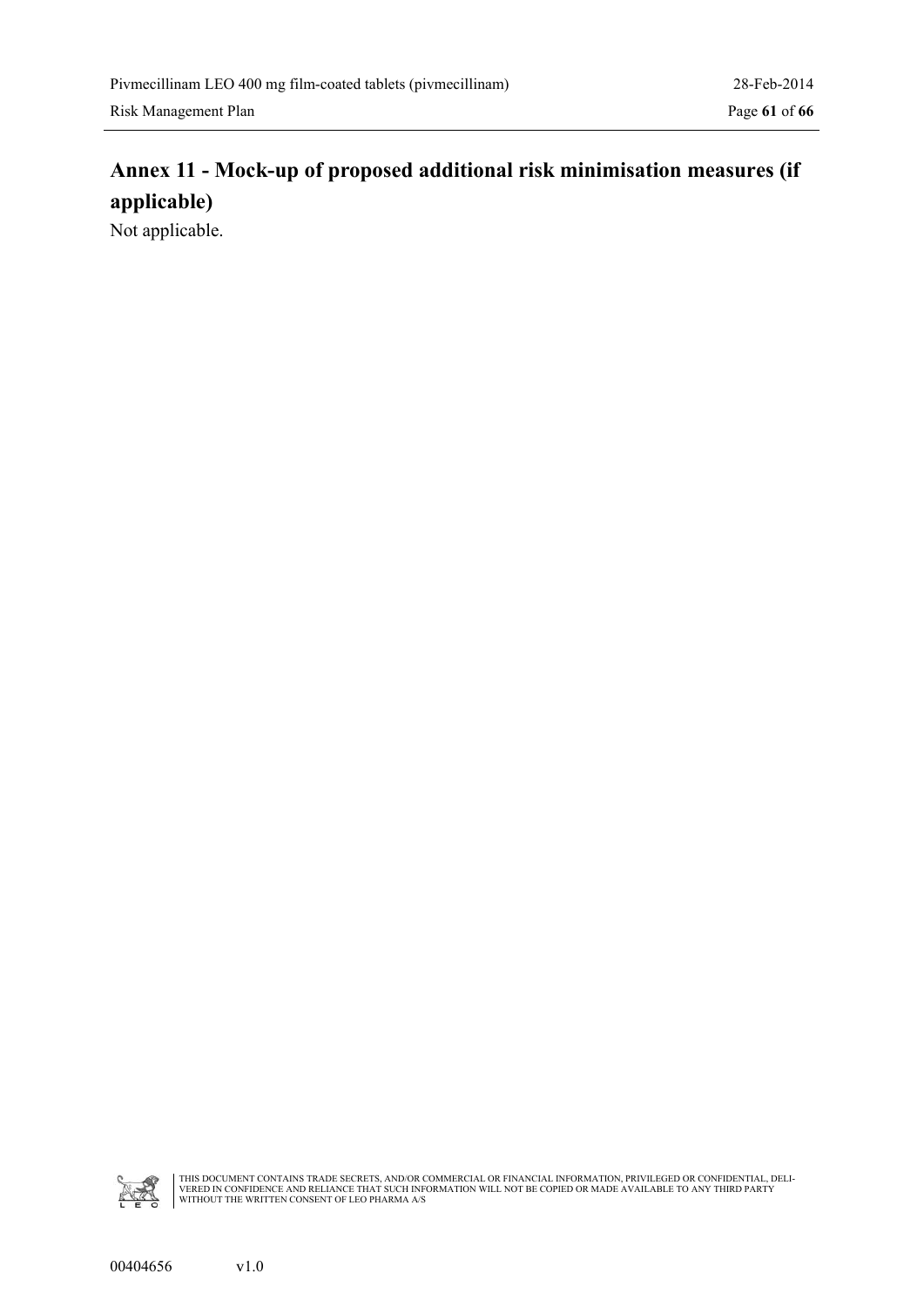#### <span id="page-61-0"></span>**Annex 12 - Other supporting data (including referenced material)**

- Aberra FN. Clostridium Difficile Colitis. eMedicine, Medscape's Continually Updated Clinical Reference. 11-Nov-2013. Online access on the 26-11-2013. (eDoc no. 00404717)
- Abrahamsson K, Holme E, Jodal U, Lindstedt S, Nordin I. Effect of short-term treatment with pivalic acid containing antibiotics on serum carnitine concentration--a risk irrespective of age. Biochem.Mol.Med. 1995;55(1):77-9. (eDoc no. 00361743)
- Andre M, Vernby A, Odenholt I, Lundborg CS, Axelsson I, Eriksson M, et al. Diagnosisprescribing surveys in 2000, 2002 and 2005 in Swedish general practice: consultations, diagnosis, diagnostics and treatment choices. Scand J Infect Dis. 2008;40(8):648-54. (eDoc no. 00361042)
- Barclay RP, Mejlhede A, Nilsson LB. Long-term, low-dose treatment with pivmecillinam alone and in combination with pivampicillin in patients prone to recurrent bacteriuria. Curr.Med Res.Opin. 1982;8(2):82-8. (eDoc no. 00361039)
- Carlsen NL, Hesselbjerg U, Glenting P. Comparison of long-term, low-dose pivmecillinam and nitrofurantoin in the control of recurrent urinary tract infection in children. An open, randomized, cross-over study. J Antimicrob Chemother. 1985;16(4):509-17. (eDoc no. 00361035)
- Clarke PD, Geddes AM, McGhie D, Wall JC. Mecillinam: a new antibiotic for enteric fever. Br Med J. 1976;2(6026):14-5. (eDoc no. 00361728)
- Deasy PF, Lynch K. Pivmecillinam in the treatment of recurrent urinary infection in girls. Ir.Med J. 1980;73(10):388-9. (eDoc no. 00361038)
- Delves P. Merck Manual Drug Hypersensitivity. Nov-2012. Online access on the 27-11- 2012. (eDoc no. 00361721)
- DrugDex Evaluations Amdinocillin Pivoxil. On-line access on the 26-Nov-2012. (eDoc no. 00361755)
- DrugDex Evaluations Amdinocillin. On-line access on the 30-May-2013 (eDoc no. 00361755)
- Foxman B. Epidemiology of urinary tract infections: incidence, morbidity, and economic costs. Am J Med. 2002;113 Suppl 1A5S-13S. (eDoc no. 00361055)
- Grabe M, Bjerklund-Johansen TE, Çek M, Naber KG, Tenke P, Wagenlehner F. Guidelines on Urological Infections. Apr-2010. European Association of Urology 2010. (eDoc no. 00361025)

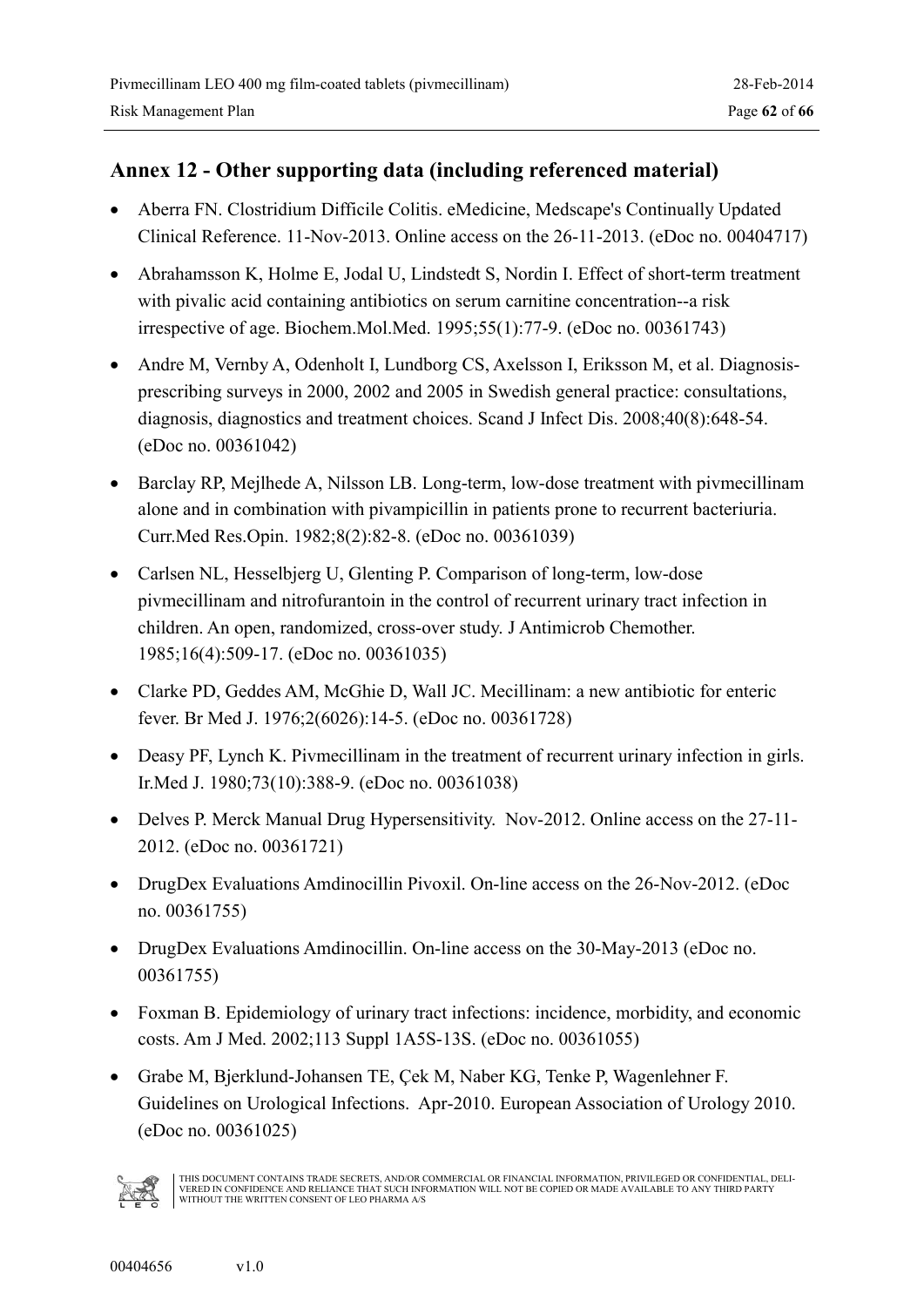- Graninger W. Pivmecillinam--therapy of choice for lower urinary tract infection. Int.J Antimicrob.Agents. 2003;22 Suppl 273-8. (eDoc no. 00361729)
- Greenberger PA. Chapter 30: Drug allergy. Allergy Asthma Proc. 2012;33 Suppl 1S103- S107. (eDoc no. 00361723)
- Griebling TL. Urinary Tract Infection in Women. Tomas L.Griebling, editor. Urologic Diseases in America. US Department of Health and Human Services, Public Health Service, National Institute of Health, National Institute of Diabetes and Digestive and Kidney Diseases. [18], 587-619. 2007. Washington, DC, US Government Printing Office. (eDoc no. 00362032)
- Gupta K, Hooton TM, Naber KG, Wullt B, Colgan R, Miller LG, et al. International clinical practice guidelines for the treatment of acute uncomplicated cystitis and pyelonephritis in women: A 2010 update by the Infectious Diseases Society of America and the European Society for Microbiology and Infectious Diseases. Clin.Infect Dis. 2011;52(5):e103-e120. (eDoc no. 00361026)
- Guttmann D. A comparison of pivmecillinam and cotrimoxazole in the treatment of simple cystitis in general practice. J Antimicrob Chemother. 1977;3 Suppl B137-40. (eDoc no. 00361034)
- Helin I. Korttidsbehandling med pivmecillinam vid okompliserad UVI hos barn. Läkartidningen. 1984;813800-1. (eDoc no. 00361040)
- Hodson EM, Willis NS, Craig JC. Antibiotics for acute pyelonephritis in children (Review). 3. 2010. The Cochrane Library. The Cochrane Collaboration. (eDoc no. 00361761)
- Hoiby N. Ecological antibiotic policy. J Antimicrob Chemother. 2000;46 Suppl 159-62 (eDoc no. 00361726)
- Hooton TM. The current management strategies for community-acquired urinary tract infection. Infect Dis Clin.North Am. 2003;17(2):303-32. (eDoc no. 00361027)
- Jodal U, Larsson P, Hansson S, Bauer CA. Pivmecillinam in long-term prophylaxis to girls with recurrent urinary tract infection. Scand J Infect Dis. 1989;21(3):299-302. (eDoc no. 00361037)
- Kahlmeter G, Poulsen HO. Antimicrobial susceptibility of Escherichia coli from community-acquired urinary tract infections in Europe: the ECO.SENS study revisited. Int.J Antimicrob.Agents. 2012;39(1):45-51. (eDoc no. 00361047)

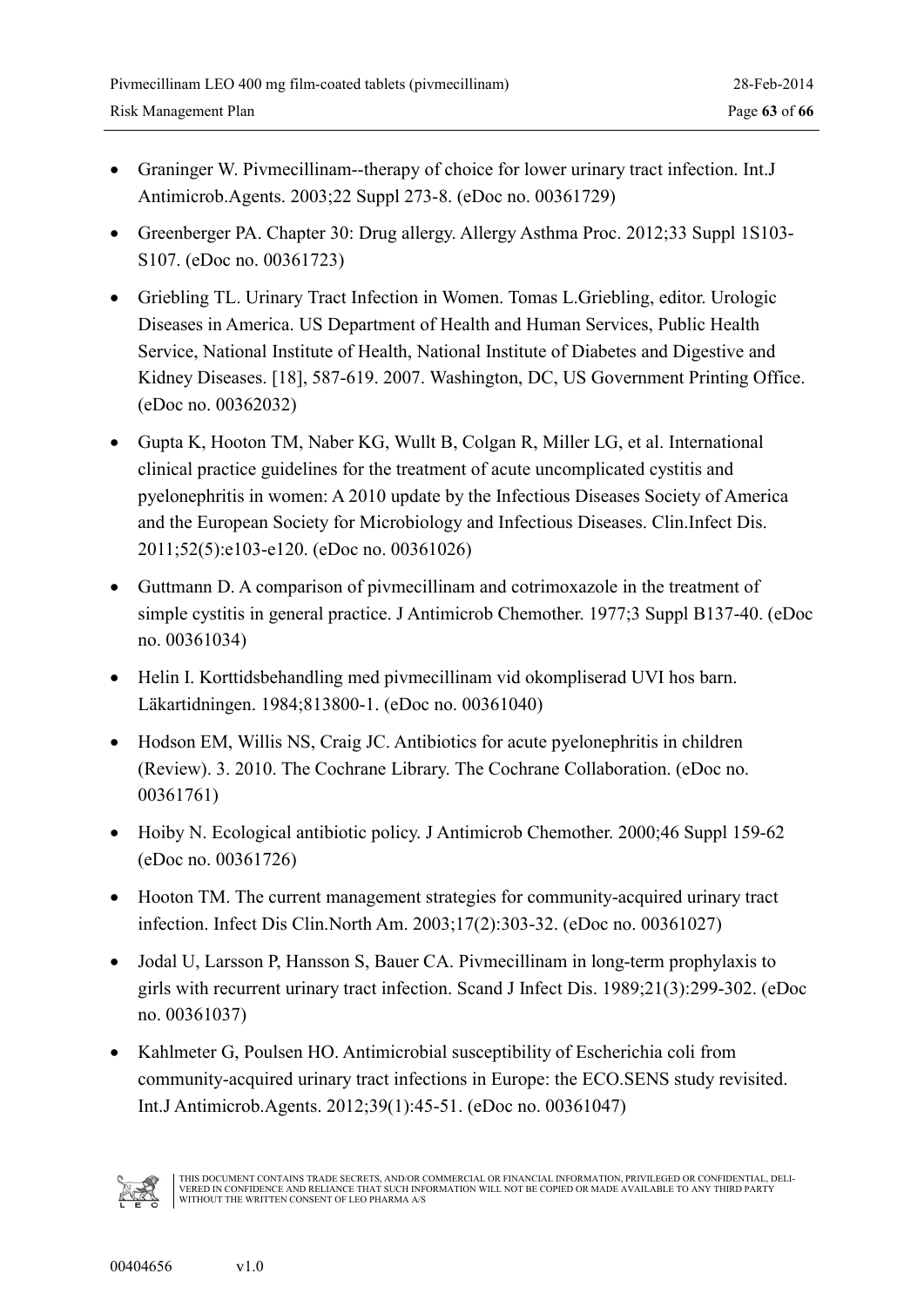- Kahlmeter G. An international survey of the antimicrobial susceptibility of pathogens from uncomplicated urinary tract infections: the ECO.SENS Project. J Antimicrob.Chemother. 2003;51(1):69-76. (eDoc no. 00361048)
- Kahlmeter G. Prevalence and antimicrobial susceptibility of pathogens in uncomplicated cystitis in Europe. The ECO.SENS study. Int.J Antimicrob.Agents. 2003;22 Suppl 249-52. (eDoc no. 00361049)
- Kahlmeter G. The ECO\*SENS Project: a prospective, multinational, multicentre epidemiological survey of the prevalence and antimicrobial susceptibility of urinary tract pathogens-interim report. J Antimicrob.Chemother. 2000;46 Suppl A15-22. (eDoc no. 00361050)
- Kamenski G, Wagner G, Zehetmayer S, Fink W, Spiegel W, Hoffmann K. Antibacterial resistances in uncomplicated urinary tract infections in women: ECO.SENS II data from primary health care in Austria. BMC.Infect.Dis. 2012;12(1):222. (eDoc no. 00361046)
- Kerrn MB, Frimodt-Moller N, Espersen F. Urinary concentrations and urine ex-vivo effect of mecillinam and sulphamethizole. Clin.Microbiol.Infect. 2004;10(1):54-61. (eDoc no. 00361044)
- Kerrn MB, Klemmensen T, Frimodt-Moller N, Espersen F. Susceptibility of Danish Escherichia coli strains isolated from urinary tract infections and bacteraemia, and distribution of sul genes conferring sulphonamide resistance. J Antimicrob.Chemother. 2002;50(4):513-6. (eDoc no. 00361045)
- Koizumi A, Nozaki J, Ohura T, Kayo T, Wada Y, Nezu J, et al. Genetic epidemiology of the carnitine transporter OCTN2 gene in a Japanese population and phenotypic characterization in Japanese pedigrees with primary systemic carnitine deficiency. Hum.Mol.Genet. 1999;8(12):2247-54. (eDoc no. 00361730)
- Longo N, Amat di San Filippo C, Pasquali M. Disorders of carnitine transport and the carnitine cycle. Am J Med Genet.C.Semin.Med Genet. 2006;142C(2):77-85. (eDoc no. 00361749)
- Martindale Mecillinam. Lexicomp Martindale. The Complete Drug Reference. On-line access on the 27-May-2013. (eDoc no. 00361725)
- Martindale Pivampicillin. Lexicomp Martindale The Complete Drug Reference. On-line access on the 03-Jun-2013. (eDoc no. 00361724)
- Martindale Pivmecillinam hydrochloride. Lexicomp Martindale: The Complete Drug Reference. On-line access on the 07-Nov-2012. (eDoc no. 00361758)

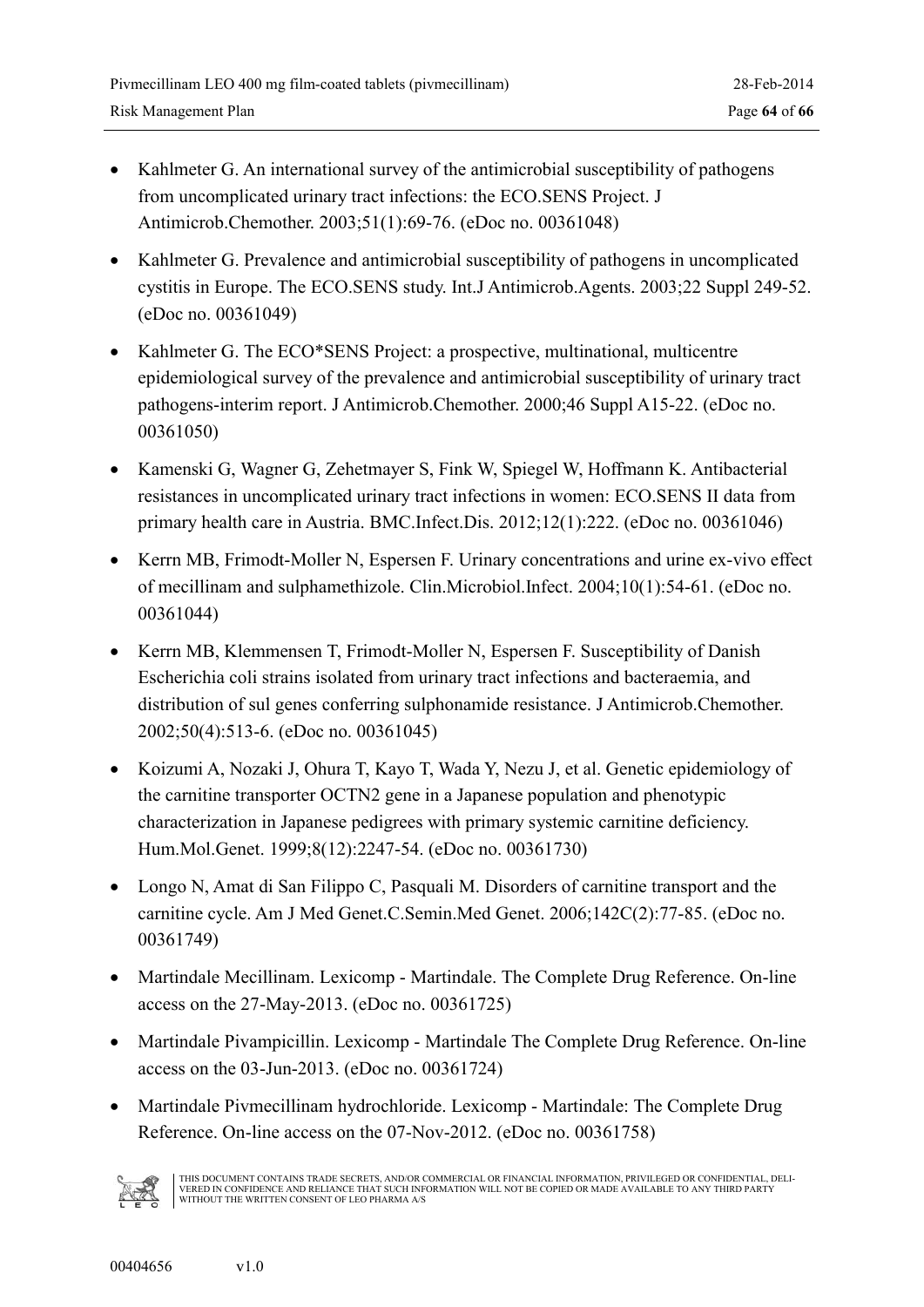- Melegh B, Kerner J, Bieber LL. Pivampicillin-promoted excretion of pivaloylcarnitine in humans. Biochem.Pharmacol. 1987;36(20):3405-9 (eDoc no. 00361053).
- Merck Manual Carnitine Deficiency. Aug-2012. Online access on the 27-11-2012. (eDoc no. 00361751)
- Merck Manual *Clostridium difficile*-induced Diarrhoea. May-2013. Online access on the 26-11-2013. (eDoc no. 00404715)
- Naber KG, Schito G, Botto H, Palou J, Mazzei T. Surveillance study in Europe and Brazil on clinical aspects and Antimicrobial Resistance Epidemiology in Females with Cystitis (ARESC): implications for empiric therapy. Eur.Urol. 2008;54(5):1164-75. (eDoc no. 00361043)
- Neuzillet Y, Naber KG, Schito G, Gualco L, Botto H. French results of the ARESC study: clinical aspects and epidemiology of antimicrobial resistance in female patients with cystitis. Implications for empiric therapy. Med Mal Infect. 2012;42(2):66-75. (eDoc no. 00361752)
- Nicolle LE, Madsen KS, Debeeck GO, Blochlinger E, Borrild N, Bru JP, et al. Three days of pivmecillinam or norfloxacin for treatment of acute uncomplicated urinary infection in women. Scand J Infect Dis. 2002;34(7):487-92. (eDoc no. 00361033)
- Norgaard M, Skriver MV, Sorensen HT, Schonheyder HC, Pedersen L. Risk of miscarriage for pregnant users of pivmecillinam: a population-based case-control study. APMIS. 2008;116(4):278-83. (eDoc no. 00361052)
- Poisindex Summary Penicillin. Micromedex. 05-Dec-2011. Online access on the 26-12- 2012. (eDoc no. 00361756)
- Seymour CA, Thomason MJ, Chalmers RA, Addison GM, Bain MD, Cockburn F, et al. Newborn screening for inborn errors of metabolism: a systematic review. Health Technol.Assess. 1997;1(11):i-95. (eDoc no. 00362033)
- Short-term treatment of acute urinary tract infection in girls. Copenhagen Study Group of Urinary Tract Infections in Children. Scand J Infect Dis. 1991;23(2):213-20. (eDoc no. 00361757)
- Skriver MV, Norgaard M, Pedersen L, Schonheyder HC, Schonheyder HC. Pivmecillinam and Adverse Birth and Neonatal Outcomes: A Population-based Cohort Study. Scand J Infect Dis. 2004;36(10):733-7. (eDoc no. 00361051)

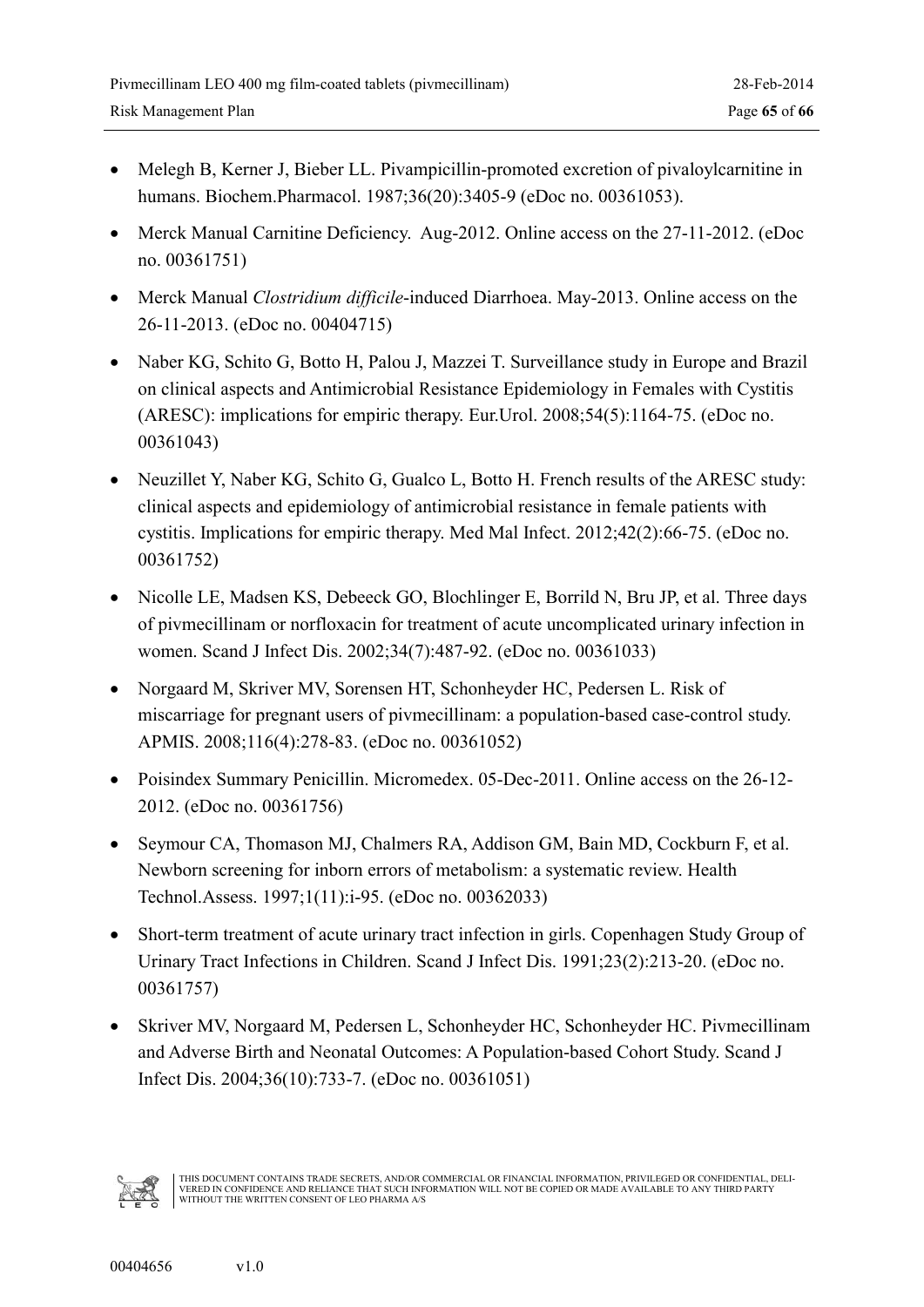- Stockley's Drug Interactions Penicillins + Valproate. 11-Dec-2009. Online access on the 27-11-2012. (eDoc no. 00361744)
- Sullivan A, Edlund C, Svenungsson B, Emtestam L, Nord CE. Effect of perorally administered pivmecillinam on the normal oropharyngeal, intestinal and skin microflora. J Chemother. 2001;13(3):299-308. (eDoc no. 00361030)
- Sullivan A, Fianu-Jonasson A, Landgren BM, Nord CE. Ecological effects of perorally administered pivmecillinam on the normal vaginal microflora. Antimicrob.Agents Chemother. 2005;49(1):170-5. )eDoc no. 00361031)
- Sundqvist M, Geli P, Andersson DI, Sjolund-Karlsson M, Runehagen A, Cars H, et al. Little evidence for reversibility of trimethoprim resistance after a drastic reduction in trimethoprim use. J Antimicrob.Chemother. 2010;65(2):350-60. (eDoc no. 00361754)
- Urinary tract infection in children diagnosis, treatment and long-term management. Clinical guideline. 2007. London, National Institute for Health and Clinical Excellence (NICE). (eDoc no. 00361759)
- Vaccheri A, Bjerrum L, Resi D, Bergman U, Montanaro N. Antibiotic prescribing in general practice: striking differences between Italy (Ravenna) and Denmark (Funen). J Antimicrob.Chemother. 2002;50(6):989-97. (eDoc no. 00361041)
- Verrier Jones ER, Asscher AW. Treatment of recurrent becteriuria with pivmecillinam (FL 1039). J Antimicrob Chemother. 1975;1193-6. (eDoc no. 00361036)
- Wagenlehner FM, Wagenlehner C, Savov O, Gualco L, Schito G, Naber KG. [Clinical aspects and epidemiology of uncomplicated cystitis in women. German results of the ARESC Study]. Urologe A. 2010;49(2):253-61. (eDoc no. 00361753)
- Wilcken B, Wiley V, Hammond J, Carpenter K. Screening newborns for inborn errors of metabolism by tandem mass spectrometry. N.Engl.J Med. 2003;348(23):2304-12. (eDoc no. 00361732)
- Wilcken B, Wiley V, Sim KG, Carpenter K. Carnitine transporter defect diagnosed by newborn screening with electrospray tandem mass spectrometry. J Pediatr. 2001;138(4):581-4. (eDoc no. 00361731)
- Yassin SF. Pseudomembranous Colitis Surgery. eMedicine, Medscape's Continually Updated Clinical Reference. 25-Sep-2013. Online access on the 26-11-2013. (eDoc no. 00404720).